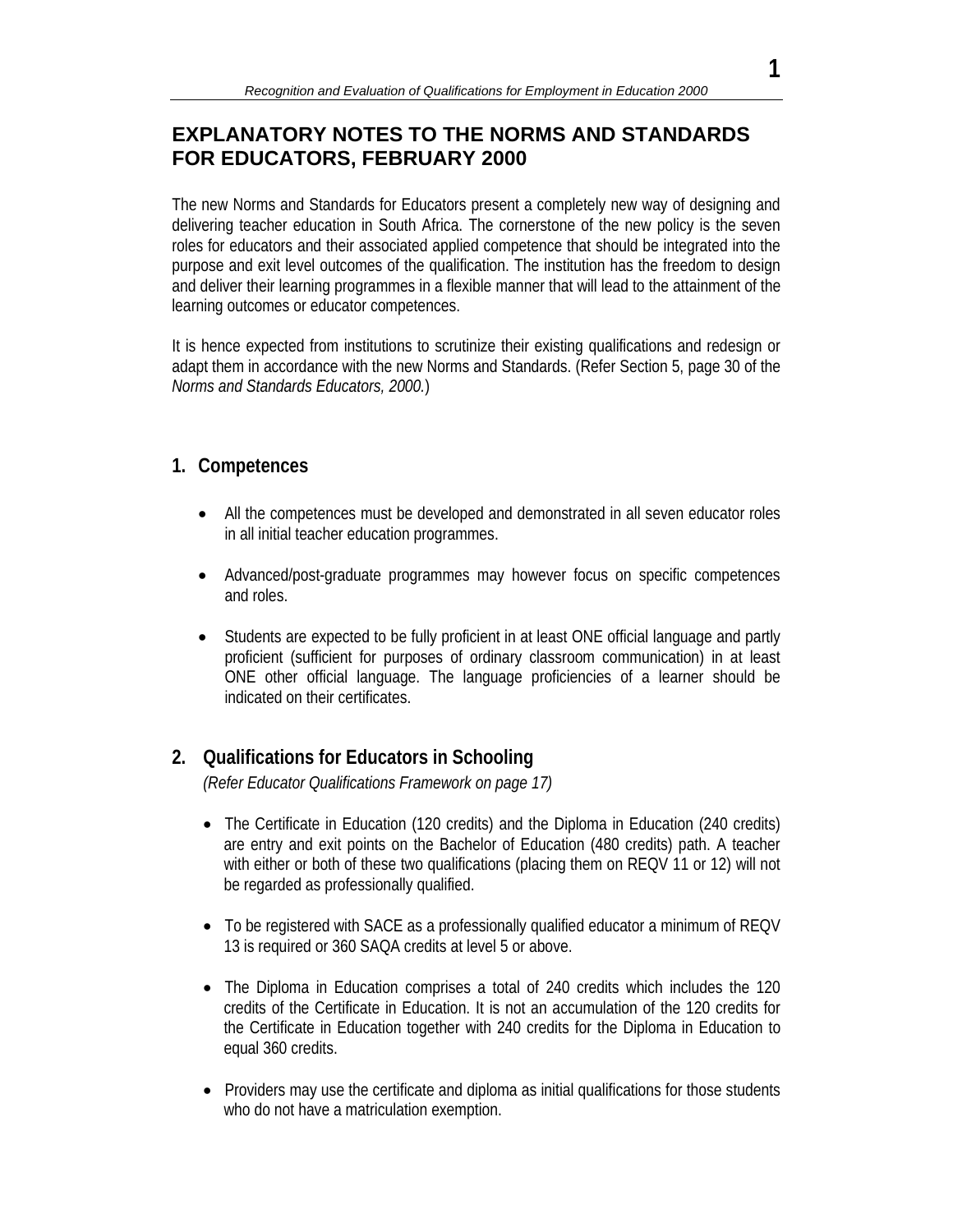- First Bachelors degrees should include sufficient credits in appropriate subjects so that the teacher will be competent in his/her chosen specialisation. Detailed definitions of approved qualifications and a list of approved school subject are contained in later sections of this document.
- After a Bachelor of Education degree or a first Bachelors degree and a Post-Graduate Certificate in Education, the teacher could further his/her studies on either a horizontal level by enrolling for an Advanced Certificate in Education or vertically by completing a Bachelor of Education (Honours) degree.
- The new Advanced Certificate in Education is a new qualification on level 6 that will replace the current FDEs (which are in many cases currently offered on level 5). The ACE is intended to replace the FDE and the HDE and may be used for up-grading or further training in a specialisation or for re-training.
- Entry into the Advanced Certificate in Education may be vertically from a three-year diploma in education (REQV 13) and equivalent qualifications or horizontally from a PGCE or B Ed or from an NQF level 7 or 8 qualification. In other words, the ACE will follow either a general formative appropriate degree (B A, B Comm or B Sc) together with by a PGCE (which will replace the current HDE post-graduate) or it will follow a new 480 credit B Ed. Existing educators who are in possession of a three-year college diploma may also be admitted to the new level 6 ACE.
- A student that completed an old three-year Diploma in Education and an Advanced Certificate in Education (120 credits) or an old one-year full-time Further Diploma in Education may enrol for a Bachelor of Education (Honours) degree, if such a student complies with all the institutional requirements.
- A student may not advance from a 480 credit Bachelor of Education degree to a 240 credit Masters degree. He/she could however enrol for a 360 credit Masters degree programme or a 120 B Ed (Hons) programme followed by a 240 credit Masters degree programme.
- The new B Ed (Honours) will replace the existing post-graduate B Ed. The new B Ed (Honours) may be designed with a particular focus on the advanced development of either academic or professional or occupational competence. It is not necessary to award the new B Ed (Hons) retrospectively to past B Ed graduates. If, however, the institutions wishes to endorse past B Ed certificates as equivalent to the new B Ed (Hons) it may do so. From a graduate's complete set of qualifications and the dates of certification, it would be evident which B Ed they have attained. The new 480 credit B Ed in the Norms and Standards will be endorsed to the effect to indicate that it is a first or initial professional teaching qualification, e g *Foundation Phase,* or *Further Education and Training Phase: Mathematics.* That will also help to distinguish between the old and the new B Ed.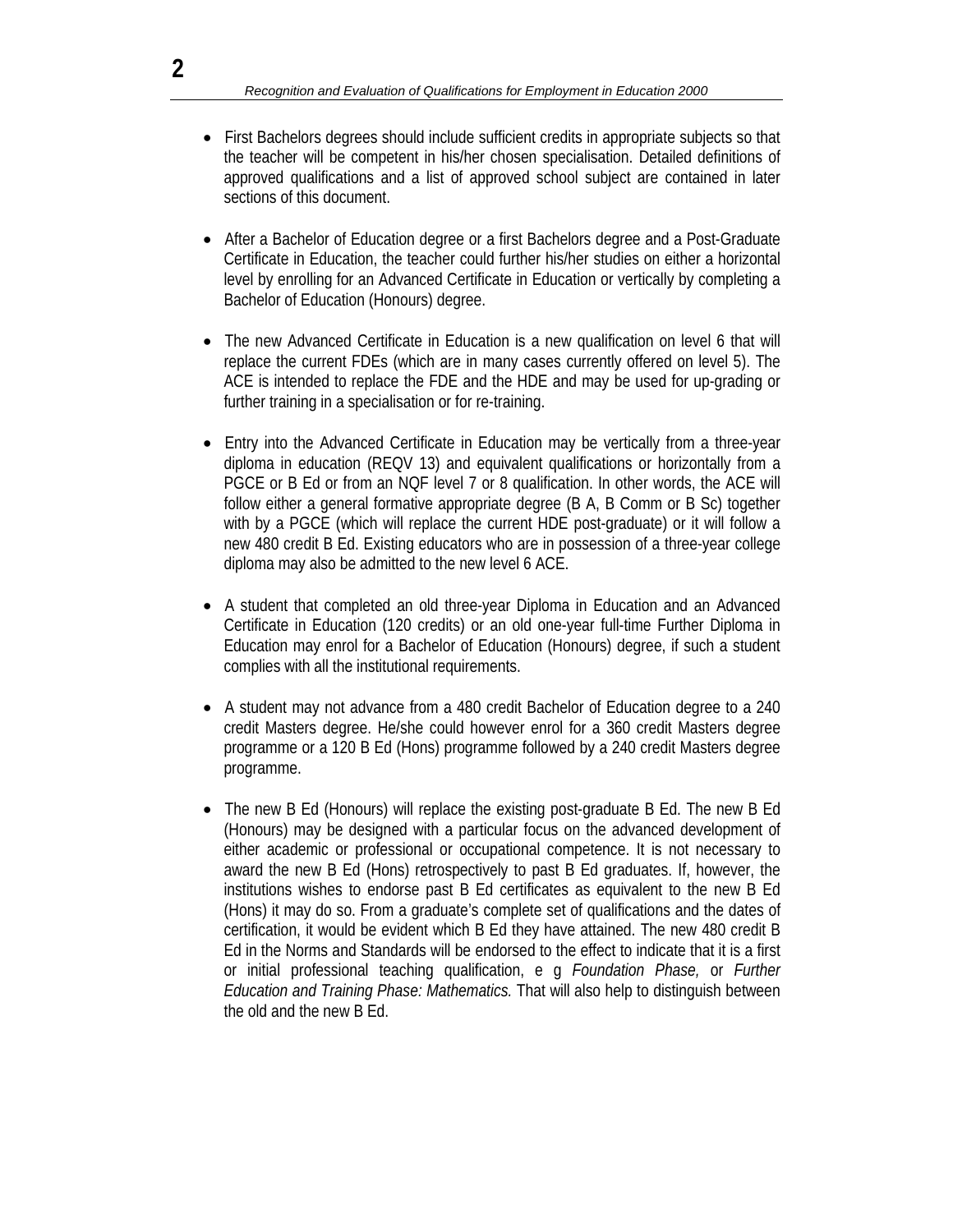## **3. Articulation within the qualifications framework**

*(Refer Section 4, pages 11-13)* 

 Learners entering a 480 Bachelor of Education degree from an old three-year Diploma in Education, will be required to study an additional 240 credits to complete the 480 Bachelor of Education degree. The institution may credit the student through the Recognition of Prior Learning and/or school experience up to a maximum of 120 credits.

## **4. Implementation of the Norms and Standards for Educators**

*(Refer p 34 of the Norms and Standards for Educators, February 2000)* 

### **First Bullet**

The change of nomenclature in accordance with the Norms and Standards imply more than a mere redesignation of the current programmes. It requires that existing programmes be redesigned in order to reflect the notion of applied competence and its associated assessment criteria and the seven educator roles. The June 30, 2001 date allows institutions sufficient time to register, accredit, seek funding approval and approval for employment purposes through the CHE, SAQA and DoE processes to ensure that all their qualifications are suitably named for the academic year 2002.

This process does contain some flexibility and uncertainty as the CHE is developing new academic policy which may necessitate some changes to the *Norms and Standards for Educators*. It is, however, important to move towards a standardised qualification framework as soon as possible and providers are urged to adopt the *Norms and Standards for Educators (February 2000)* nomenclature.

### **Third Bullet**

All existing qualifications formally approved by COTEP and HEDCOM may continue to be offered until June 30, 2003. A student admitted to such a qualification as late as January 2003 would still be able to complete his/her qualification. All COTEP and HEDCOM approved qualifications will continue to be recognised for purposes of employment. This lengthy time span is designed to allay fears and uncertainties. However, providers and students are urged to move across to the new framework as soon as possible. The process of incorporating teacher education and colleges of education into higher education is likely to enable many students to transfer from their existing qualifications to qualifications compliant with the *Norms and Standards for Educators (February 2000).* Students should have no fears that their existing COTEP and HEDCOM approved qualifications will not be recognised for purposes of employment after June 30, 2003. This date refers only to a student admitted to any of these programmes for the first time after this date who will not receive recognition for such a programme for employment in education.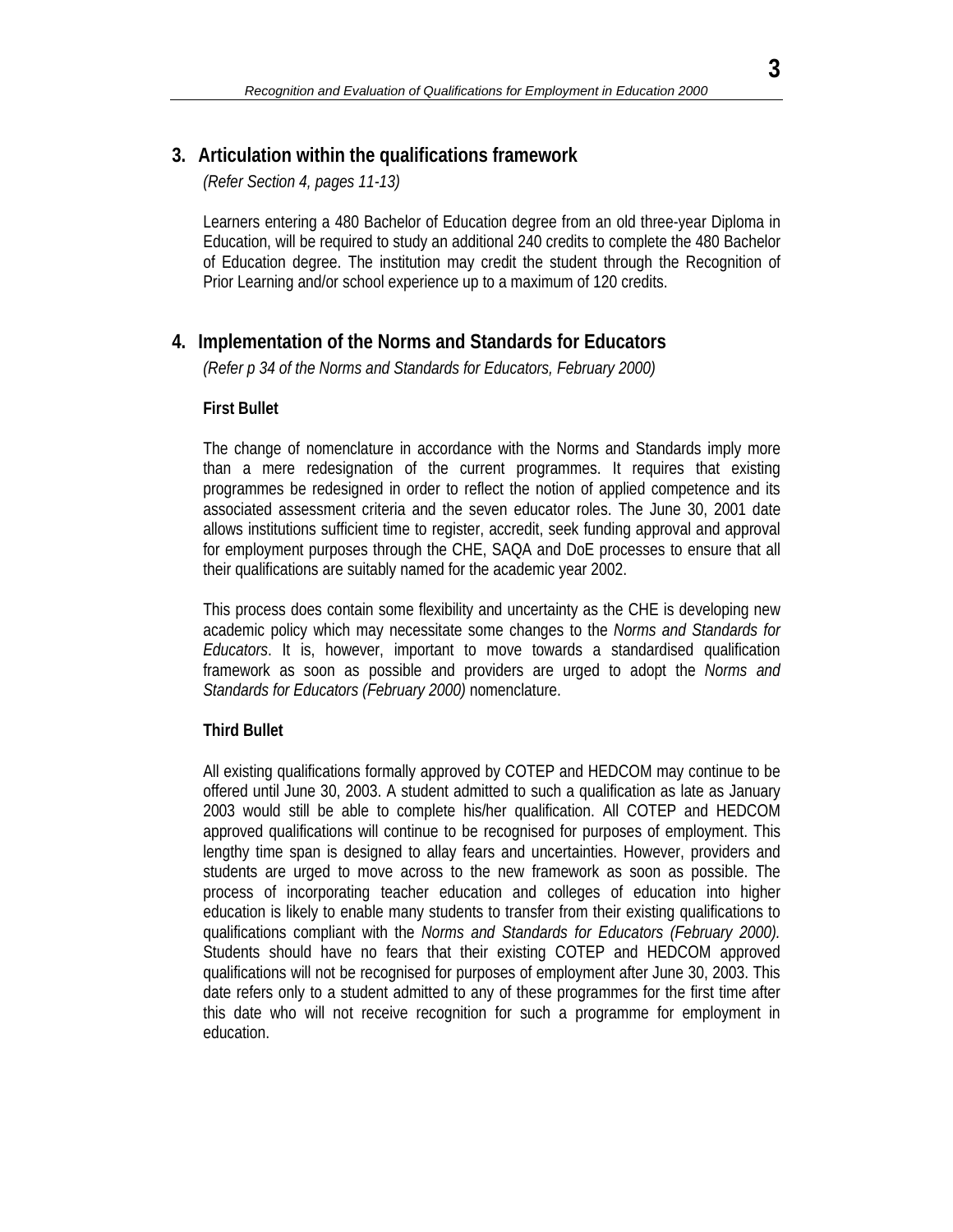# **REGISTRATION, ACCREDITATION AND APPROVAL OF QUALIFICATIONS**

Teacher Education qualifications and programmes are subject to the same processes of registration, accreditation and approval as all other higher education programmes. In addition, publically funded teacher education qualifications must meet the criteria laid down by the Minister of Education in the Criteria for the Recognition and Evaluation of Qualifications for Employment in Education.

In the interim until the end of 2000, applications for the registration, accreditation and approval of new qualifications should be submitted in accordance with the document:

*Department of Education/Council on Higher Education/ South African Qualifications Authority Interim Joint Committee on Registration of New Qualifications, Accreditation of New Learning Programmes and Approval of New Learning Programmes for Funding Purposes.* 

Providers will be informed by SAQA, the CHE and the DoE as to the appropriate processes that will have to be followed with effect from January 2001.

In addition to the above, providers must submit their qualifications to the Department of Education for evaluation for purposes of employment. To apply for recognition and evaluation of their qualifications, providers must use the following format:

## *Submission of new teacher education qualifications for approval by the Department of Education for employment in public education*

### *1. Name of the institution*

#### *2. Title of the qualification*

Refer to Section 4 of the *Norms and Standards for Educators, 2000*, for approved appellations of professional educator qualifications.

#### *3. Purpose of the qualification*

- The purpose of the qualification states clearly the roles, specialism(s), level, target learners, employability and articulation routes.
- The purpose is in line with national and/or local needs.
- The purpose informs the statement of applied competence, curriculum design and assessment strategy.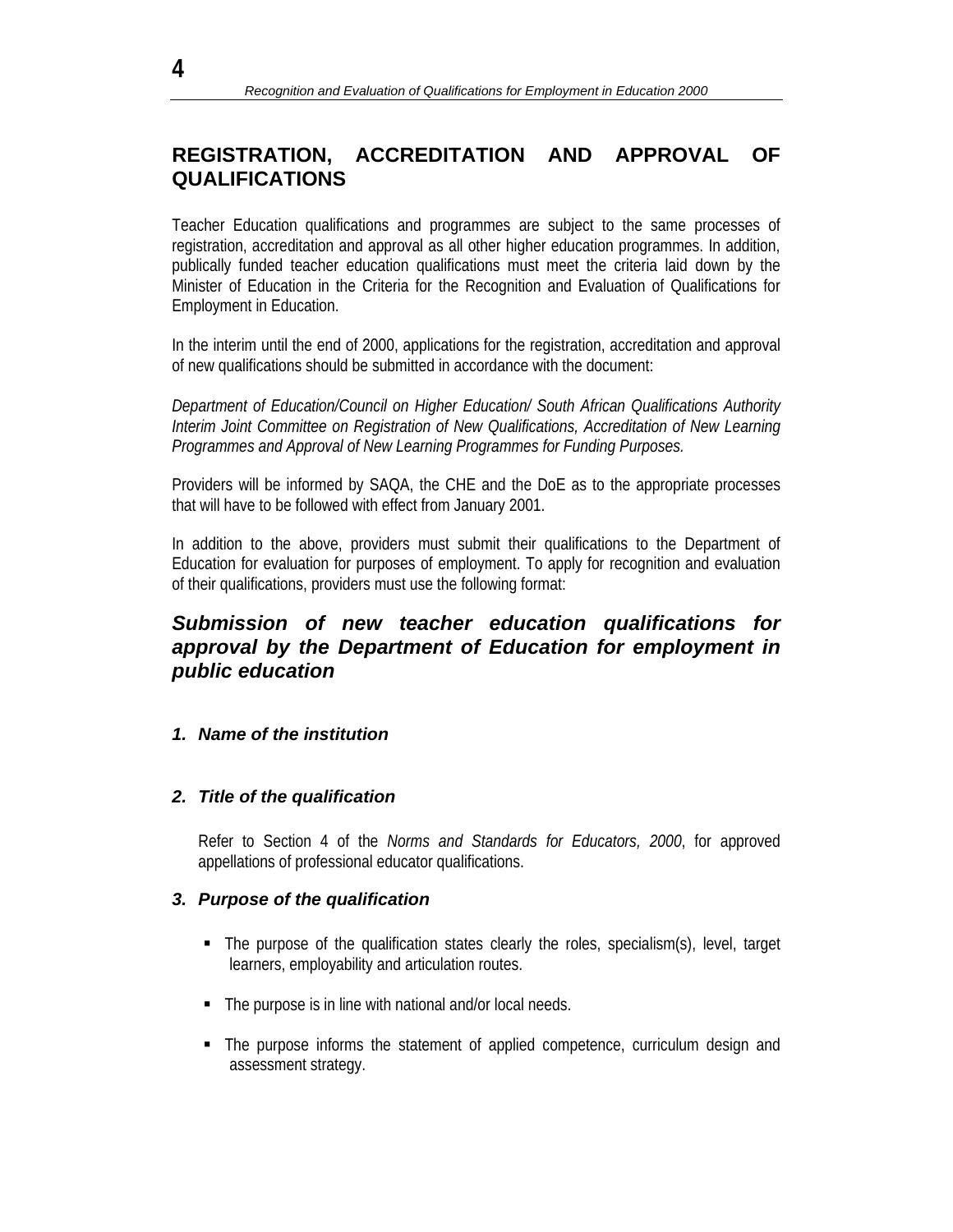### *4. Target learners and learning assumed to be in place*

- Assessment of entry knowledge of learners.
- Promotion of access to the programme and the providing of learner support.
- **Processes for the recognition of prior learning and experience.**

## *5. Exit level outcomes and applied and integrated teaching competence*

- The critical cross-field outcomes are integrated into the exit level outcomes of the qualification.
- The contextual roles (all six of them in the case of a 480 credit B Ed) and their applied competences are integrated into the seventh specialised or elective role that is described in the exit level outcomes, and is clearly related to the purpose of the qualification.

## *6. Credit specifications*

- Total number of credits required for the qualification.
- Minimum or maximum credits required at specific levels, including evidence that the minimum specialist requirements in the case of a 480 credit B Ed, as described in the *Norms and Standards for Educators*, are complied with.

## *7. Applied and integrated assessment*

- The assessment strategy is clearly related to the purpose and exit level outcomes of the qualification.
- The assessment criteria are based on the practical, foundational and reflexive competences described for each of the roles in the *Norms and Standards for Educators.*
- The seven roles are assessed through the specialism.
- The ability of learners to integrate theory and practice should be assessed. Learners must able to integrate their competence to perform important teaching actions (practical competence), their understanding of the theoretical basis for these actions (foundational competence) and their ability to reflect on and make changes to their teaching practices (reflective competence).
- Knowledge of the specialism (discipline, subject, learning area, phase of schooling) is central to the learning programme and the assessment of content knowledge, concepts and theories, procedural knowledge and strategic knowledge should form a key part of the assessment strategy.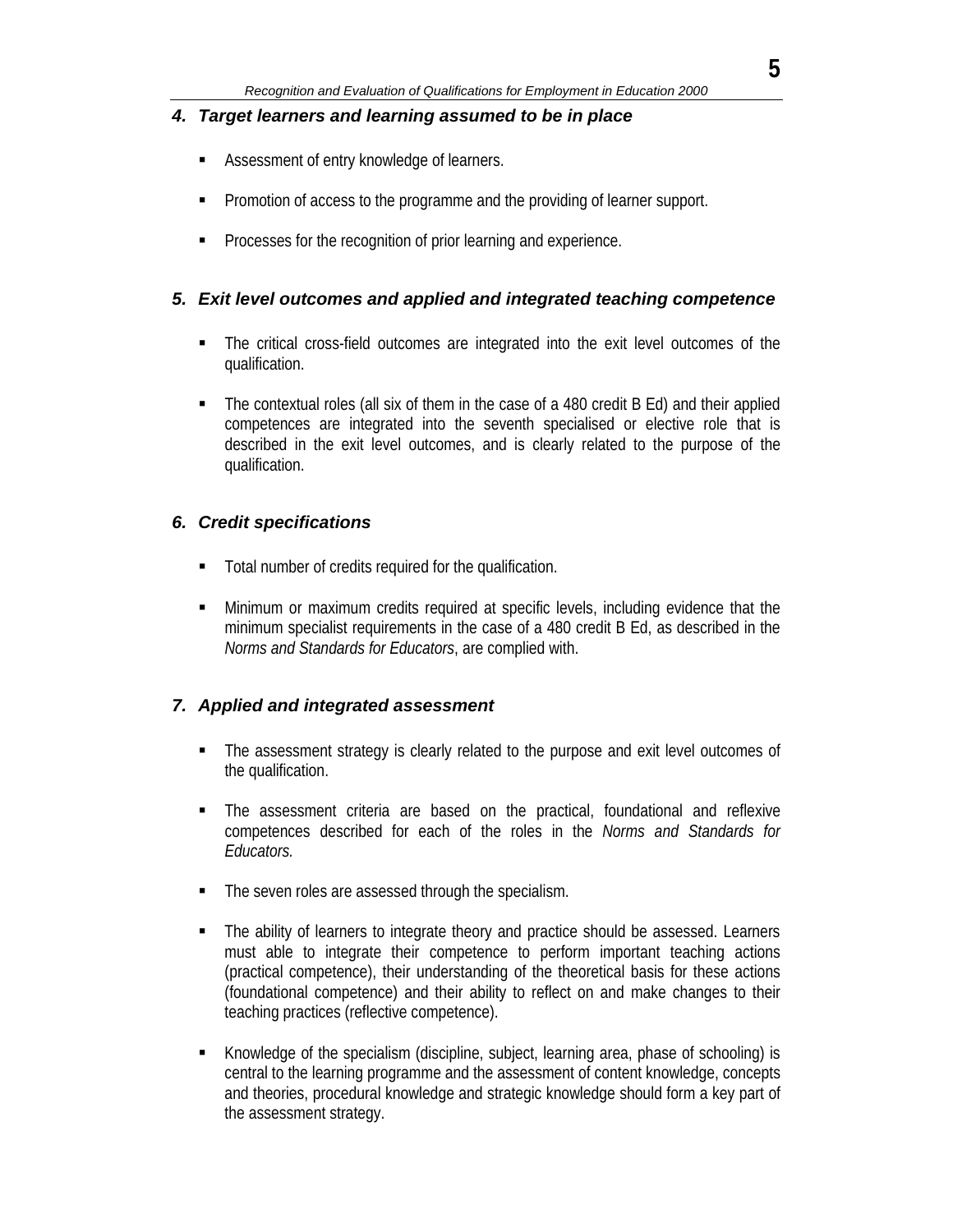- Teaching experience is integrated in a structured manner into the learning programme and is associated with part of the assessment strategy.
- Detailed diagnostic records of learners' progress should be kept.

## *8. Articulation with other qualifications, programmmes and providers*

### *9. Quality assurance mechanisms*

- Brief description of the internal quality review process that is in place to ensure own quality improvement and the effective and efficient delivery of the teacher education learning programme
- **EXECT** Last and next review date of the qualification and learning programme.
- Most recent report findings of the external review of the programme by an ETQA.

### *10. Mode of delivery of the programme*

 Full-time, part-time, face-to-face contact, school-based and workplace integrated, distance, telematic, electronic, on-campus or mixed mode, off-campus, satellitecampus, outsourced to or in partnership with other providers.

## *11. Date of implementation of the programme for the first time*

## *12. Approval by Council and Senate*

### *13. Date of submission*

## *14. Contact information*

- Name of contact person
- Physical address
- Postal address
- Telephone number (Telkom/Cell phone)
- Fax number
- $\blacksquare$  E-mail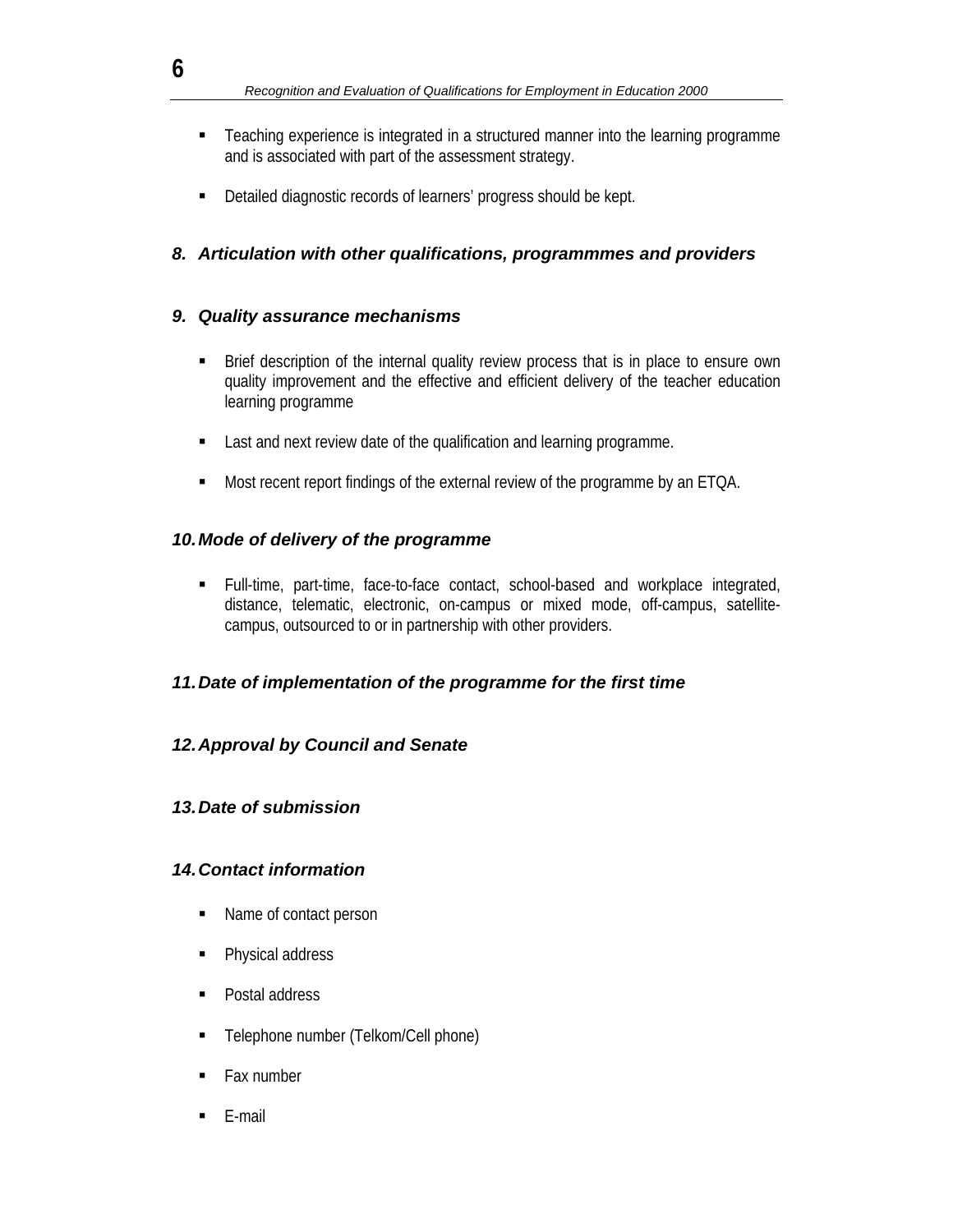## *15. Applications should be sent to:*

Mr M J Loots

Department of Education 123 Schoeman Street Private Bag X 895 **PRETORIA** 0001

Tel: (012) 312 5188 Fax: (012) 321 6770 E-mail: Loots.m@educ pwv.gov.za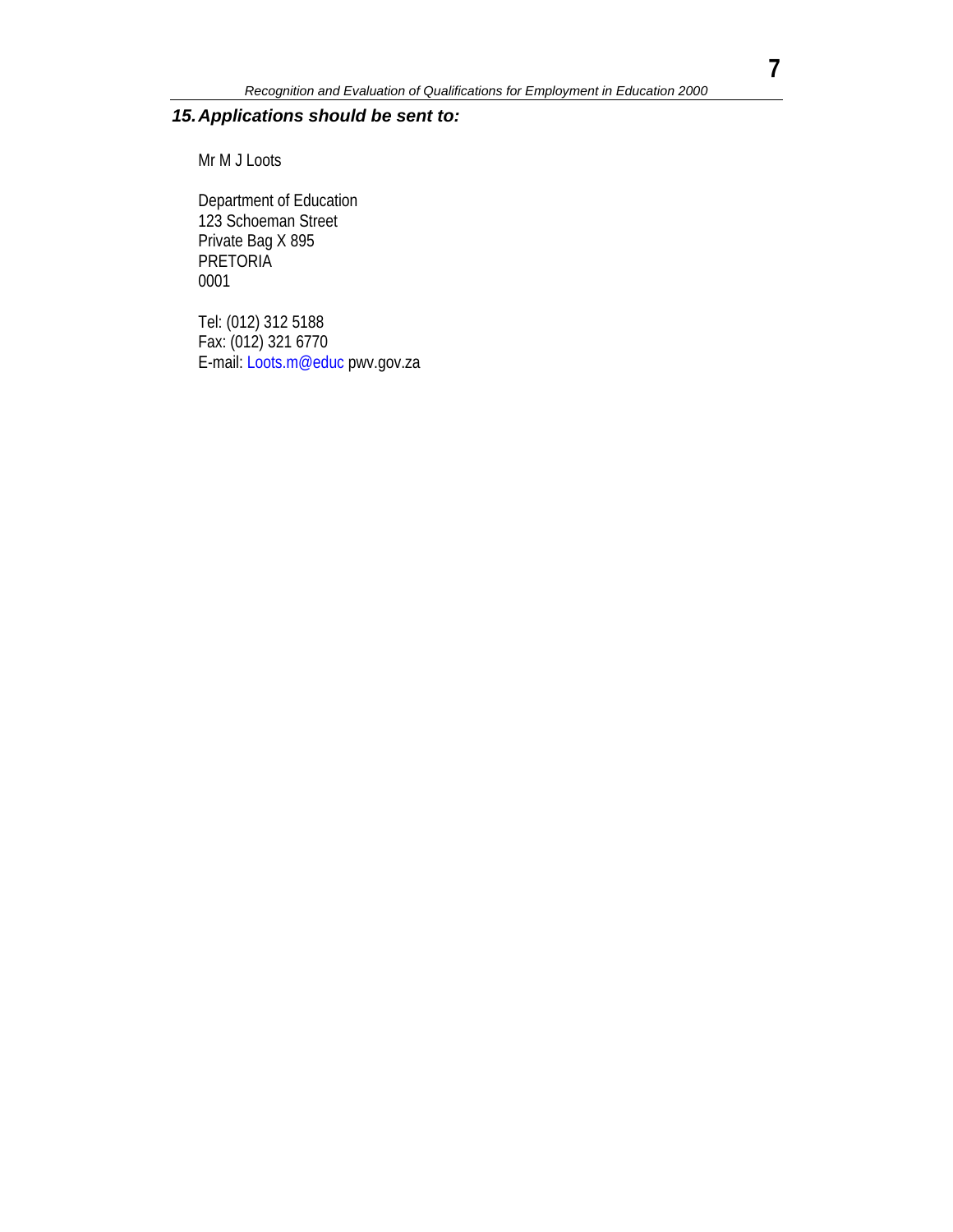# **EVALUATION OF QUALIFICATIONS FOR EMPLOYMENT IN EDUCATION**

## *1. The following are taken into consideration when evaluating a qualification for employment in education*

- 1. Learning assumed to be in place (including recognition of prior learning) in order to be admitted to the learning programme that will lead to the attainment of the qualification.
- 2. Status of the institution that offers the learning programme and awards the qualification, as reflected by their registration with and accreditation by competent statuary bodies, e g state departments of government, quality assurance agencies, professional councils, qualifications authorities, councils on higher education or sector education and training authority.
- 3. National Qualifications Framework Level on which the qualification has been registered, and the number of credits (hours of learning) required on specific levels, as well as the total number of credits earned through the awarding of the qualification.
- 4. Purpose of the qualification and exit level outcomes (applied competence) associated with the qualification.
- 5. Assessment towards complying with the requirements to obtain the qualification (formal examinations, portfolios, research publications, dissertations, theses, practical work, workplace experience, learnerships).
- 6. Compliance of the qualification with the academic, professional and occupational requirements as described in the national policy document *Norms and Standards for Educators, Department of Education (Government Gazette No 20844, 4 February 2000),*  with other national policy (currently as in Reports *116, 150, 151* and document in regard to registration, accreditation and approval of new programmes and qualifications *by the Interim Joint Committee - Department of Education, Council on Higher Education and the South African Qualifications Authority),* and with SAQA Regulations pertaining to qualifications in general.
- 7. Qualifications will be recognised as from the date on which the educator meets all the requirements for obtaining the qualification concerned, according to a written statement by the examining body. In the absence of such a statement, a qualification will be recognised as from the date on which the certificate was issued.
- 8. An educator whose qualifications have been evaluated correctly by an education department in accordance with the document *Evaluation of Qualifications for Employment in Education, 1995-1999,* retains the recognition given to such qualifications for the duration of his/her teaching career. However, it might be required from educators to renew their qualifications from time to time as part of their ongoing professional development and to comply with the requirements for career progression.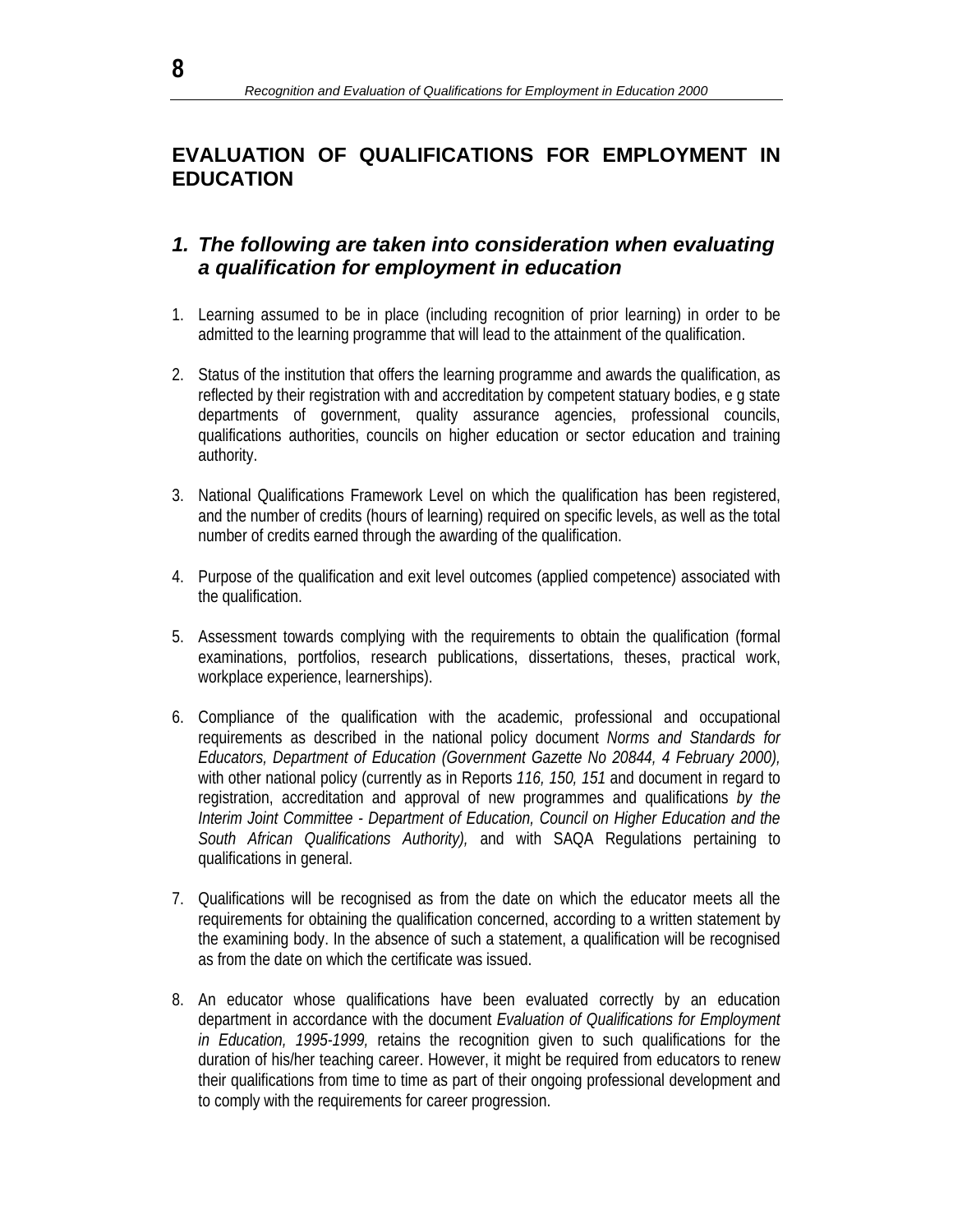# *2. Recognition of Academic Qualifications*

- 1. An **approved first academic qualification** (obtained *before 1 January 2001*) is a qualification –
	- that comprises a minimum of three years full-time academic study (or the equivalent thereof in terms of part-time/distance study – approximately 6 years);
	- that has been awarded by an institution which has been accredited for teacher education;
	- **that satisfies the requirements of the university/technikon concerned; and**
	- that comprises at least two academic year courses in an 1appropriate subject/field of study and at least one academic year course in another appropriate subject/field of study that equip the holder of the qualification with the foundational and reflexive competence required to teach in a particular phase/subject/discipline/ learning area.
- 2. An **approved first academic qualification** *(obtained after 1 January 2001)* is a qualification –
	- that comprises a minimum of 360 SAQA credits;
	- is registered by SAQA on NQF level 6 or above;
	- that has been awarded by an institution that is registered and accredited for teacher education;
	- of which both the providing institution and the learning programme comply with the requirements of the ETQA concerned;
	- that comprises approximately 36 credits on level 6 in an appropriate subject/field of study and approximately 36 credits on level 5 in another appropriate subject/field of study that provide the holder of the qualification with the required foundational and reflexive competence in order to gain access to a Post Graduate Certificate in Education that will qualify the learner as a professional educator in a particular phase/ subject/discipline/learning area. (Also refer to the minimum specialist requirements for a PGCE in the *Norms and Standards for Educators*.)
- 3. A **partially approved first academic qualification** (obtained *before 1 January 2001*) is a qualification –
	- that comprises a minimum of three years full-time academic study (or the equivalent thereof in terms of part-time/distance study – approximately 6 years);

l 1 See Appendix 3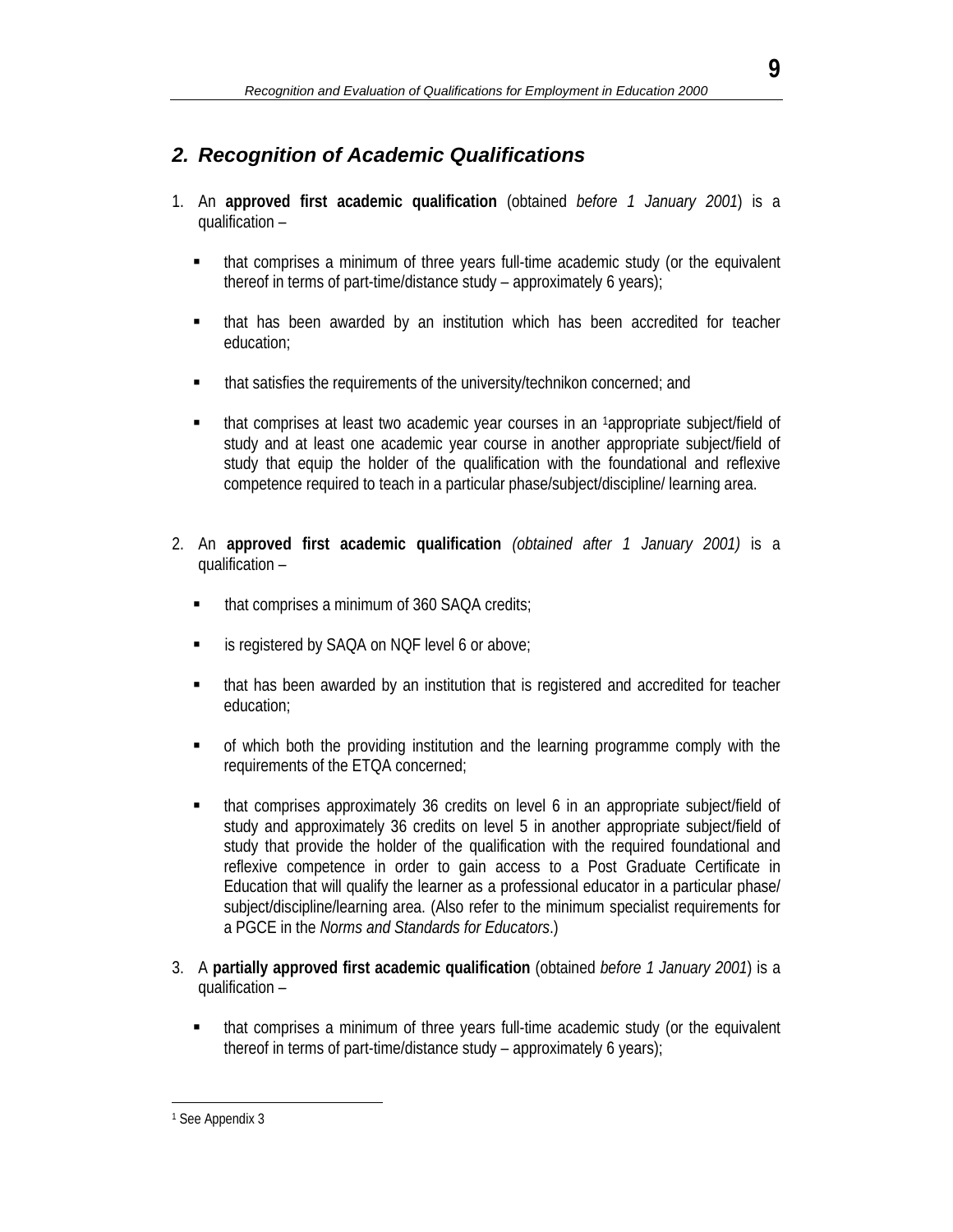- that has been awarded by an institution which has been accredited for teacher education;
- **that satisfies the requirements of the university/technikon concerned; and**
- that comprises at least two academic year courses in (an) appropriate subject(s)/field(s) of study that equip the holder of the qualification with the foundational and reflexive competence required to teach in a particular phase/subject/discipline/ learning area.
- 4. A **partially approved first academic qualification** *(obtained* after 1 January 2001) is a qualification–
	- that comprises a minimum of 360 SAQA credits;
	- **EXECUTE:** is registered by SAQA on NQF level 6 at least;
	- that has been awarded by an institution that is registered and accredited for teacher education;
	- of which both the providing institution and the learning programme comply with the requirements of the ETQA concerned;
	- that comprises approximately 36 credits on level 5 in an appropriate subject/field of study that provide the holder of the qualification with the required foundational and reflexive competence in order to teach in a particular phase/ subject/discipline/learning area. (Refer to the minimum specialist requirements for the different phases in the *Norms and Standards for Educators*.)

## *3. Assigning Relative Education Qualification Values (REQVs) to qualifications that are recognised for employment in education*

**1. Definition of Relative Education Qualification Value (REQV)** 

REQV (10 + **n**) = (**n** x 120) SAQA credits, n = 1, 2,….., 7

E g REQV 1**3** = REQV (10 + **3**) = (**3** x 120) = 360 SAQA credits

**2. Basic (first) qualifications** 

| Qualification                        | Credits | <b>NOF</b> level | <i>REQV</i> |
|--------------------------------------|---------|------------------|-------------|
| Certificate in Education             | 120     |                  |             |
| Diploma in Education                 | 240     |                  | 12          |
| <b>Bachelor of Education</b>         | 480     |                  | 14          |
| <b>Approved General First Degree</b> | 360/480 |                  | 13/14       |
| Partially approved degree            | 360/480 |                  | 12/13       |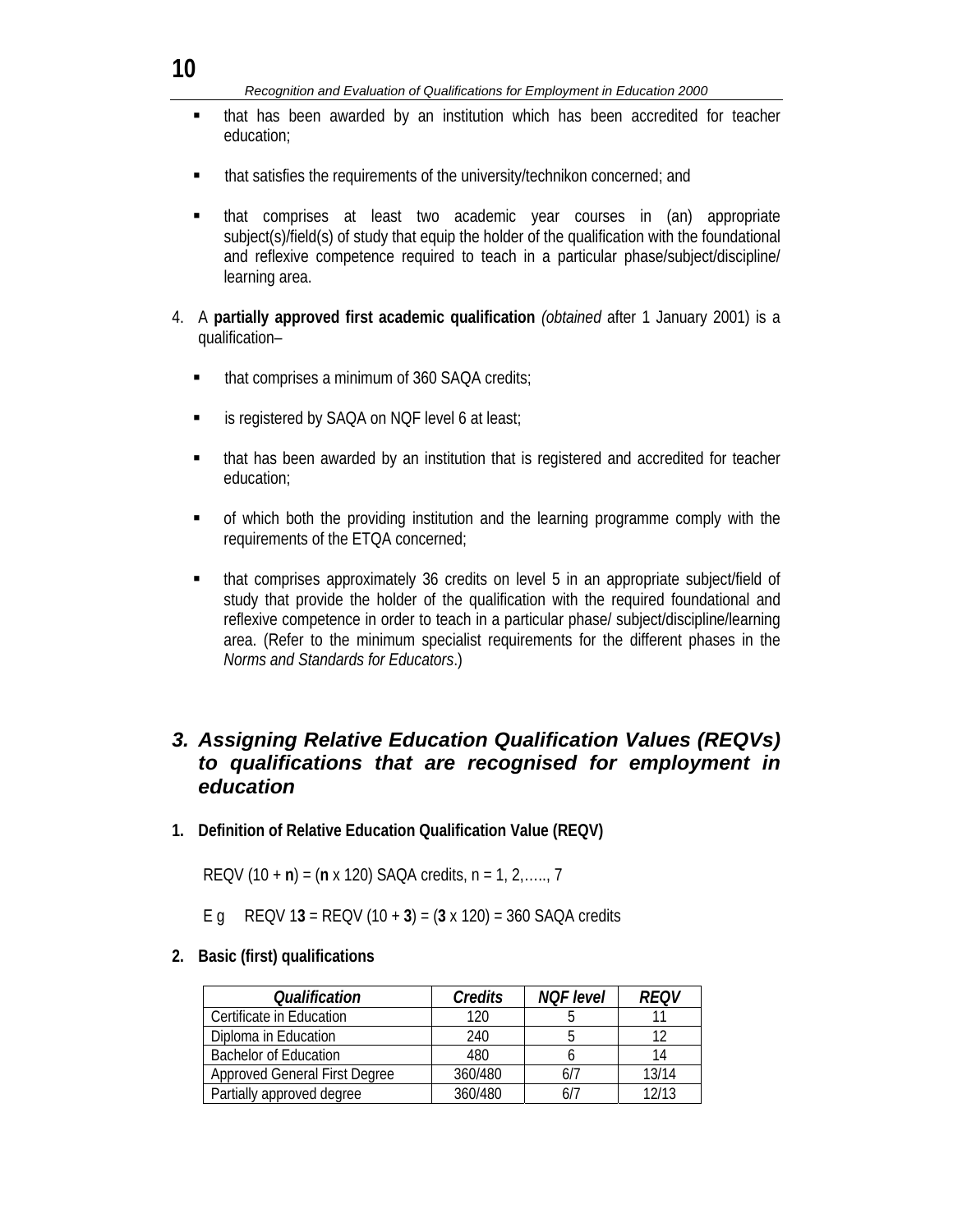#### **3. Advanced (further) additional qualifications**

Additional REQVs are awarded to approved<sup>2</sup> additional qualifications obtained in appropriate fields of study<sup>3</sup> on the basis of one additional REQV for each additional 120 new SAQA credits<sup>4</sup> earned, provided that -

- a maximum of two additional REQVs (240 new SAQA credits) are recognised per NQF level;
- a professionally unqualified educator may only receive recognition to a maximum of REQV 15
- a professionally qualified educator can receive additional REQV recognition to a maximum of REQV 17, but only if the educator is in possession of an approved qualification on level 8

#### **4. Recognition of other appropriate qualifications for employment in specific teaching posts**

The criteria for the recognition of appropriate qualifications such as the current N 3 to N 6 Certificates and Diplomas, Apprenticeships, Passed Trade Tests, existing technikon qualifications, Certificates of Competency, other provider degrees, diplomas, certificates or licentiates obtained in the fields of Engineering, Business Studies, Art, Agriculture, Utility Services, Social Services, including Music, Dance, Ballet, Hotel and Catering, Nursing, Social Work, Educational Therapy and Educational Psychology will be retained<sup>5</sup>. The criteria will be reviewed as soon as new standards and qualifications have been developed and registered by the appropriate SGBs and NSBs.

## *4. New learning opportunities for educators with old teacher education certificates and diplomas*

According to the Norms and Standards for Educators, 2000, old teacher education certificates, diplomas, higher diplomas and further diplomas will be phased out. There are, however, a large number of educators who are still in possession of such diplomas and certificates. Provision has been made for these educators to improve their existing qualifications via the new framework for professional qualifications for educators in schools (Refer qualifications framework, page 17).

1. Educators who are in possession of an old HDE together with an old FDE6 (REQV 15) *plus-*

l

<sup>2</sup> Approved by the Department of Education for employment in public education

<sup>3</sup> Refer Appendix 3

<sup>4</sup> For first degrees obtained before 1 January 2001, 120 new SAQA credits are equated to 4 new degree year courses. In the case of post-graduate qualifications obtained before 1 January 2001, one additional REQV is awarded per qualification.

<sup>5</sup> Refer Sections 7, 8 & 9

<sup>6</sup> Including old one-year post-professional Teachers' Certificates and Diplomas in Specialised Education.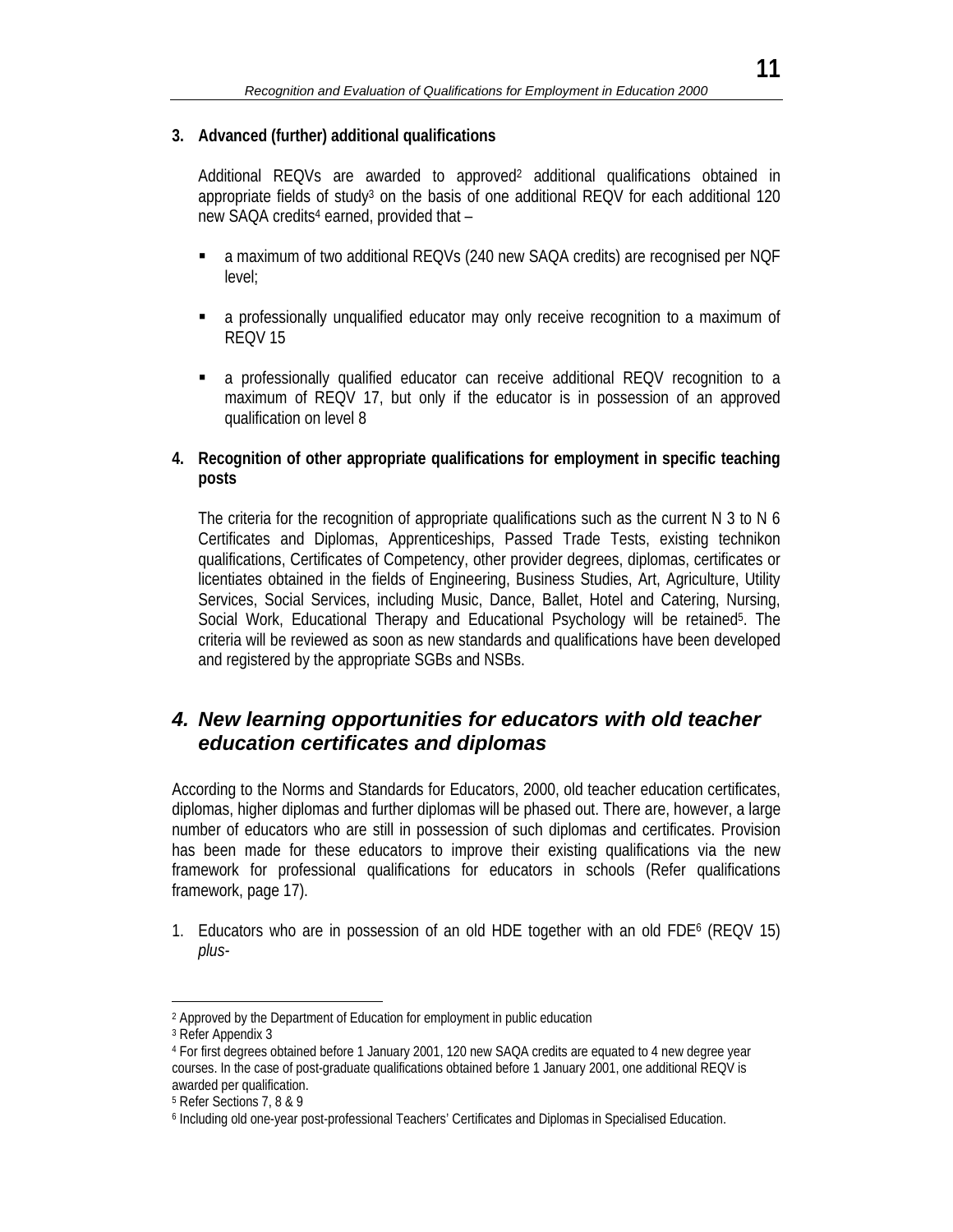| 12   |                                                                                                                                                                                                                               |
|------|-------------------------------------------------------------------------------------------------------------------------------------------------------------------------------------------------------------------------------|
|      | Recognition and Evaluation of Qualifications for Employment in Education 2000                                                                                                                                                 |
| 1.1  | a new level 7 120 credit B Ed (Honours): +1 additional REQV (REQV 16).                                                                                                                                                        |
| 1.2  | a new level 6 ACE or a new level 6 B Ed: no additional REQV level.                                                                                                                                                            |
| 2.   | Educators who are in possession of an old HDE (REQV 14) plus -                                                                                                                                                                |
| 2.1  | a new 120 credit level 6 ACE: +1 additional REQV (REQV 15).                                                                                                                                                                   |
| 2.2  | a new 480 credit level 6 B Ed (at least 120 new credits should be earned): +1<br>additional REQV (REQV 15).                                                                                                                   |
| 2.3  | (2.1) or (2.2) plus a new 120 credit level 7 B Ed (Honours): +1 additional REQV (REQV<br>$16)$ .                                                                                                                              |
| 3.   | Educators who are in possession of an old three-year DE7 together with an old FDE (REQV<br>14) $plus -$                                                                                                                       |
| 3.1  | a new 120 credit level 6 ACE: +1 additional REQV (REQV 15).                                                                                                                                                                   |
| 3.2  | a new 480 credit level 6 B Ed (at least 120 new credits should be earned): +1<br>additional REQV (REQV 15).                                                                                                                   |
| 3.3  | (3.1) or (3.2) plus a new 120 credit level 7 B Ed (Honours): +1 additional REQV (REQV<br>$16)$ .                                                                                                                              |
| 4.   | Educators who are in possession of an old three-year DE <sup>2</sup> (REQV 13) plus -                                                                                                                                         |
| 4.1  | a new 120 credit level 6 ACE: +1 additional REQV (REQV 14).                                                                                                                                                                   |
| 4.2  | a new 480 credit level 6 B Ed (at least 240 new credits should be earned): $+2$<br>additional REQVs (REQV 15).                                                                                                                |
| 4.3  | (4.1) plus a new 120 level 7 B Ed (Honours): +1 additional REQV (REQV 15)<br>(It could be required of a student with an old 3-year DE and an ACE to do additional<br>work in order to be admitted to the new B Ed (Honours).) |
| 4.4  | (4.2) <i>plus</i> a new 120 credit level 7 B Ed (Honours): +1 additional REQV (REQV 16).                                                                                                                                      |
| 5.   | Educators who are in possession of teacher education qualifications that are classified as<br>REQV 12 <sup>8</sup> or lower <i>plus -</i>                                                                                     |
| 5.1  | a new 480 credit level 6 B Ed degree: + 2 additional REQVs (REQV 14).                                                                                                                                                         |
| 5.29 | a new 240 credit level 5 National Professional Diploma in Education* (at least 120 new<br>credits should be earned <sup>10</sup> ): REQV 13.                                                                                  |
|      | 7 Including the old PTC + Std 10 + SEC + SED and PTC + DE (Upgrading).                                                                                                                                                        |

<sup>8</sup> For example, Std 8/10 + PTC, Std 10 + JSTC, PTC + SEC, PTC + Post Professional Certificate, PTC + Part completed DE (Upgrading).

<sup>9</sup> Refer table on pages 13 - 14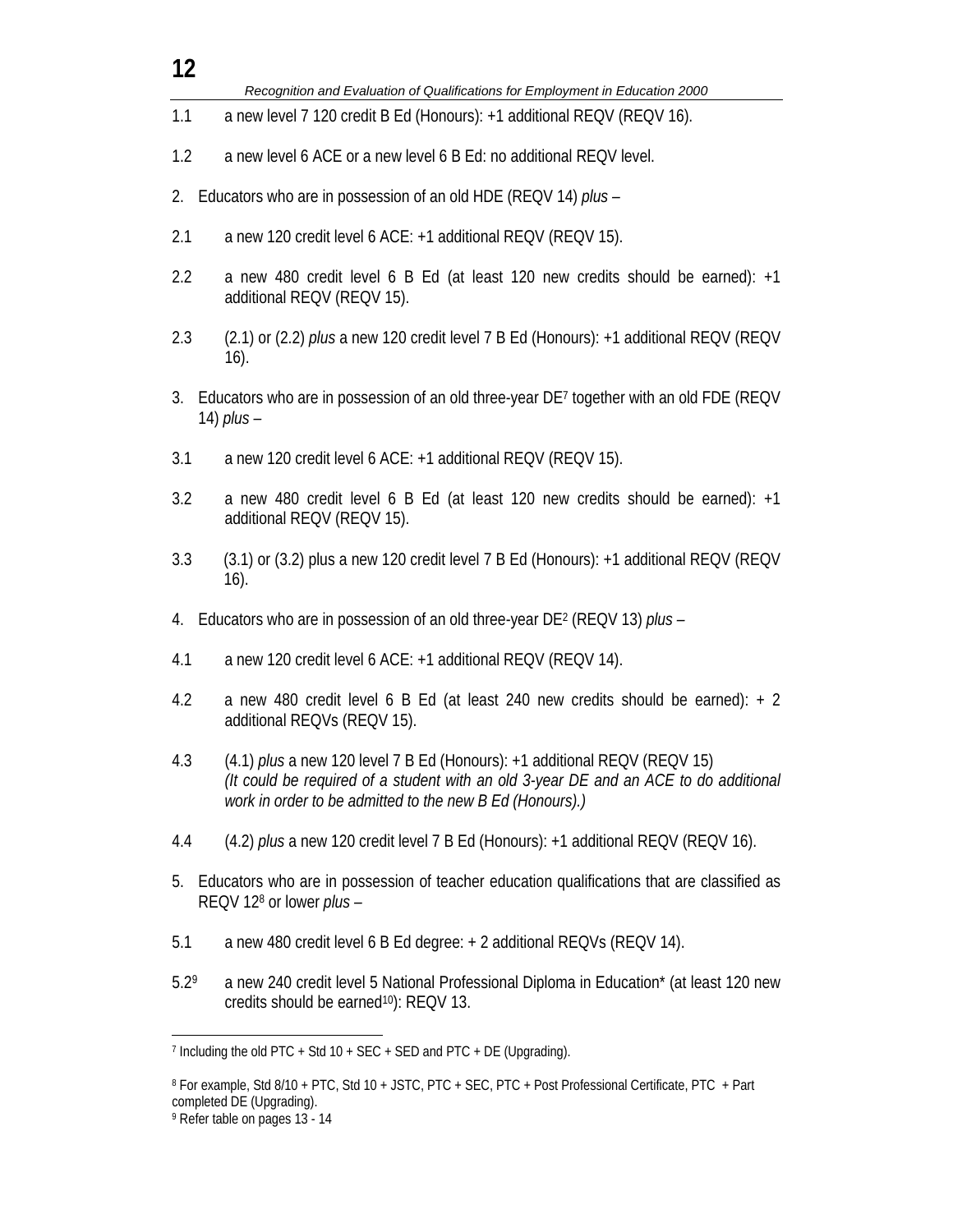- 5.3 (5.1) *plus* a new 120 credit level 7 B Ed (Honours): + 1 additional REQV (REQV 15).
- 5.4 (5.2) *plus* a new 120 credit level 6 ACE: + 1 additional REQV (REQV 14).
- 5.5 (5.2) *plus* a new 480 credit level 6 B Ed (at least 240 new credits should be earned): + 2 additional REQVs (REQV 15).
- 5.6 (5.4) *plus* a new 120 credit level 7 B Ed (Honours): + 1 additional REQV (REQV 15). *(It could be required of a student with an ACE to do additional work in order to be admitted to the new B Ed (Honours).)*
- 5.7 (5.5) *plus* a new 120 credit level 7 B Ed (Honours): +1 additional REQV (REQV 16).

\* The new 240 credit level 5 National Professional Diploma in Education, with at least 72 credits on level 5, is an interim qualification with the aim to provide existing under-qualified educators an alternative access route into the new qualifications framework in the Norms and Standards for educators. It should accredit these educators with foundational and academic competence and equip them for further study at level 6. The NPDE could be designed and delivered in a flexible manner through units of learning, unit standards, workplace experience, RPL to a maximum of 120 credits, INSET programmes or learnerships. It should have a specific classroom focus and all 7 roles should be covered, but to a lesser extent than for a 480 credit B Ed. It should, however, have strong articulation with the lower levels of the B Ed and could serve as an entry or exit point of the B Ed at the first 240 credits level. The life span of the NPDE, with a specific purpose of certifying under-qualified educators as fully qualified professionals, will be 5 years.

Educators with old teacher education certificates or diplomas may also opt to offer academic first or post-graduate degrees in appropriate fields of study. Additional REQV recognition for such additional qualifications will be accorded in accordance with Section 3.

| <b>Qualifications</b>         | New credits earned | Accumulated<br>credits | <b>REQV</b> |
|-------------------------------|--------------------|------------------------|-------------|
| Std 8/10                      |                    |                        | 10          |
| plus Certificate in Education | $+120$             | 120                    | 11          |
| <i>plus</i> NPDE (part one)   | $+120$             | 240                    | 12          |
| plus completed NPDE           | $+120$             | 360                    | 13          |

| REQV Improvement for educators with qualifications on REQV 12 or lower |  |
|------------------------------------------------------------------------|--|
|------------------------------------------------------------------------|--|

 <sup>10</sup> Educators on REQV 10 will first have to complete the 120 credit Certificate in Education and thereafter the 240 credit NPDE in order to be classified as REQV 13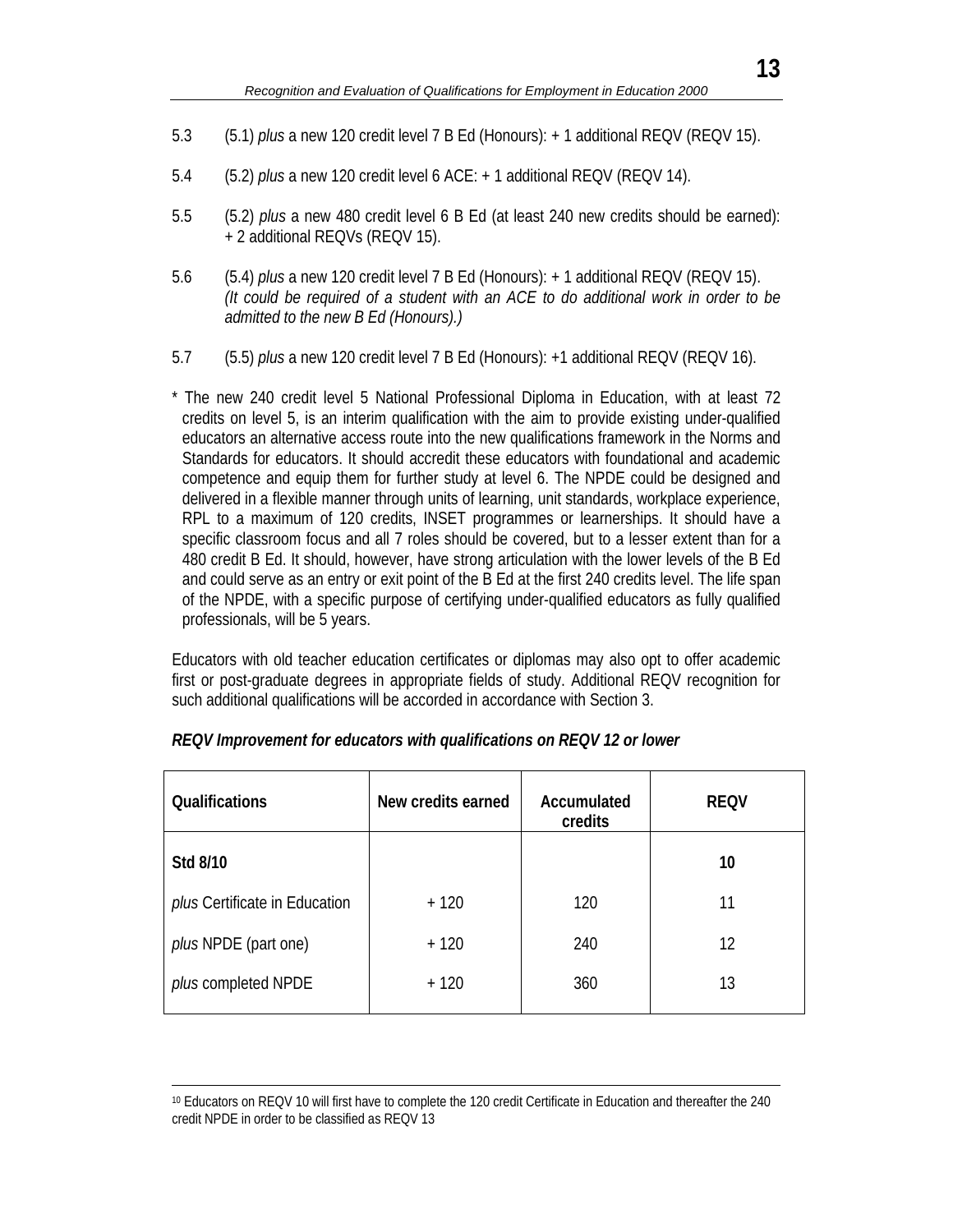| $Std 8 + PTC$                             |                                 | 120 | 11 |
|-------------------------------------------|---------------------------------|-----|----|
| plus NPDE (part one)                      | $+120$                          | 240 | 12 |
| plus completed NPDE                       | $+120$                          | 360 | 13 |
|                                           |                                 |     |    |
| Std 10 + 2 yr qualification <sup>11</sup> |                                 | 240 | 12 |
| plus completed NPDE                       | (RPL maximum of<br>120 credits) |     |    |
|                                           | $+120$                          | 360 | 13 |
| <b>NPDE</b>                               |                                 | 360 | 13 |
| Plus ACE                                  | $+120$                          | 480 | 14 |

# *5. Professional Educators' Qualifications Framework*

According to SAQA12 a *qualification* is:

*a planned combination of learning outcomes which has a defined purpose or purposes, and which is intended to provide qualifying learners with applied competence and a basis for further learning.* 

Also,

*a qualification may be achieved in whole or in part through the recognition of prior learning, which concept includes but is not limited to learning outcomes achieved through formal, informal and non-formal learning and work experience.* 

The following framework of qualifications, together with the seven roles and their associated applied competences allows providers, through the Standards Generating Body for Educators in Schooling, to develop qualifications and programmes that are designed for specific purposes and contexts, but within an overall regulatory framework promoting national standards. It will also be used by the Department of Education to recognise and evaluate qualifications for employment in education.

l 11 Std 10 + PTC, Std 10 + JSTC, PTC + SEC, PTC + Post Professional Certificate, PTC + Part completed DE (Upgrading).

<sup>12</sup> SAQA Regulations, Government Gazette no 6140, 28 March 1998, Sections 8 (1) (a), (h)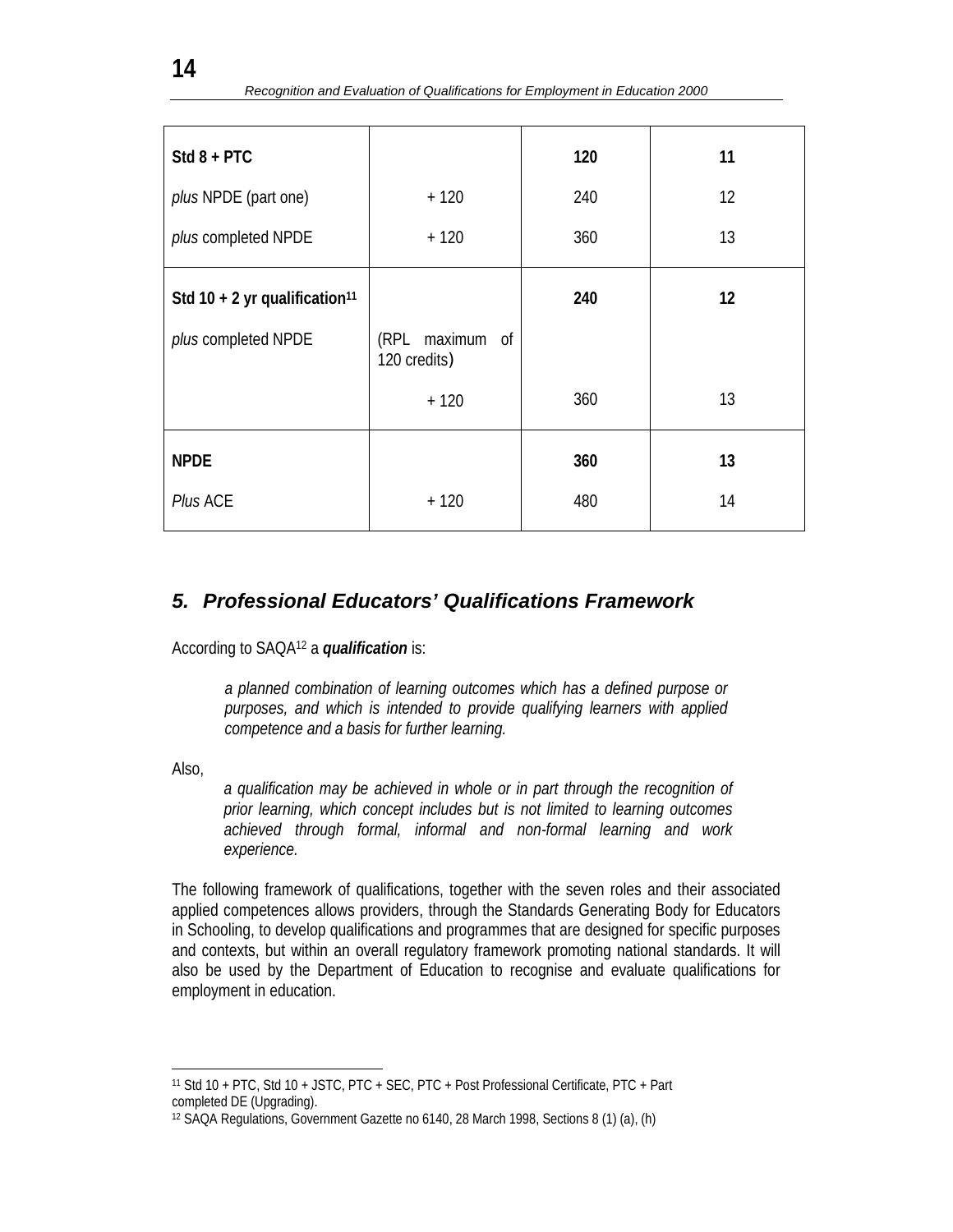Qualifications for educators for schooling will be qualifications based on exit level outcomes and associated assessment criteria or qualifications based on unit standards.

Qualifications for educators in the Schooling sub-field of Field 05 will be entitled by two categories: *Type* and *Specialisation*.

*Type* is the name of the qualification that indicates level and credits on the NQF. The list of qualification types and their aims is shown on the next page.

*Specialisation* is a phrase in brackets after the qualification type, for example, Diploma in Education (Senior Phase: Human and Social Sciences). It indicates the *particular purpose* of the qualification and could include a phase specialisation (such as Foundation Phase), a subject/learning area specialisation (e g Further Education: Mathematics), a specialisation in a particular role (e g Education Management), or a professional or occupational practice (e g Curriculum Studies). There is no predetermined set of purposes/specialisations.

The qualifications described here may need to be amended in the light of new academic policy on higher education.

|                                           | Aim of qualification                                                                                                                                                                                                                                                                                                                                                              | <b>Total</b><br>credits | Level |
|-------------------------------------------|-----------------------------------------------------------------------------------------------------------------------------------------------------------------------------------------------------------------------------------------------------------------------------------------------------------------------------------------------------------------------------------|-------------------------|-------|
| Certificate in Education                  | To develop introductory practical and foundational<br>competence, and some degree of reflexive competence. To<br>provide an entry or exit point before the completion of the<br>Diploma in Education.                                                                                                                                                                             | 120                     | 5     |
| Diploma in Education                      | To accredit a learner with introductory practical, foundational<br>and reflexive competence. To provide an entry and exit point<br>before the completion of the Bachelor of Education degree.                                                                                                                                                                                     | 240                     | 5     |
| <b>First Bachelor's Degrees</b>           | To accredit a general formative qualification with one or more<br>subject/learning area specialisations in order to provide<br>access to a PGCE as a 'capping' qualification.                                                                                                                                                                                                     | 360/<br>480             | 6     |
| Post-Graduate Certificate<br>in Education | To accredit a generalist educator's qualification that 'caps' an<br>undergraduate qualification. As an access requirement<br>candidates are required to have appropriate prior learning<br>which leads to general foundational and reflexive<br>competence. The qualification focuses mainly on developing<br>practical competence reflexively grounded in educational<br>theory. | 120                     | 6     |
| <b>Bachelor of Education</b>              | To accredit an initial qualification for educators in schools.<br>The learner will have strong practical and foundational<br>competence with the reflexive competence to make<br>judgements in a wide context. The qualification is intended for<br>candidates seeking a focused teaching degree with strong<br>subject and educational theory competence.                        | 480                     | 6     |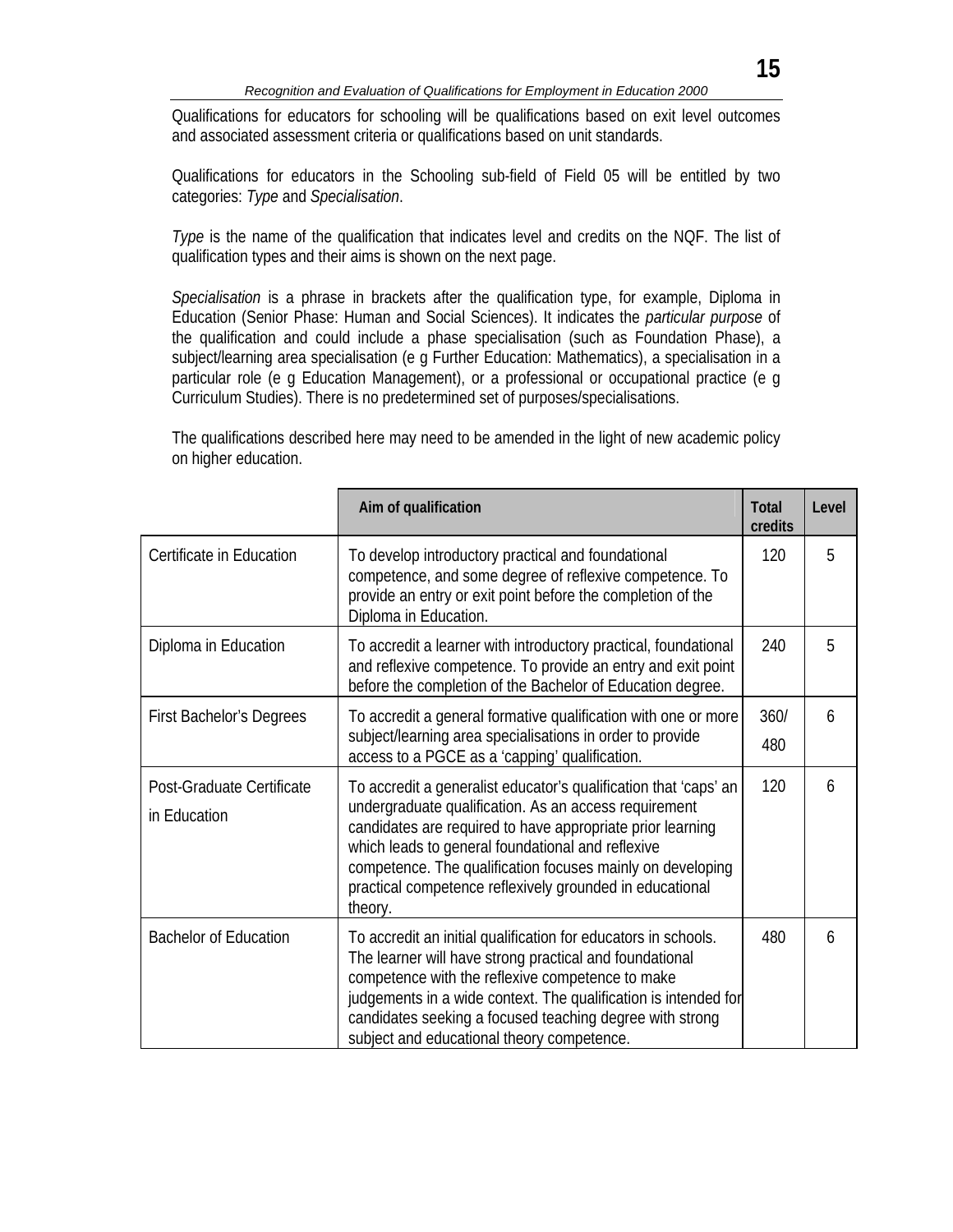*Recognition and Evaluation of Qualifications for Employment in Education 2000* 

| Advanced Certificate in<br>Education      | To accredit further specialised subject/learning<br>area/discipline/phase competence, or a new subject<br>specialisation, or a specialisation in one or more of the roles<br>as an advanced study intended to 'cap' an initial or general<br>teaching qualification. Through this qualification learners will<br>be prepared to embark on a course of study at NQF level 7. It<br>must, therefore, include appropriate demands in terms of<br>rigour.                                                                                                                                                      | 120 | 6              |
|-------------------------------------------|------------------------------------------------------------------------------------------------------------------------------------------------------------------------------------------------------------------------------------------------------------------------------------------------------------------------------------------------------------------------------------------------------------------------------------------------------------------------------------------------------------------------------------------------------------------------------------------------------------|-----|----------------|
| <b>Bachelor of Education</b><br>(Honours) | To accredit the advanced and specialised academic,<br>professional or occupational study of an aspect of education.<br>It is designed to build the competence of expert educators<br>and curriculum specialists, system managers, or educational<br>researchers. Through this qualification learners will be<br>prepared to embark on a course of study leading to an M Ed<br>at NQF level 8. Although the B Ed (Honours) must include<br>some specialisation and a focus on research, the nature of<br>these will vary depending on whether an academic,<br>professional or occupational focus is chosen. | 120 | $\overline{7}$ |
| Post Graduate Diploma<br>in Education     | To accredit advanced and specialised occupational,<br>academic and professional study. This qualification can<br>accredit the coursework component of a Masters' degree or<br>provide an entry or exit point before the completion of a<br>Masters' degree.                                                                                                                                                                                                                                                                                                                                                | 120 | 8              |
| Master of Education                       | To accredit the advanced and specialised academic or<br>professional study of an aspect of education with emphasis<br>on research. The degree may be taken by thesis or by a<br>combination of thesis and coursework.                                                                                                                                                                                                                                                                                                                                                                                      | 240 | 8              |
| Doctor of Education                       | To accredit the highly advanced and specialised academic or<br>professional study of an aspect of education in which the<br>learner demonstrates capacity for sustained, original<br>research.                                                                                                                                                                                                                                                                                                                                                                                                             | 360 | 8              |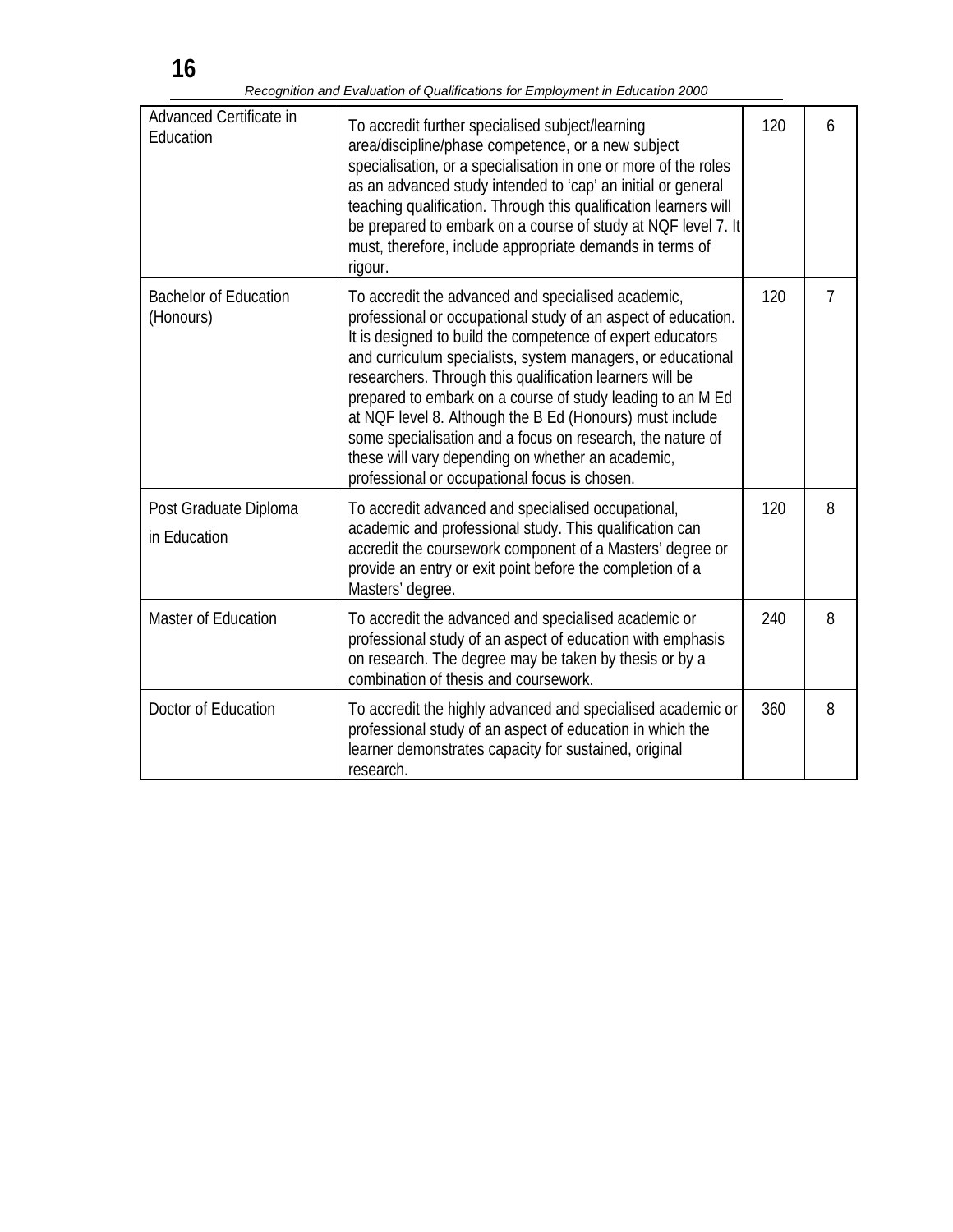The various qualification types are shown in the following diagram:

### *1. Qualifications for Educators in Schooling* <sup>13</sup>



<sup>13</sup> Please note that the number of credits indicated in brackets after each qualification are minimum credits, of which a minimum of 72 should be at or above the level at which the qualification is registered.

l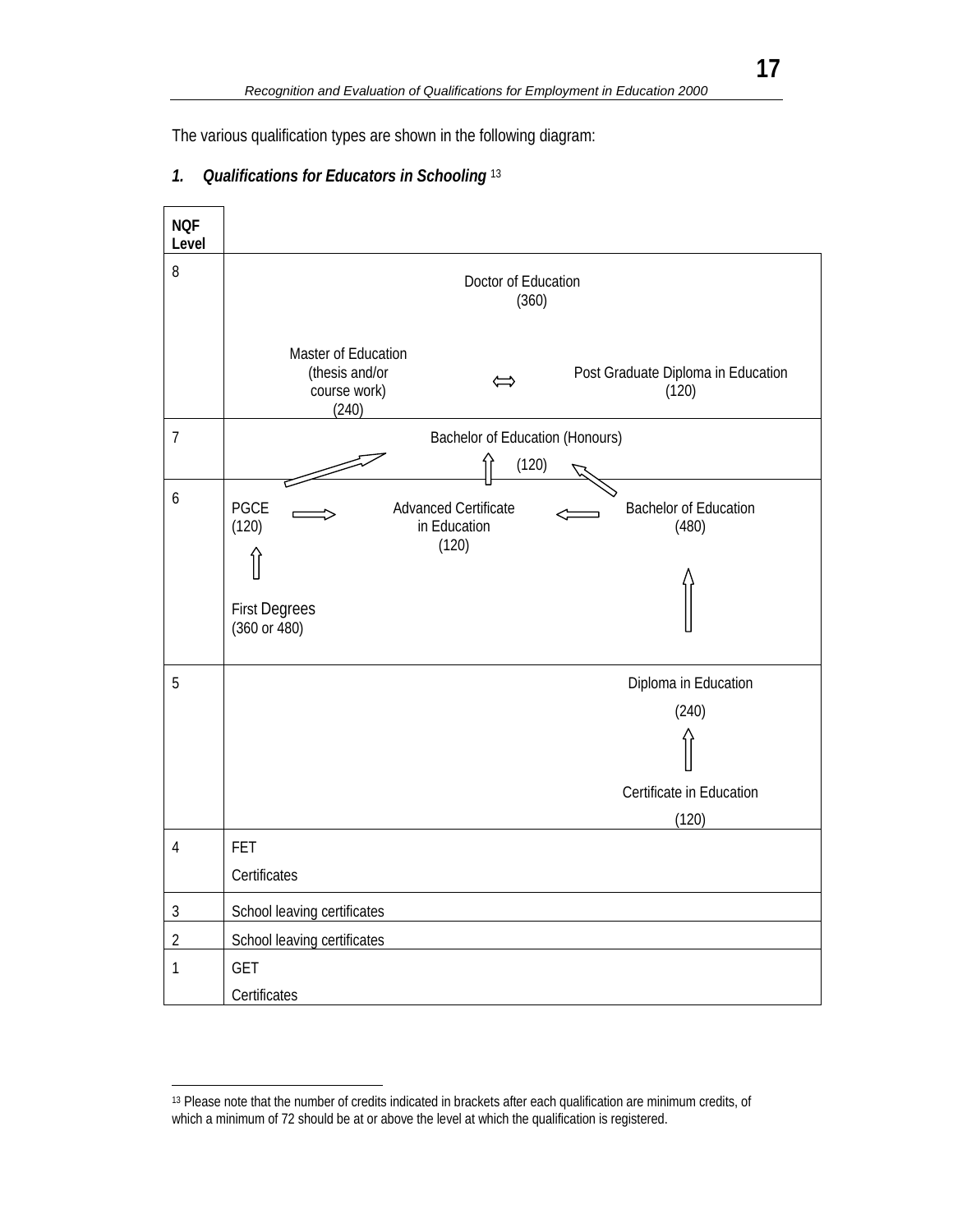## *2. Minimum Specialist Requirements for Basic Teaching Qualifications*

There is no longer a list of prescribed teaching subjects for professional educator qualifications. Learners and providers are advised, however, that the design of programmes and qualifications, including subject choices, must lead to the competence to teach learning programmes, learning areas, subjects or foci in the school curriculum.

The considerable importance of the specialist role should be reflected in the apportionment of credits. For each basic qualification, there is a minimum number of SAQA credits dedicated to the specialist role:

| DE   | 96 credits  |
|------|-------------|
| B Ed | 240 credits |
| PGCF | 20 credits  |

The precise specialist requirements for the initial teaching qualifications leading to qualified educator status are as follows:

### **Foundation Phase (Grade R to Grade 3)**

- A study of the 3 learning programmes as prescribed by the national curriculum. These must include the disciplinary bases of content knowledge, methodology and relevant pedagogic theory.
- Expertise in the development of early literacy, particularly reading competence.
- Expertise in the development of early numeracy.
- Expertise in the development of life-skills.
- The above specialist requirements should carry the following credits:
	- DE 72 credits at NQF 5 or higher, 24 credits at NQF 4 or higher.
	- B Ed 96 credits at NQF 6, 108 credits at NQF 5 or higher.
	- PGCE 20 credits at NQF 6.

### **Intermediate Phase (Grade 4 to Grade 6)**

- A study of the 5 learning programmes as prescribed by the national curriculum. These must include the disciplinary bases of content knowledge, methodology and relevant pedagogic theory.
- Expertise in the development of reading competence, particularly reading comprehension.
- Expertise in the development of numeracy.
- Expertise in the development of life-skills.

The above specialist requirements should carry the following credits:

| DE.         | 72 credits at NQF 5 or higher, 24 credits at NQF 4 or higher. |
|-------------|---------------------------------------------------------------|
| B Ed        | 96 credits at NQF 6, 108 credits at NQF 5 or higher.          |
| <b>PGCE</b> | 20 credits at NQF 6.                                          |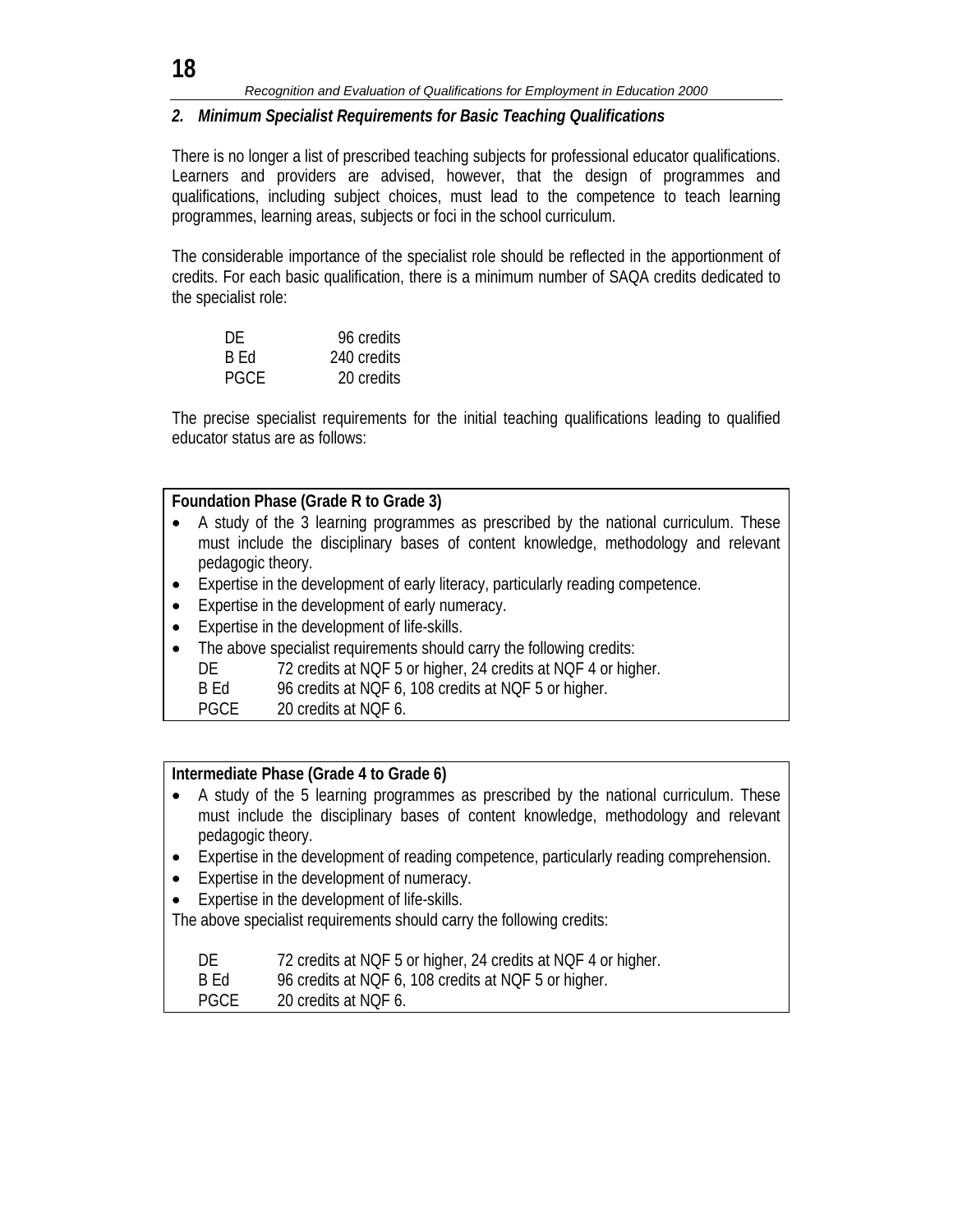### **Senior Phase (Grade 7 to Grade 9)**

- A study of at least two subjects which meet the requirements of the learning area specialisations as prescribed by the national curriculum.
- The studies must include the disciplinary bases of content knowledge, methodology and relevant pedagogic theory.
- The above specialist requirements should carry the following credits:
	- DE 72 credits at NQF 5 or higher.
	- B Ed 96 credits at NQF 6, 84 credits at NQF 5 or higher.
	- PGCE 20 credits at NQF 6.

In addition

- A study of **one** out of the learning areas of:
	- Mathematical Literacy, Mathematics and Mathematical Sciences
	- Natural Sciences
	- **Technology**

This study must be in a learning area not taken elsewhere in the curriculum.

It should carry at least 24 credits at NQF level 4 or higher for all qualifications except the PGCE where it may be recognised as prior learning.

## **Further Education (Grade 10 to Grade 12)**

- A study of one or more subjects or specialisations suitable for the phase.
- The study must include the disciplinary bases of content knowledge, methodology and relevant pedagogic theory.
- The above specialist requirements should carry the following credits:
	- DE 36 credits at NQF 6, 60 credits at NQF 5 or higher.
	- B Ed 96 credits at NQF 6, 108 credits at NQF 5 or higher.
	- PGCE 20 credits at NQF 6.

# *6. Evaluation of Foreign Qualifications for Employment in Education*

## **1. General**

- 1. Applications for the evaluation of foreign qualifications should be submitted to one of the provincial departments of education, who will in turn, submit it to the Evaluation Committee at the national department of education.
- 2. Each foreign qualification should be accompanied by the following official information:
	- $\blacksquare$  Certified copy of the qualification certificate;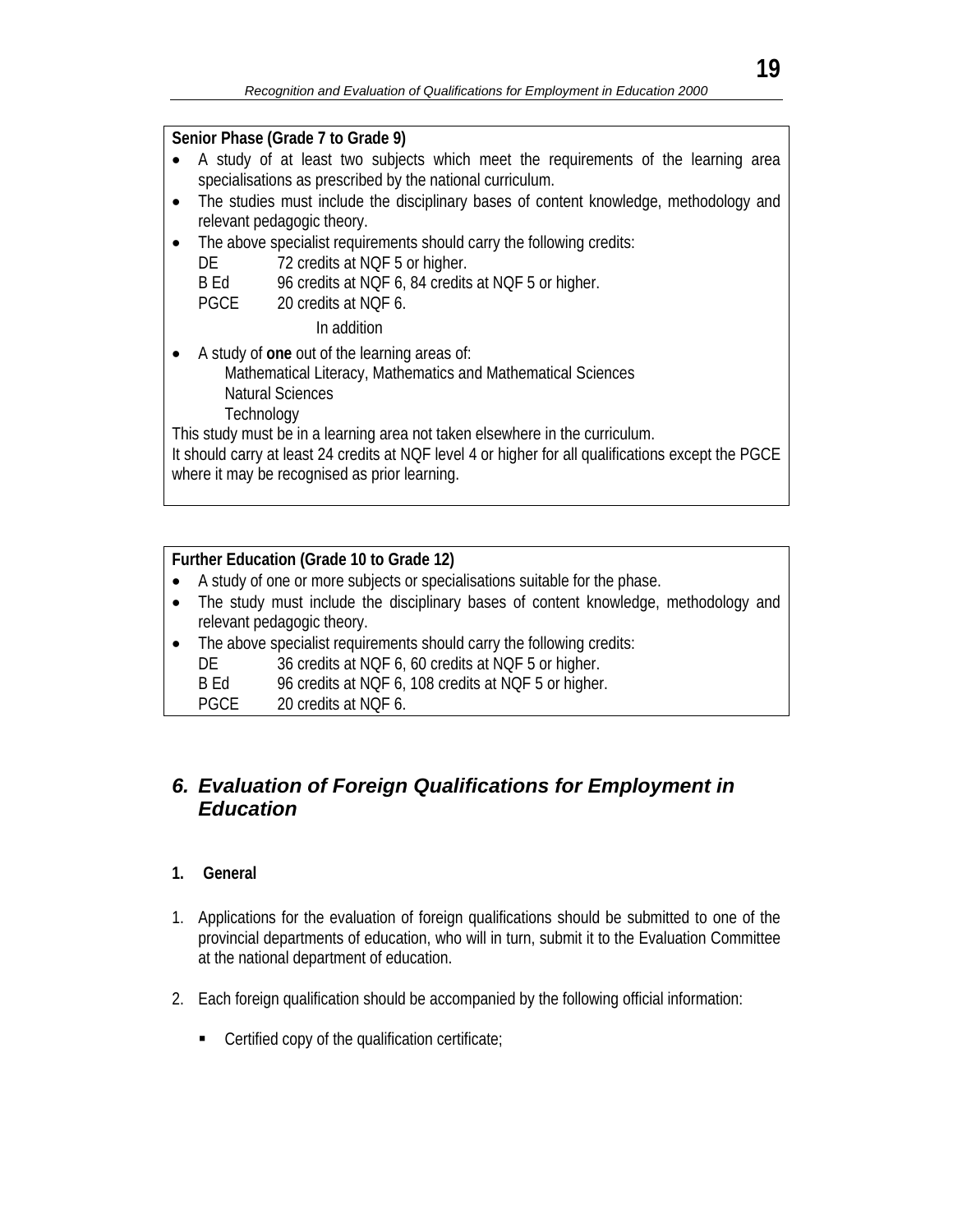#### *Recognition and Evaluation of Qualifications for Employment in Education 2000*

- Official transcript of the qualification, indicating the different subjects/fields of study passed, as well as the number of hours of study and practice for each of the subjects/fields of study/units of learning;
- Official statement from the educational authority in the country of origin as to whether the particular qualification is recognised for employment in education in that country, and for which phase of schooling;
- Geographic location, postal, fax and e-mail contact information of the foreign institution concerned.
- 3. Foreign qualifications are always evaluated in accordance with the most recent policy on *Norms and Standards for Educators*. Subject to the information available, the evaluator will attempt to match the qualification as closely as possible with a similar qualification on the South African qualifications framework for educators. Shortcomings, if any, will be indicated, as well as suggested ways of improving the qualification in order to get full recognition.
- 4. The Evaluation Committee only evaluates qualifications for employment in public education. Holders of foreign qualifications who do not wish to seek employment in education, but, for example, wish to enroll for further study should submit their qualifications directly to the institution concerned.

### **2. Professional Qualifications**

- 1. Only professional qualifications that are recognised as such in the country of origin will be considered for recognition for employment in public education in South Africa.
- 2. The learning programme should have at least covered the minimum specialist requirements for the particular phase of schooling concerned as described in the *Norms and Standards for Educators.*
- 3. Holders of foreign professional teaching qualifications should be appointed on probation for at least one year before being considered for permanent appointment. During the probation year, they should also complete an in-service programme on outcomes-based education and the new school curriculum.

### **3. Academic qualifications**

1. Academic and other appropriate vocational foreign qualifications will be evaluated in accordance with the minimum requirements for such qualifications (Refer Section 2)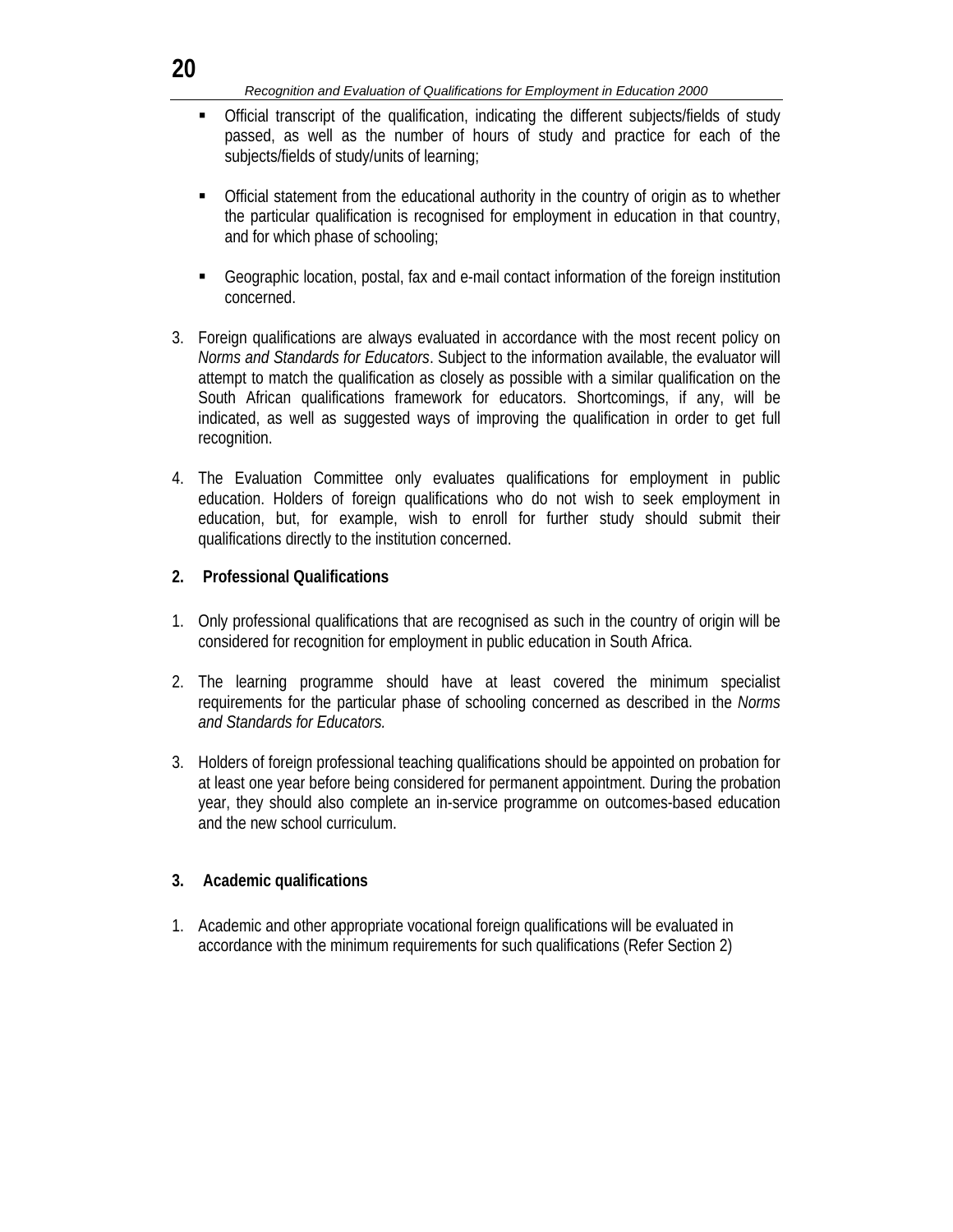# *7. Recognition of appropriate qualifications for permanent appointment in specific educator posts*

*(For lecturers at technical colleges refer Section 8)* 

- **1. List of posts in which professionally unqualified persons could be appointed permanently should they hold appropriate qualifications for such posts** 
	- Posts for Technical Subjects, including Hair Care
	- Posts for Technical Drawing
	- Posts for Instrumental Music
	- Posts for Practical Ballet, National Greek Dances, History of Ballet and Anatomy
	- Posts for training in the Hotel and Catering Industry
	- Accompanist posts for Ballet
	- Posts for Speech and Drama
	- Posts for the teaching of Nursing at Schools for Special Education and Schools for Specialised Education.
	- Librarian posts at colleges and departmental head office libraries
	- Posts for school Social Workers
	- Posts for Education Psychologists and Therapists
	- Educator posts at non-education institutions

### *The incumbent of a post as listed in paragraph 1 usually possesses*

- qualifications which do not comply with the criteria for approved degrees and/or general teaching diplomas;
- skills and knowledge which have been acquired also through practical training or by experience; and
- basic training which is often not offered by teacher education providers.

## **2. Appropriate qualifications for employment in posts as listed in paragraph 1**

### *2.1 Appropriate degree*

An appropriate degree is a degree

- which is recognised for a specified post as listed in paragraph **1** and specially qualifies a person for the particular post; and
- which has been approved for such purpose.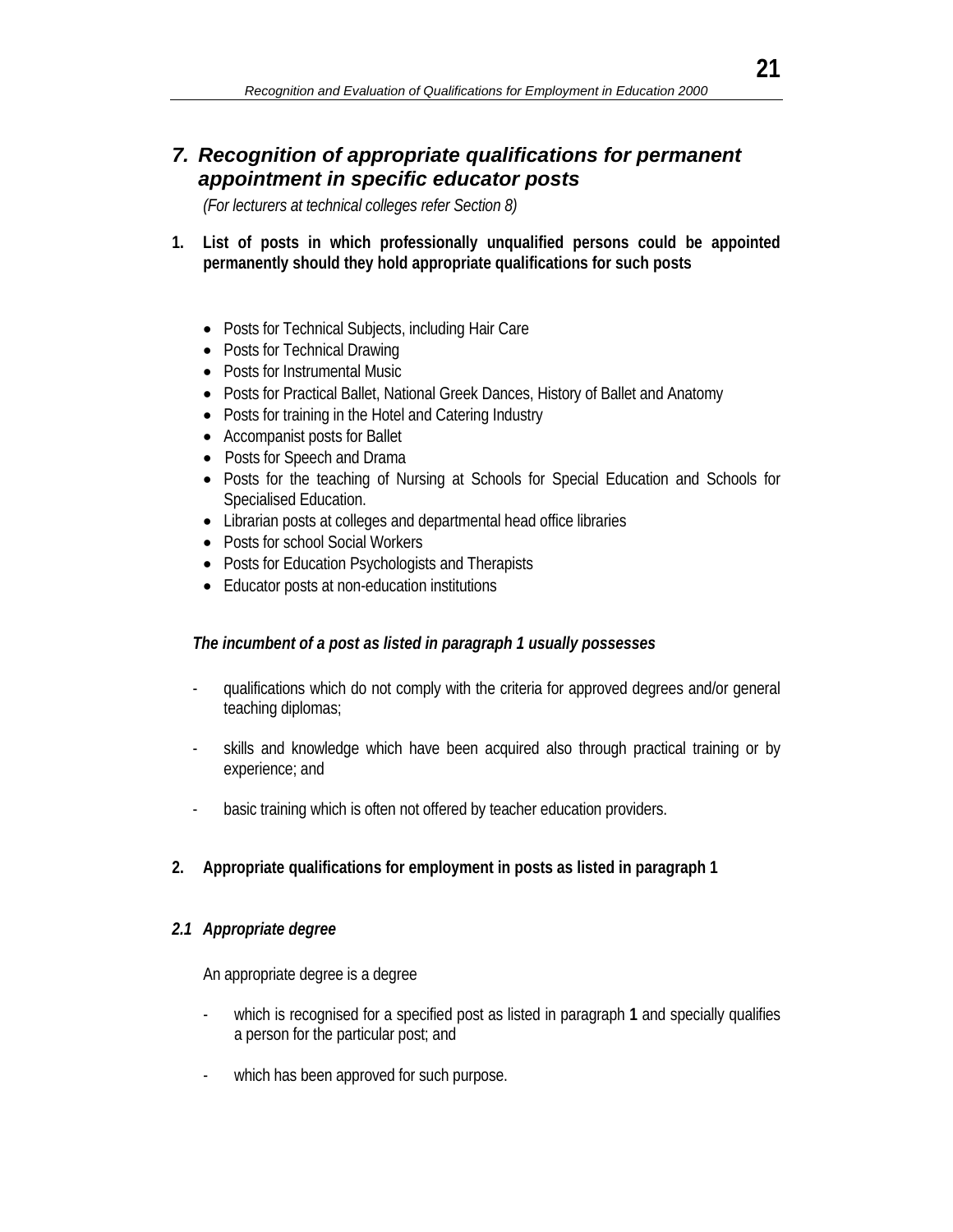#### *2.2 Appropriate diplomas/certificates*

Only diplomas/certificates appropriate to a specific post as listed in paragraph **1** are recognised for purposes of employment in a post as listed in paragraph **1**. When evaluating such a diploma/certificate the applicable subject will be stated clearly.

### *2.3 Recognition of further appropriate diplomas/certificates*

A further appropriate diploma/certificate (obtained after a first appropriate diploma/certificate) is recognised for REQV purposes only if it entails advanced study following the first appropriate diploma/certificate which has been recognised for a specific post as listed in paragraph **1**.

Where two or more appropriate diplomas/certificates on the same horizontal level are submitted for the same post as listed in paragraph **1**, only one diploma/certificate will be recognised.

A maximum of two approved diplomas/certificates on the same horizontal level (and one professional qualification) will be recognised for a post as listed in paragraph **1**, provided that they do not overlap by more than 50% and the second diploma is taken in an appropriate but different field of study to the first diploma.

In the case of a second N diploma, six new courses must be included of which at least two should be at N5 level and at least two at N6 level.

Where two or more similar appropriate diplomas/certificates are offered, the one with the highest REQV classification will be recognised.

Every additional appropriate diploma/certificate will be recognised for a higher REQV level if it requires at least the equivalent of one academic year of full-time study or 120 new credits.

### *2.4 Recognition of partially completed degrees and completed degrees for incumbents of posts as listed in paragraph 1*

Recognition is granted in accordance with Section 3.

### **3. General principles for the evaluation of qualifications for appointment to posts as listed in paragraph 1**

- 1. Appropriate or approved qualifications that have been approved are recognised for posts as listed in paragraph **1.**
- 2. When more than one qualification is evaluated, the qualification which affords the holder the highest REQV classification is taken as the starting point for evaluation purposes. The order in which qualifications have been obtained therefore makes no difference.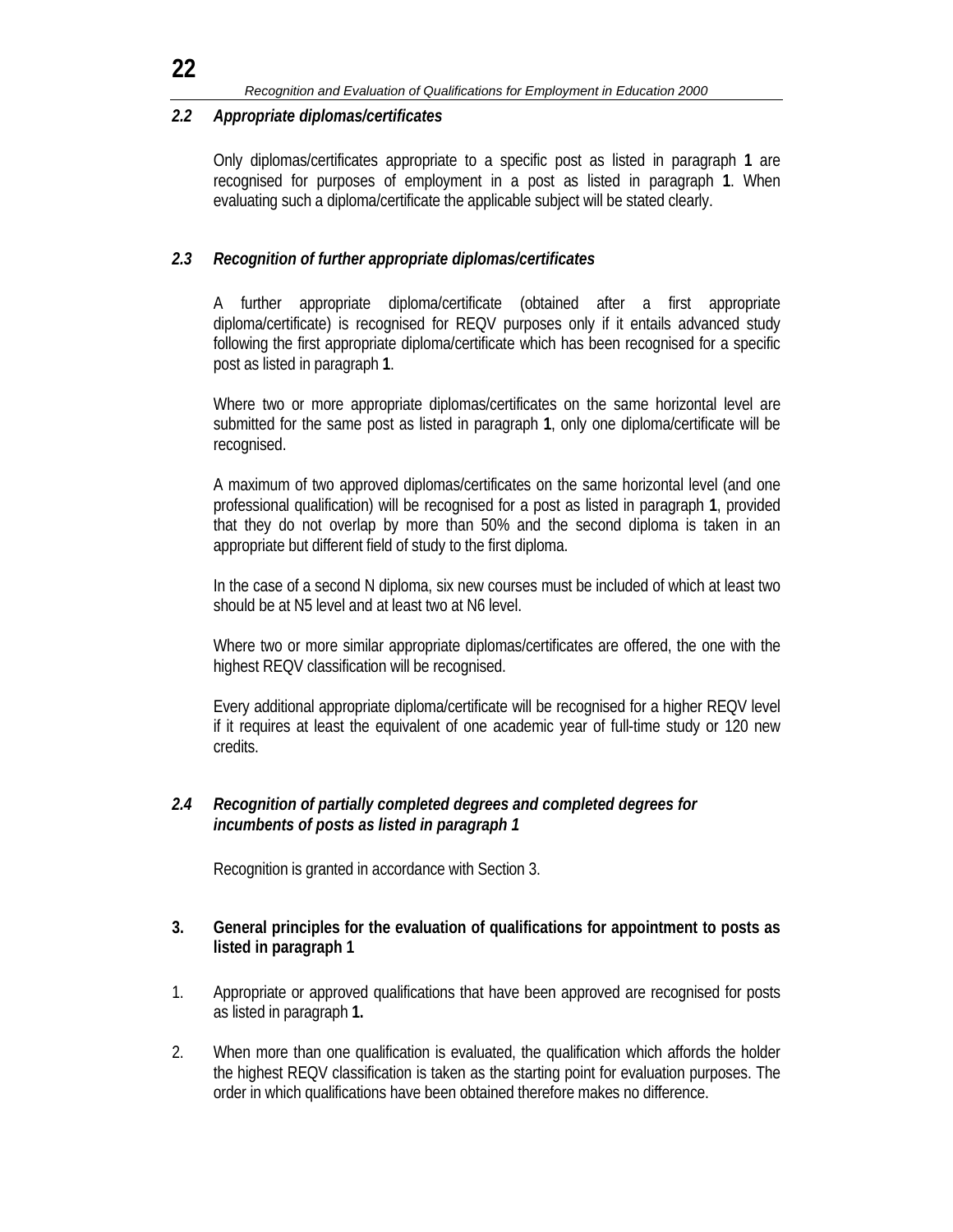- 3. Recognition of qualifications for a post as listed in paragraph **1** is restricted to such a post for which qualifications have been recognised, provided that a candidate may also receive recognition of qualifications for a second specialisation or for general teaching.
- 4. A permanent incumbent of a post as listed in paragraph **1**, whose qualifications are appropriate to another post as listed in paragraph **1**, may be transferred in a permanent capacity to the other specialist post with retention of his REQV classification.
- 5. A permanent incumbent of a post as listed in paragraph **1** who does not qualify for permanent appointment in an ordinary or any other post as listed in paragraph **1** may be employed in such a post on a temporary basis with retention of his classification, provided that such person can be so employed for longer than one year only with the personal approval of a Head of Education.
- 6. A professionally qualified teacher who has been appointed to a general teaching post and who also holds qualifications that are applicable to a post as listed in paragraph **1** but who has never been appointed to such a post, receives REQV recognition for these qualifications.
- **4. Requirements for the recognition and the evaluation of qualifications for employment in posts as listed in paragraph 1**

### *4.1 Posts for teachers of technical subjects*

 A three-subject National Technical Certificate III (N3), which must include Trade Theory/Technology as a subject, plus a completed apprenticeship or a pass in a trade test plus two years' appropriate trade experience\*;

OR

 an equivalent qualification plus a completed apprenticeship or a pass in a trade test plus two years' appropriate trade experience. Trade Theory/Technology on the N3 level should form part of the completed trade training\*;

#### OR

 an approved degree for technical education; or a National Certificate (or Diploma) for Technicians or a National N Diploma or a National Diploma (Engineering) or a National Higher diploma which includes training in an appropriate technical subject;

OR

another appropriate approved qualification.

### *4.2 Posts for teachers of Electronics*

 A three-subject National Technical Certificate III (N3) which must include Electronics as a subject, plus two years' appropriate trade experience\*;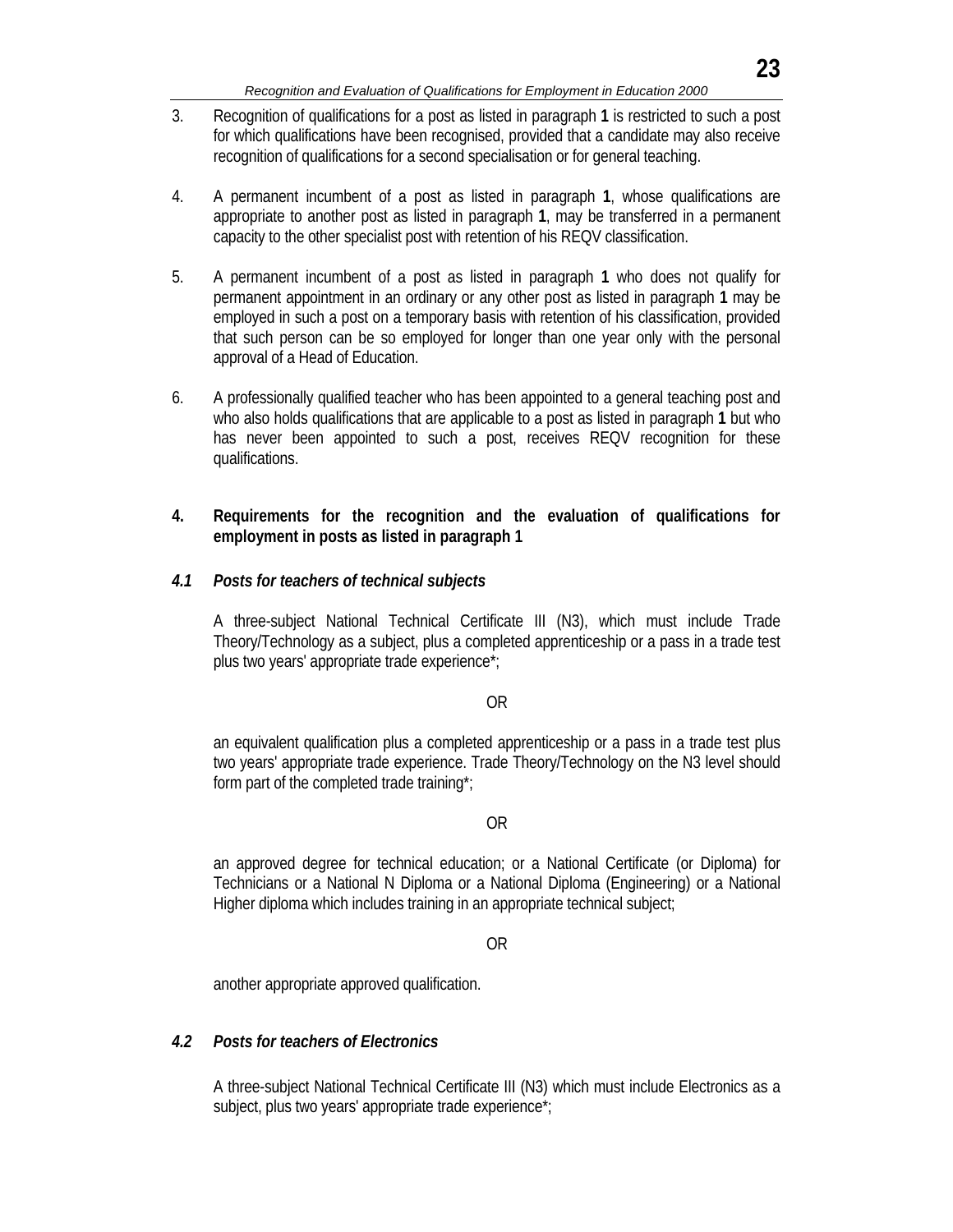### OR

an equivalent qualification plus two years' appropriate trade experience\*.

 \*Persons in possession of this qualification may be appointed permanently to posts for the teaching of technical subjects or electronics and be remunerated according to an REQV 13 (s) salary range.

 A head of education may, in special cases and at his own discretion, appoint a person whose only qualifications are a completed apprenticeship or pass in a trade test, plus two years' appropriate trade experience, in a permanent or temporary capacity, and remunerate them according to an REQV 12(s) salary range.

### *4.3 Evaluation of technical qualifications*

- (1) An apprenticeship + National Technical Diploma: REQV 13
- (2) National N Diploma: REQV 13
- (3) National Certificate for Technicians: REQV 13
- (4) National Diploma (Engineering): REQV 13
- (5) National Diploma for Technicians: REQV 14
- (6) National Higher Diploma: REQV 14
- (7) National Diploma in Technology/Masters' Diploma: REQV 15

#### *4.4 Evaluation of technical qualifications together with completed approved degrees, partially approved degrees, partially completed degrees and diplomas in education*

 A technical qualification evaluated as REQV 13 for appointment to a post as listed in paragraph **1** (see paragraph 4.3 (1), (2), (3) and (4) above) together with -

- (1) an approved degree (which complies with paragraph 1.14.1): REQV15.
- (2) an approved partially completed degree: REQV 14.
- (3) A partially approved degree: REQV 14.
- (4) (1) above + National Teachers' Diploma (Workshop) or HDE (Technical): REQV 16
- (5) (2) above + NTD (Workshop) or HDE (Technical): REQV 15
- (6) (3) above + NTD (Workshop) or HDE (Technical): REQV 16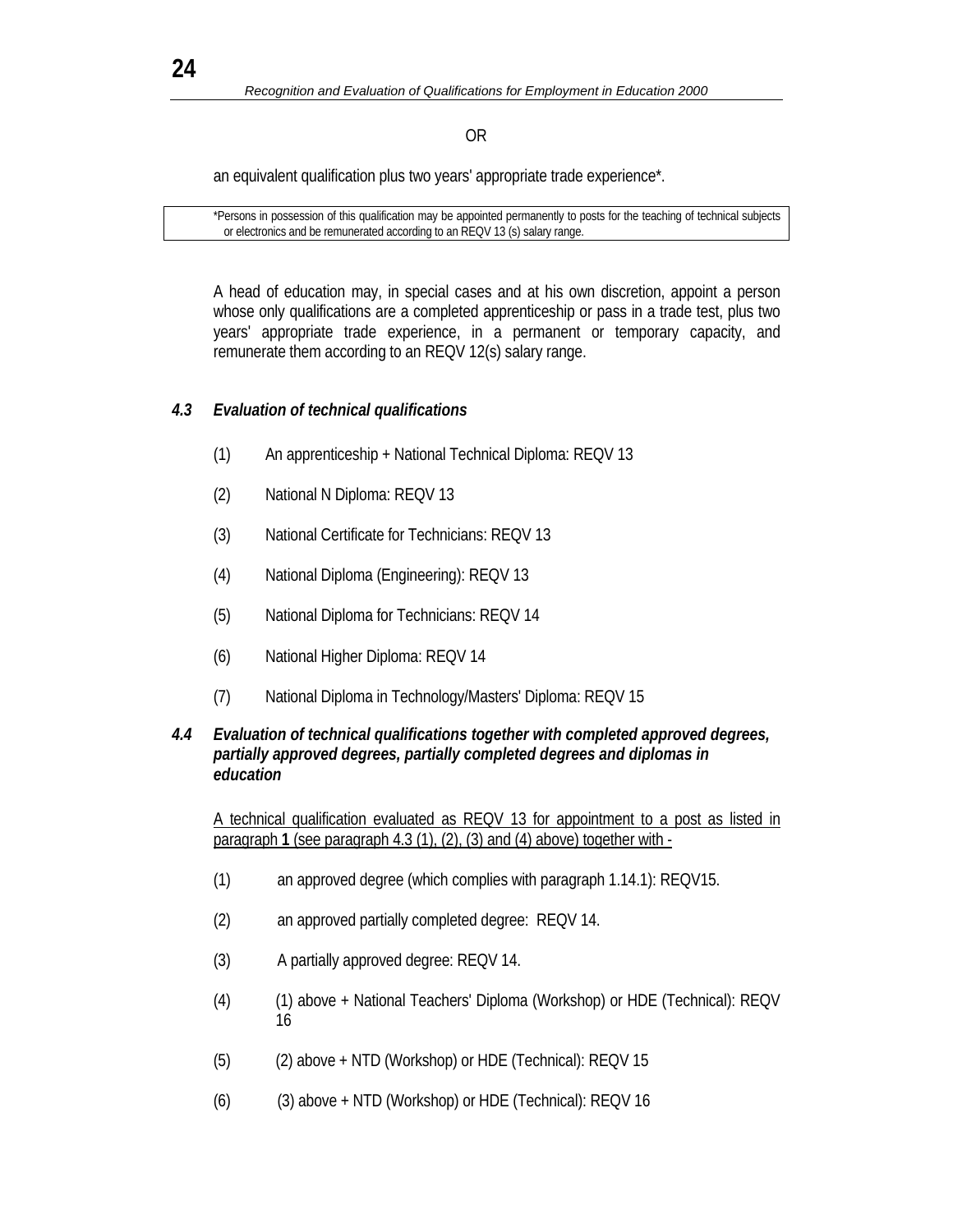A Technical qualification evaluated as REQV 14 for appointment to a post as listed in paragraph **1** (See paragraph 4.3 (5) and (6) above) together with -

- (1) an approved degree: REQV 15 (to be classified as REQV 16 a teacher must be professionally qualified).
- (2) an approved partially completed degree: REQV 15
- (3) a partially approved degree: REQV 15
- (4) (1) above + NTD (Workshop) or HDE (Technical) or HDE: REQV 16 (a Masters' degree is required to be classified in as REQV 17)
- (5) (2) above + NTD (Workshop) or HDE (Technical): REQV 15 (an approved degree is required to be classified in as REQV 16).
- (6) (3) above + NTD (Workshop or HDE (Technical): REQV 15 (an approved degree is required to be classified in REQV 16).

 A Technical qualification with an REQV 15 for appointment to a post as listed in paragraph 10.1 (see paragraph 5(7) above) together with -

- (1) an approved degree: REQV 15 (to be classified in REQV16 a teacher must be professionally qualified).
- (2) an approved partially completed degree: REQV 15 (not professionally qualified).
- (3) a recognised degree: REQV 15 (not professionally qualified).
- (4) (1) above + NTD (Workshop) or HDE (Technical): REQV 16 (not in possession of a Masters' degree).
- (5) (2) above + NTD (Workshop) or HDE (Technical): REQV 15 (not in possession of an approved degree).
- (6) (3) above + NTD (Workshop) or HDE (Technical): REQV 15 (not in possession of an approved degree).

 A three-subject National Technical Certificate III (N3), which must include Trade Theory/Technology as a subject, plus a completed apprenticeship or a pass in a trade test plus two years appropriate trade experience together with -

- (1) N4 or N5 + NTD (Workshop): REQV 13
- (2) 4T1 and 4T2 subjects + NTD (Workshop): REQV 13
- (3) an approved degree: REQV 14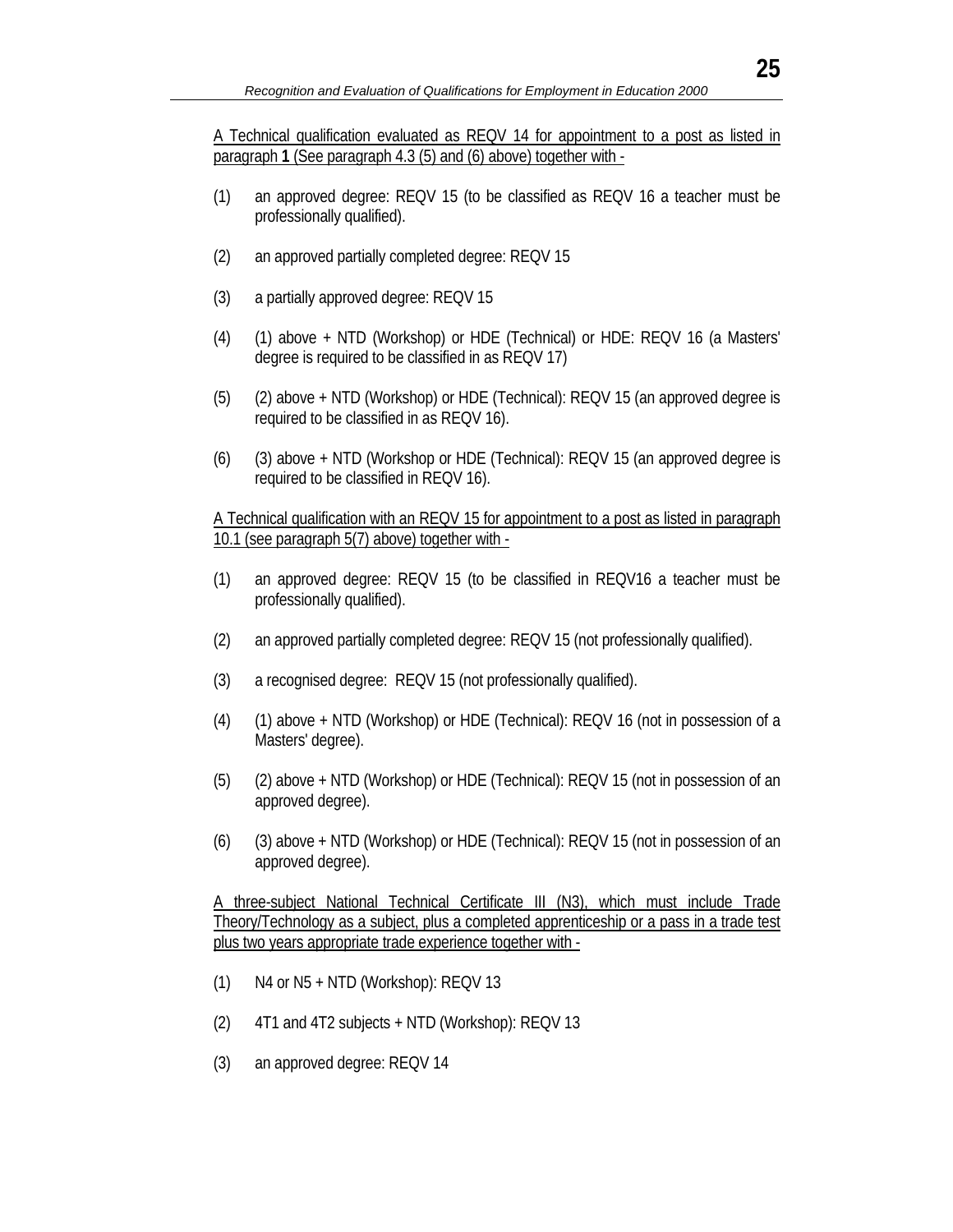| ۰.<br>×<br>v |
|--------------|

*Recognition and Evaluation of Qualifications for Employment in Education 2000* 

- (4) an approved partially completed degree: REQV 12(may be remunerated according to an REQV 13(s) salary range).
- (5) (1) above + an approved partially completed degree: REQV 14
- $(6)$   $(1)$  above + recognised degree: REQV 15
- (7) (3) above + NTD (Workshop) or HDE (Technical) or HDE: REQV15

#### *4.5 Posts for teachers of Technical Drawing*

 A National Diploma for Technicians (Draughtsmanship) or a National Technical Diploma or equivalent qualification with Draughtsmanship or a similar subject, e.g. Machine Design, Building Construction, Electrical Designing, Structural Designing at T2 level at least, plus two years' appropriate experience;

#### OR

an approved degree for technical education which includes Technical Drawing;

#### OR

a qualification approved for this purpose.

#### *4.6 Posts for teachers of Instrumental Music*

 An appropriate approved qualification in Music (for the instrument(s) in which tuition is given).

**NB** Qualifications are recognised only if practical training in an instrument is included (with the exception of post-graduate degrees.)

#### **4.7 Recognition of music qualifications**

 (1) Not more than one teacher's licentiate/diploma in Music in the same instrument shall be recognised for the same person.

(NB: A teacher's licentiate does not qualify a person as professional.)

- (2) A second teacher's licentiate in another instrument may be recognised.
- (3) Only one performer's licentiate (in the same instrument recognised for (1) or (2) above) or a ULCM may be recognised in addition to the licentiates in (1) and (2) above.
- (4) Teachers' licentiates referred to in (1) and (2) above may not be offered in the following pairs of instruments:

Flute and Piccolo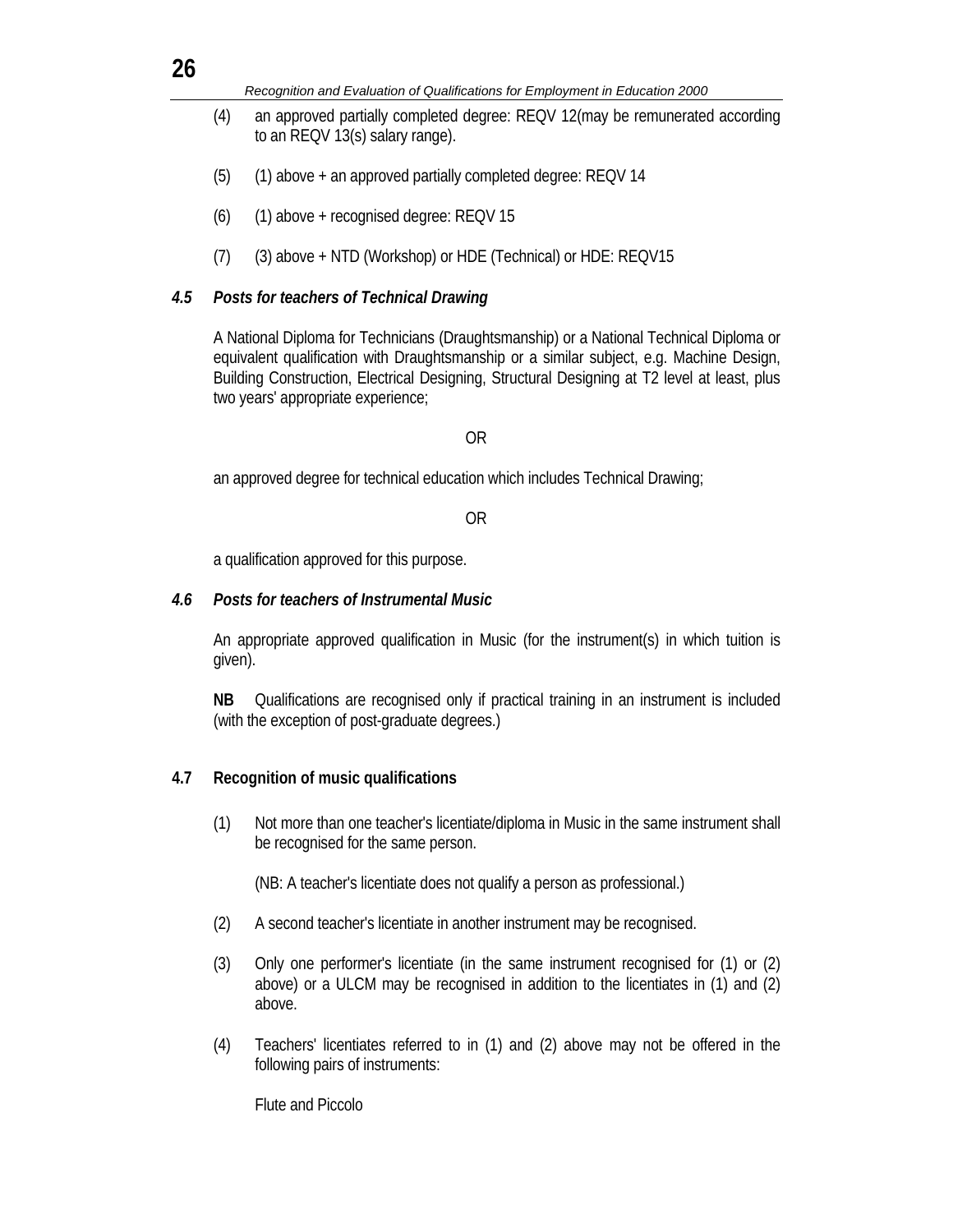Flute and Recorder Recorder and Piccolo Two different recorders Above and Cor Anglais Clarinet and Bass Clarinet Bassoon and Double Bassoon Violin and Viola Cello and Double Bass Piano and Harpsichord Piano and Clavichord Clavichord and Harpsichord Any two brass wind-instruments controlled by pistons.

(5) For a post as accompanist of ballet a UPLM (Piano) without a teachers' licentiate or a UALM (University Accompanist Licentiate in Music) may be accepted. Only one of these licentiates will be recognised for the same person.

An Accompanist's Licentiate is recognised for posts of accompanists only.

(6) Overlapping

 When a qualification in Instrumental Music is offered at the same level as a qualification in Instrumental Music already recognised, this is regarded as overlapping. This means that –

- (a) all teachers; licentiates/diplomas in Music, irrespective of the duration of training, which are offered at the same level and for the same instrument, overlap unless a teacher's licentiate/diploma in Music is the entrance requirement for a subsequent teacher's licentiate/diploma in Music, or is offered in another instrument. However, a performer's licentiate is always offered at a higher performer's level than a teacher's licentiate/diploma in Music;
- **NB:** A performer's licentiate will only be recognised provided that the candidate is in possession of a teacher's licentiate.
- (b) a teacher's licentiate/diploma in Music always overlaps courses in instruments taken for a B degree;

If the second instrument has not been offered on main instrument level, it does not overlap with a teacher's licentiate/diploma. This excludes the Performer's Licentiate in instruments taken for the B.degree;

(c) a Licentiate in School Music (Class Music) is not recognised for appointment to a post as listed in paragraph **1** for teachers of Instrumental Music, if a candidate is already in possession of a teacher's licentiate in an instrument.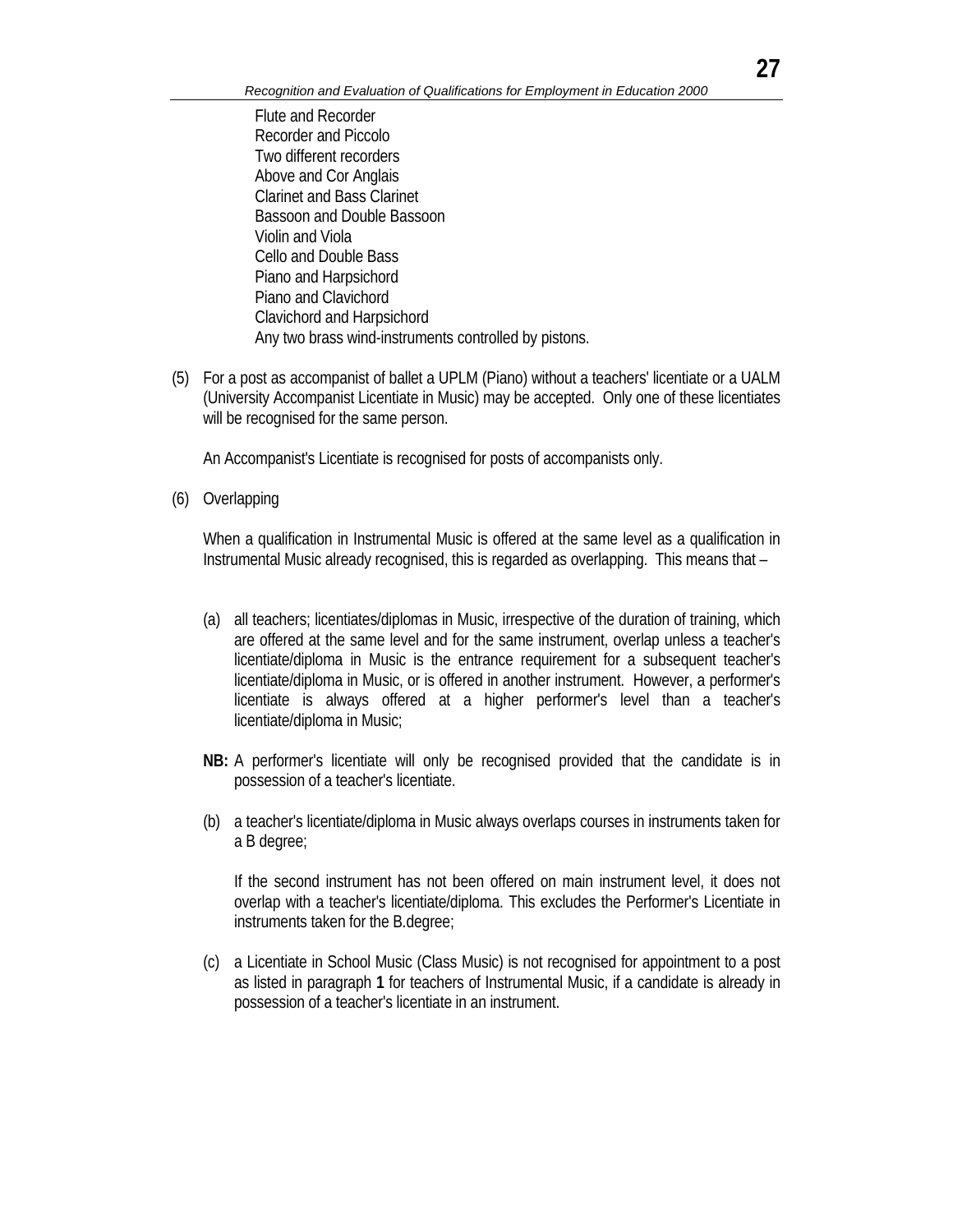#### *4.8 Evaluation of Diplomas and Licentiates in Music\**

| Qualifications           | Evaluation         |
|--------------------------|--------------------|
| (a) UPLM **(Unisa)       | RFOV <sub>13</sub> |
| (b) UALM ***(Unisa)      | RFOV <sub>13</sub> |
| (c) ULCO (Unisa)         | RFOV 13            |
| (d) ULCO (Organ) (Unisa) | REOV <sub>13</sub> |

**NB**

The above-mentioned qualifications obtained before 1990 are evaluated as REQV 12

| (e) UTLM (Unisa) | REQV13 |
|------------------|--------|
|                  |        |

#### **NB**

(i) The UTLM is evaluated as REQV13 instead of REQV12, with effect from 1 January 1990, if obtained as from the following dates.

 Piano: as from 1981 Recorder, Clarinet, Organ, Flute, Guitar, Hobo, French Horn: as from 1987 Singing: as from 1988 Other wood wind-instruments: as from 1989 Other brass wind-instruments: as from 1989 All other instruments: as from 1990

- (ii) That persons in possession of a UTLM (Unisa) obtained before the above mentioned dates, will not be evaluated as REQV 13 following the passing of the method examination.
	- These qualifications are recognised only if practical training in an instrument is included.
	- Recognised only if the holder also has a teacher's licentiate
	- \*\*\* Recognised for posts of accompanist only.

| (f) Education Diploma in Music (OFS)                        |                  | REQV13 |
|-------------------------------------------------------------|------------------|--------|
| (g) Teacher's Licentiate in Music (OFS)                     |                  | REQV13 |
| (h) Diploma for Church Organists (PUC)                      |                  | REQV13 |
| (i) Lower University Diploma in)<br>Music Performance (PUC) | 1 year after 'm' | None   |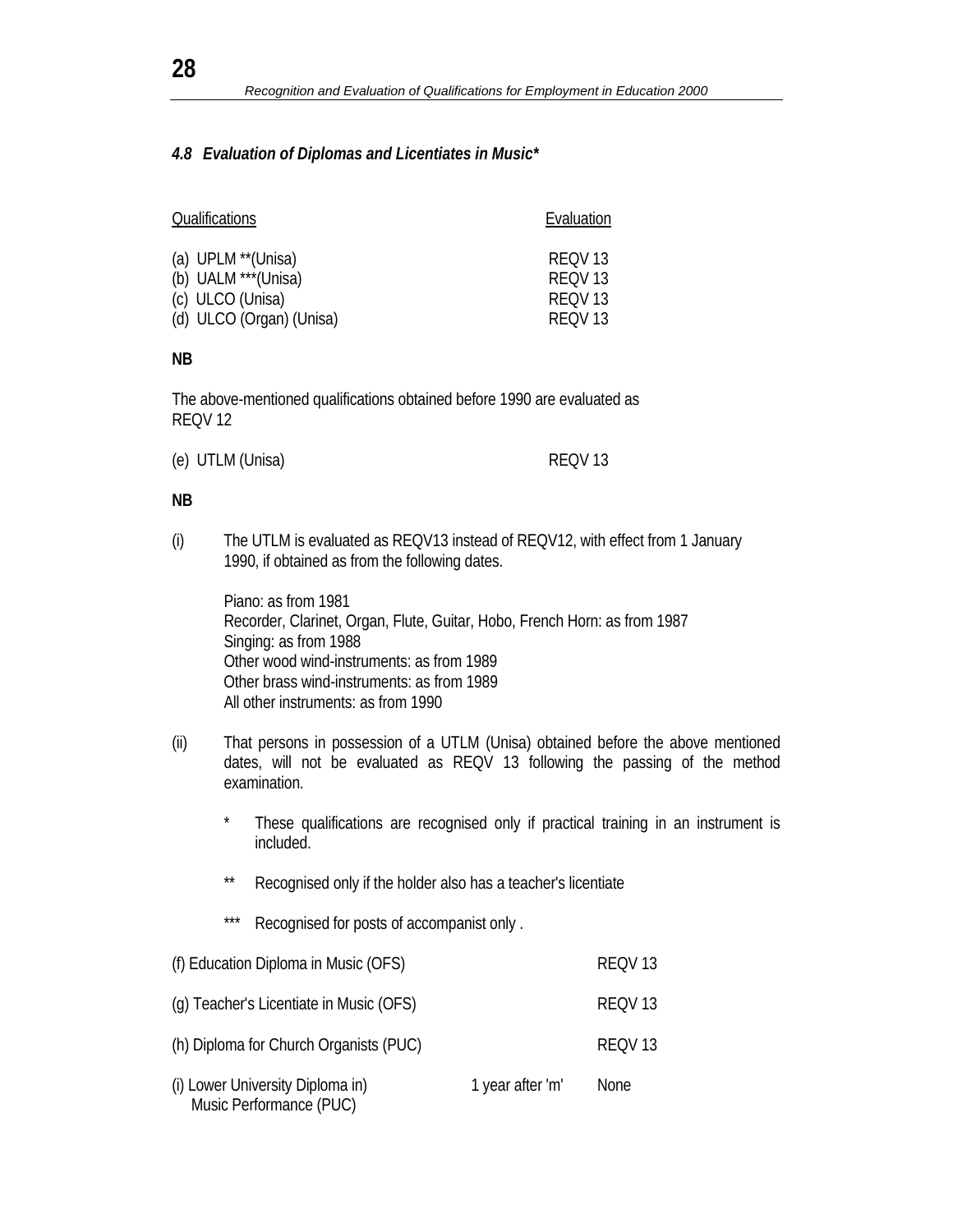| (j) Licentiate Diploma in Music<br>(Rhodes)                      | REQV <sub>13</sub> |
|------------------------------------------------------------------|--------------------|
| (k) T.D.M.S (Stellenbosch)                                       | REQV <sub>13</sub> |
| (I) P.D.M.S (Stellenbosch)                                       | +1 level           |
| (m) Diploma for Church Organist<br>Stellenbosch                  | REQV <sub>12</sub> |
| (n) Higher Diploma for Church<br>Organist Stellenbosch           | +1 level           |
| (o) Diploma in Musical Education<br>(Rhodes)                     | REQV <sub>13</sub> |
| (p) Diploma in Music (Education)<br>(U.P)                        | REQV <sub>13</sub> |
| (q) Diploma in Church Music<br>(U.P)                             | REQV <sub>13</sub> |
| (r) Diploma in Music (Church<br>Music (U.P.)                     | REQV <sub>13</sub> |
| (s) Diploma in Music (Performing                                 | None               |
| Arts) $(U.P)$                                                    |                    |
| (t) Teacher's Licentiate in Music<br>(U.P.)                      | REQV <sub>13</sub> |
| (u) Teacher's Licentiate Diploma in<br>Music (offered from 1976) | REQV <sub>13</sub> |
| (v) Teacher's Diploma in Opera<br>(UCT)                          | REQV <sub>13</sub> |
| (w) Diploma in Orchestral Playing<br>(U.C.T.)                    | REQV <sub>13</sub> |
| (x) Performer's Diploma in Music<br>(U.C.T.)                     | REQV <sub>13</sub> |
| (y) Performer's Diploma in Opera<br>(U.C.T.)                     | REQV <sub>13</sub> |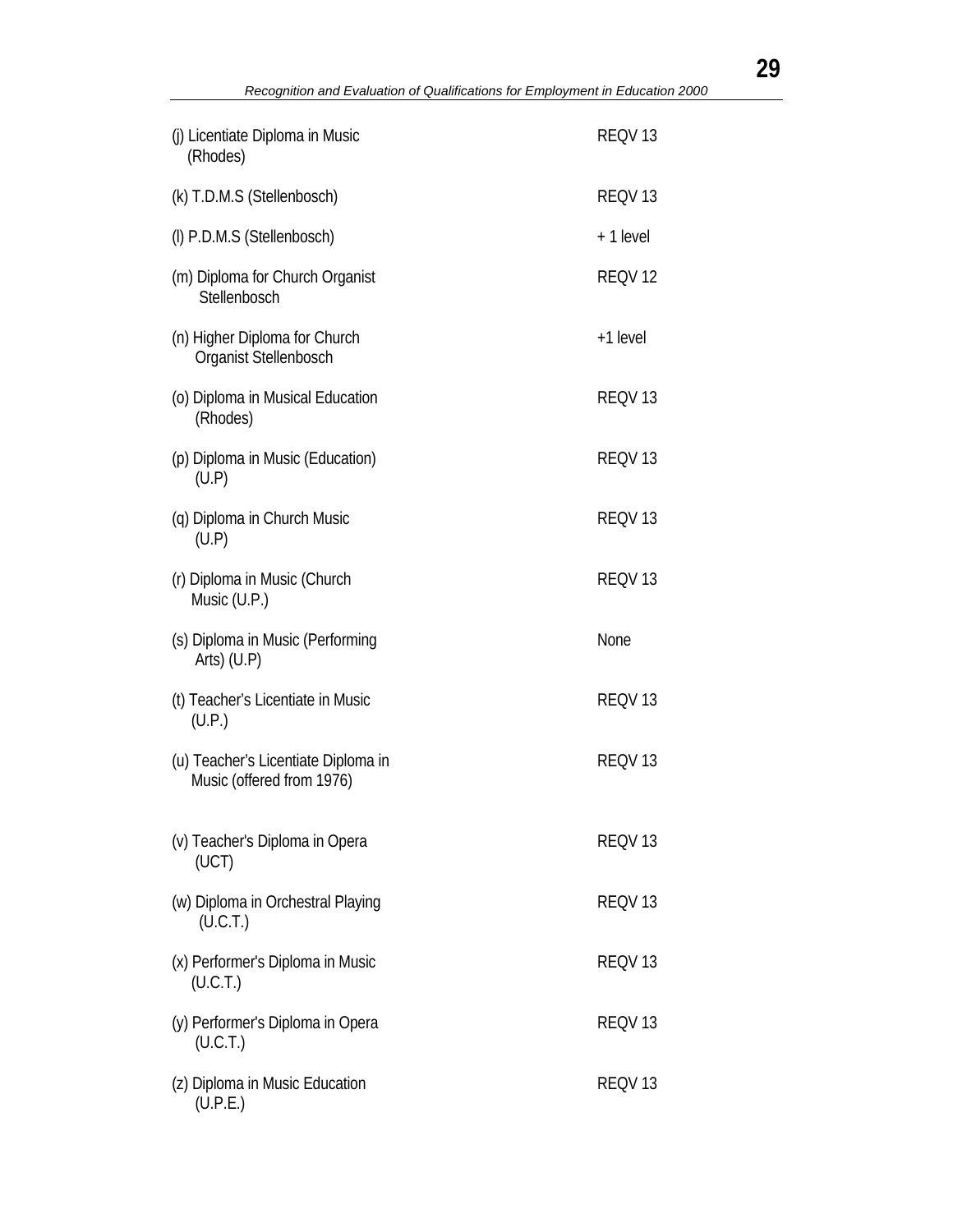#### **4.9 Appointment of performers of instruments in approved symphony orchestras**

 Performers of instruments in approved symphony orchestras may be appointed as teachers in a post as listed in paragraph 10.1 for Instrumental Music in accordance with the following categories of REQV levels:

| Tutti-player or lower position:  | REQV $13(s)^*$  |
|----------------------------------|-----------------|
| <b>B-Principal Performer:</b>    | REQV 14 $(s)^*$ |
| A-Principal Performer or leader: | REQV 15 $(s)^*$ |

\*(s) indicates that these persons receive a personal salary.

 Performers who are not members of one of the approved orchestras, may be tested by one of these orchestras and submit a statement indicating within which of the three REQV categories they fall.

 (Approved orchestras: National Symphony Orchestra, Cape Town Municipal Orchestra, Durban Municipal Orchestra, PACT Orchestra, OFS Symphony Orchestra and CAPAB Orchestra)

#### *4.10 Posts for teachers of Practical Ballet, National and Greek Dancing, History of Ballet and Anatomy*

An appropriate approved qualification.

### *4.11 Recognition of ballet qualifications*

- (1) The highest qualification obtained in accordance with the scale below is accepted for evaluation purposes
- (2) Teachers receive recognition for qualifications awarded by the Royal Academy of Dancing OR the Imperial Society of Teachers of Dancing OR the University of Cape Town OR the South African Dancing Teachers' Association and the Spanish Dance Society in accordance with the following scale: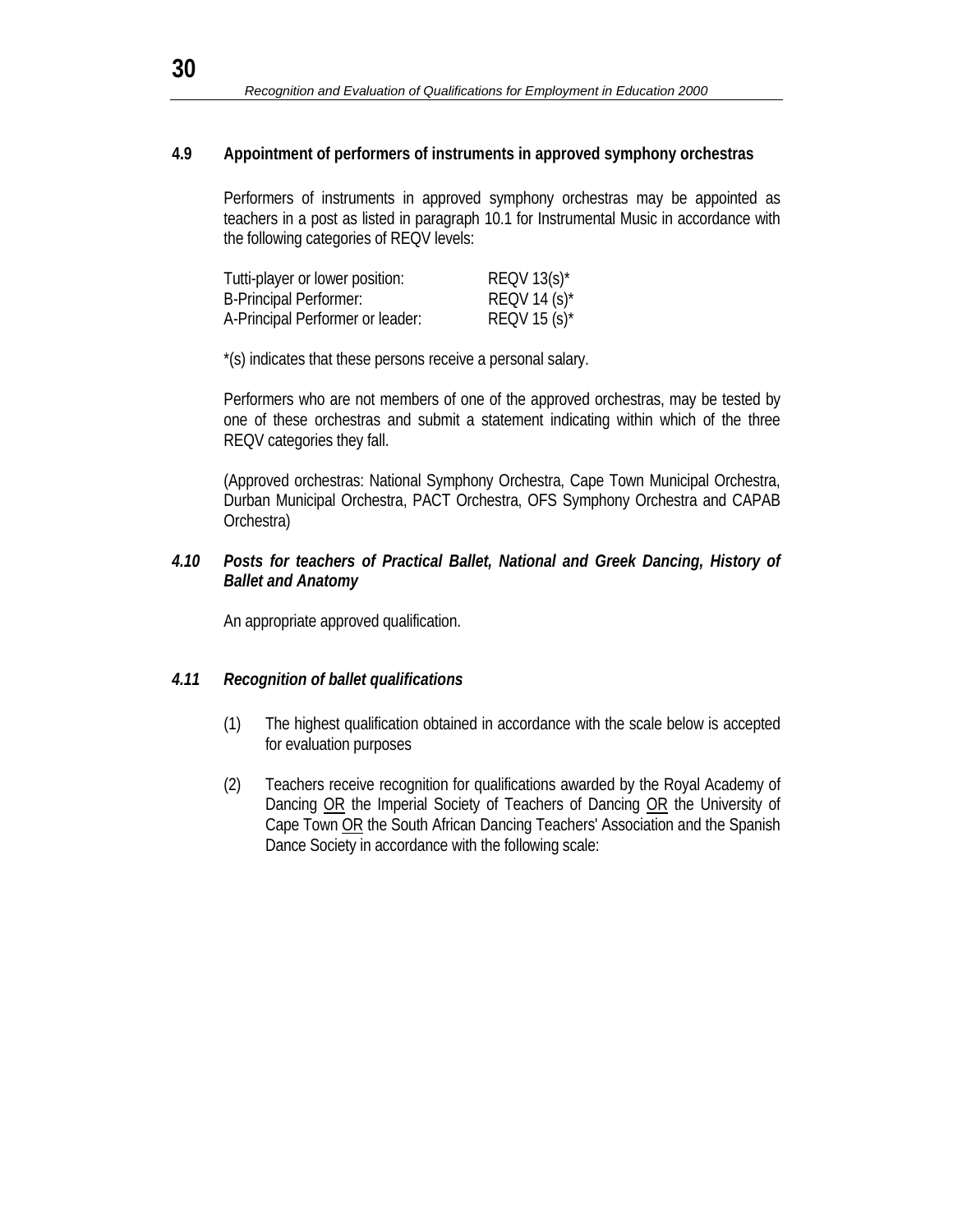| Recognition and Evaluation of Qualifications for Employment in Education 2000 |                                                  |                         |  |
|-------------------------------------------------------------------------------|--------------------------------------------------|-------------------------|--|
| 1 <sup>st</sup> or 2 <sup>nd</sup> Qualification                              | 2 <sup>nd</sup> or 1 <sup>st</sup> Qualification | <b>Total Evaluation</b> |  |
| REQV 11-12-13-14-15                                                           | REOV <sub>11</sub>                               | REQV 12-13-14-15-15     |  |
| REQV 11-12-13-14-15                                                           | REOV <sub>12</sub>                               | REQV 13-13-14-15-15     |  |
| REQV 11-12-13-14-15                                                           | REOV <sub>13</sub>                               | REOV 14-14-15-15-15     |  |
| REQV 11-12-13-14-15                                                           | RFOV <sub>14</sub>                               | REQV 15-15-15-15-15     |  |

| 4.12 |     | <b>Evaluation of qualifications</b>                                                             | REQV |
|------|-----|-------------------------------------------------------------------------------------------------|------|
|      | (1) | UNIVERSITY OF CAPE TOWN                                                                         |      |
|      | (a) | Teachers' Diploma in Ballet                                                                     | 13   |
|      | (b) | Teachers' Certificate in Ballet                                                                 | 13   |
|      | (c) | Performer's Diploma in Ballet                                                                   | 13   |
|      | (d) | Performer's Certificate in Ballet                                                               | 13   |
|      | (2) | ROYAL ACADEMY OF DANCING                                                                        |      |
|      | (a) | <b>Student Teacher's Certificate</b>                                                            | 12   |
|      | (b) | Elementary Teacher's Certificate or<br>Teacher's Certificate plus Intermediate                  | 13   |
|      |     | Executant/Advanced Executant (January 1988)                                                     | 14   |
|      | (c) | Intermediate Teacher's Certificate                                                              | 14   |
|      | (d) | Advanced Teacher's Certificate or Advanced<br>Teacher's Certificate in the Teaching of          | 15   |
|      |     | Children or Major Students (January 1988)                                                       | 15   |
|      | (e) | Intermediate Executant                                                                          | 11   |
|      | (f) | <b>Advanced Executant</b>                                                                       | 12   |
|      | (g) | Solo Seal plus a recognised teacher's<br>qualification in Ballet*                               | 11   |
|      | (h) | Licentiate of the Royal Academy of Dancing                                                      | 13   |
|      | (i) | <b>Teaching Certificate</b><br>(This Certificate replaced the Elementary Teacher's Certificate) | 12   |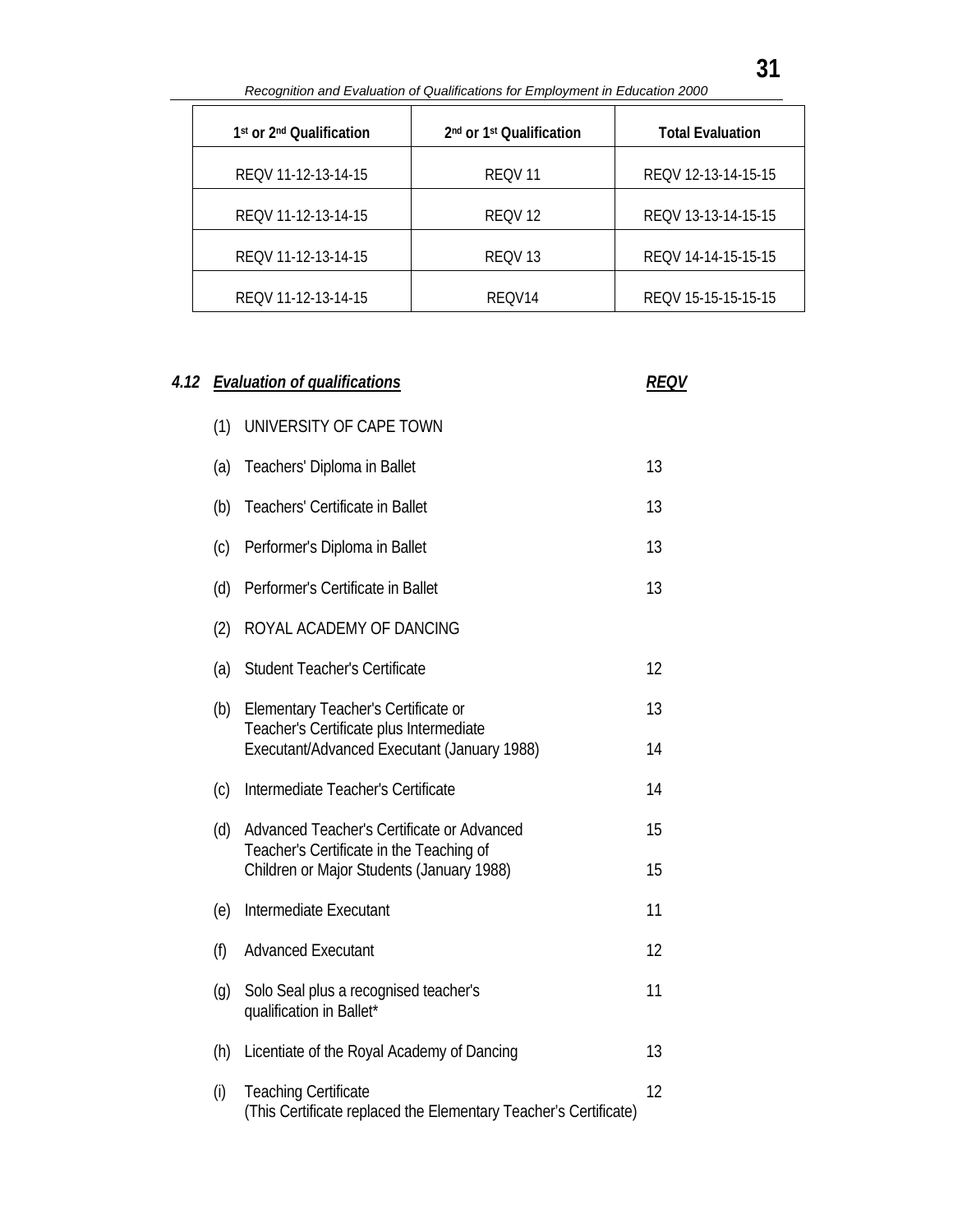| 32 |     | Recognition and Evaluation of Qualifications for Employment in Education 2000               |    |
|----|-----|---------------------------------------------------------------------------------------------|----|
|    | (i) | <b>Teaching Diploma</b>                                                                     | 14 |
|    |     |                                                                                             |    |
|    | (k) | <b>Advanced Teaching Diploma</b><br>(This exam replaced the Advanced Teacher's Certificate) | 15 |
|    |     | $((i) - (k):$ with effect from 1 January 1988)                                              |    |
|    | (3) | <b>IMPERIAL SOCIETY OF DANCING</b>                                                          |    |
|    |     | (Formerly known as Imperial Society of Teachers of Dancing)                                 |    |
|    | (a) | Associate Teacher's Certificate                                                             | 13 |
|    | (b) | Licentiate Teacher's Certificate                                                            | 14 |
|    | (c) | Fellowship Teacher's Certificate                                                            | 15 |
|    | (d) | Intermediate Certificate (Part A or Part B)                                                 | 11 |
|    | (e) | Advanced Certificate (Part A or Part B)                                                     | 12 |
|    | (f) | Final Diploma (Teacher's A and B)                                                           | 13 |
|    |     | <b>OR</b>                                                                                   |    |
|    |     | Final Diploma (Performer's) (plus a recognised<br>teacher's qualification in ballet)        | 13 |
|    |     | (4) CECCHETTI SOCIETY OF SOUTHERN AFRICA<br>(With effect from 1 January 2000)               |    |
|    | (a) | Associate Certificate                                                                       | 12 |
|    | (b) | Associate Diploma                                                                           | 13 |
|    | (c) | Licentiate Certificate                                                                      | 14 |
|    | (d) | Licentiate Diploma                                                                          | 15 |
|    | (e) | Fellowship<br>(Educators must be professionally qualified for classification in REQV 16)    | 15 |
|    | (4) | SOUTH AFRICAN DANCE TEACHERS' ASSOCIATION                                                   |    |
|    |     | Advanced                                                                                    | 11 |

**32**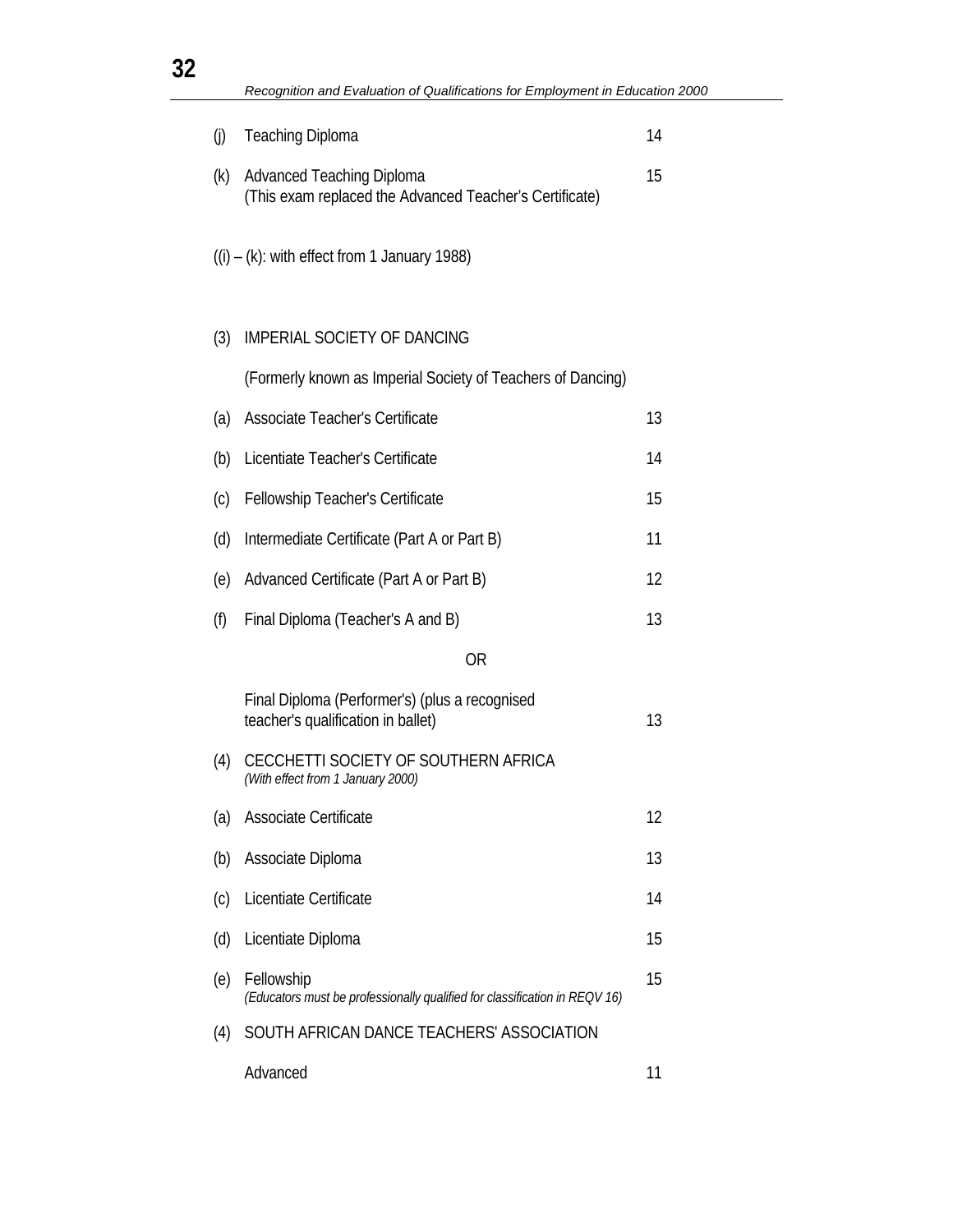| (5) | PRETORIA TECHNIKON                                                                       |    |
|-----|------------------------------------------------------------------------------------------|----|
|     | National Diploma in Performing Arts (Teacher of Ballet)                                  | 13 |
| (6) | THE SPANISH DANCE SOCIETY                                                                |    |
| (a) | Primer Ano Estudiante (Elementary Exam)<br>Plus Profesor de Baile (Elementary Teachers') |    |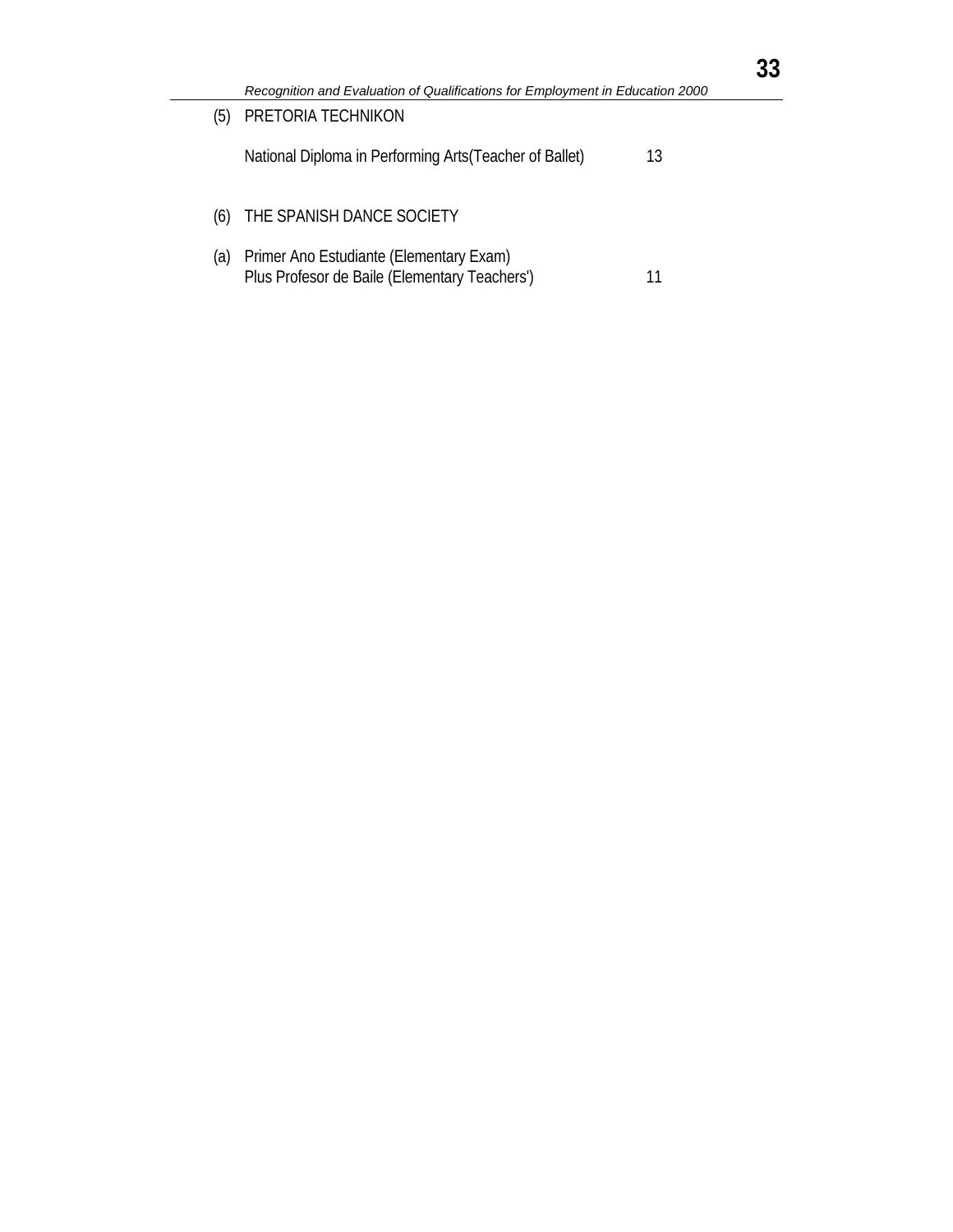| (b)                | Segundo Ano Estudiante (Intermediate Exam)<br>Plus Profesor de Baile (Elementary Teachers')                                              | 12 |
|--------------------|------------------------------------------------------------------------------------------------------------------------------------------|----|
| (c)                | Tercer Ano Estudiante (Advanced Exam)<br>Plus Profesor de Baile (Elementary Teachers')                                                   | 13 |
| (d)                | Primer Ano Estudiante (Elementary Exam)<br>Plus Profesor de Baile (Elementary Teachers')                                                 | 12 |
| (e)                | Segundo Ano Estudiante (Advanced Exam)<br>Plus Instructor de Baile (Intermediate Teachers')                                              | 13 |
| (f)                | Tercer Ano Estudiatne (Advanced) Teachers')<br>Plus Instructor de Baile (Intermediate Teachers')                                         | 14 |
| $\left( 9 \right)$ | Tercer Ano Estudiante (Advanced Exam)<br>Plus Instructor de Baile (Intermediate Teachers')<br>Plus Maestro de Baile (Advanced Teachers') | 15 |

#### *4.13 Post for training in the Hotel and Catering Industry*

The South African National Diploma in Hotel Management or an equivalent qualification.

### *4.14 Posts for the instruction of Nursing at Special Schools and Schools for Special Education*

NB: Registration as a Nurse with the South African Nursing Council is a pre-requisite.

Not more than two of these diplomas may be recognised for the same person.

### *4.15 The evaluation of nursing qualifications*

- (1) Diploma in General Nursing: REQV 13
- (2) Diploma in General Nursing and Psychiatry: + 1 level
- (3) Diploma in General Nursing and Midwifery: + 1 level
- (4) Diploma in Midwifery: + 1 level
- (5) Diploma in Orthopaedic Nursing: + 1level
- (6) Diploma in Paediatric Nursing: + 1 level
- (7) Diploma in Clinical Care, Administration and Teaching: + 1 level.
- (8) Diploma in General Nursing Instructor: + 1 level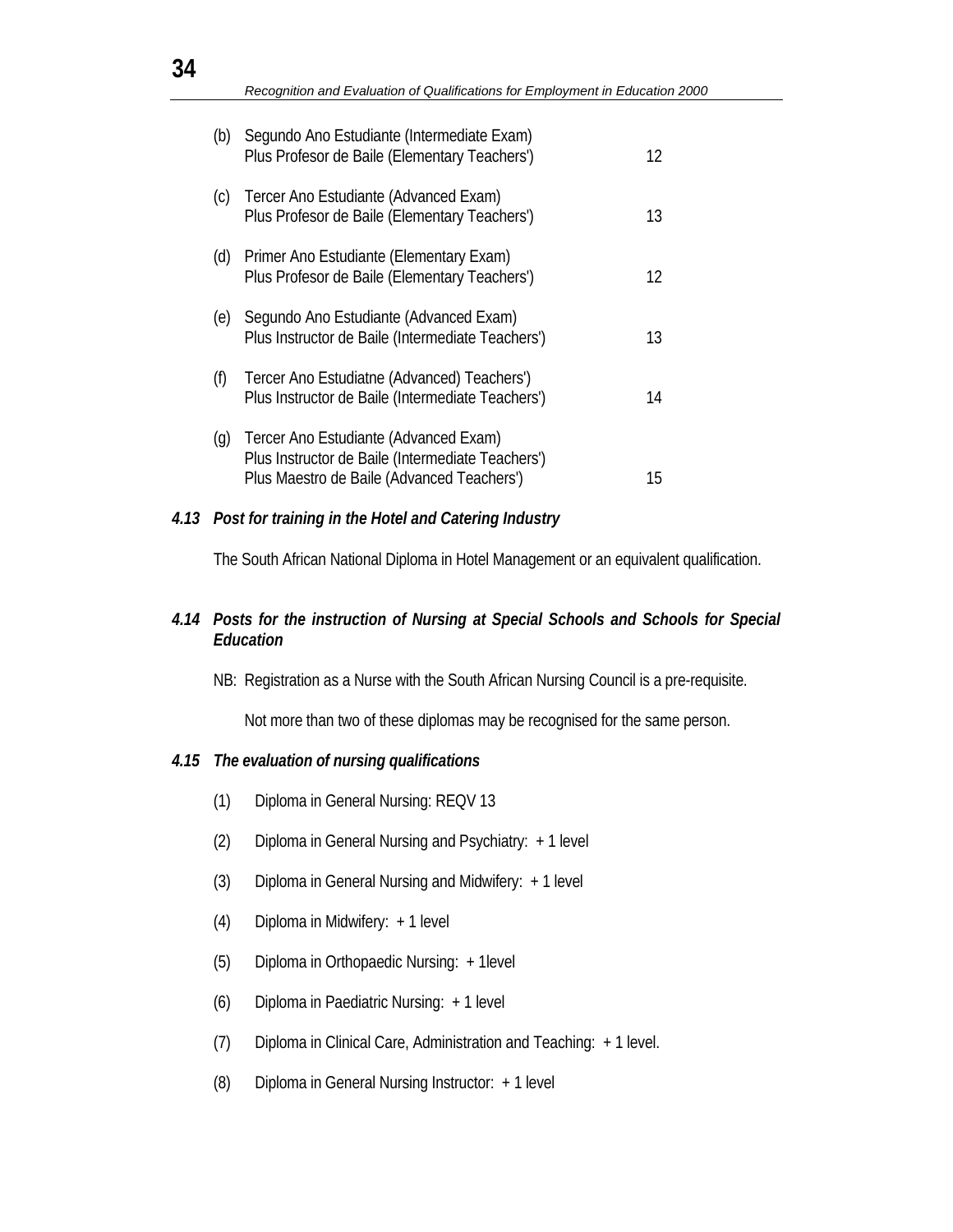- (9) Diploma in Public Health Nursing: + 1 level
- (10) Diploma in Intensive Nursing: + 1 level
- (11) Diploma in Operating-theatre Technique: + 1 level
- (12) Diploma in Ophthalmic Nursing: + 1 level
- (13) Diploma in Nursing Administration: +1 level

#### *4.16 Posts of Librarians at college libraries and departmental head office libraries.*

(An appropriate approved qualification.

OR

A Bachelor's degree plus a Higher Diploma in Library Science (as from January 1988))

#### *4.17 Posts for School Social Workers.*

Registration as a Social Worker with the South African Council for Social Work

One of the following:

Four-year BA (Social Work) degree Three-year BA (Social Work) degree Three-year Diploma in Social Work Four-year Diploma in Social Work

#### *4.18 Posts for Education Psychologist and Therapists*

Registration as a psychologist/therapist with the South African Medical and Dental Council.

An appropriate approved qualification classified as REQV 13 or higher.

#### *4.19 Posts for the teaching of Speech and Drama/Dramatic Art*

An appropriate qualification classified as REQV 13 or higher.

#### *4.20 Educator posts at non education institutions*

An appropriate qualification with an REQV 13 or higher.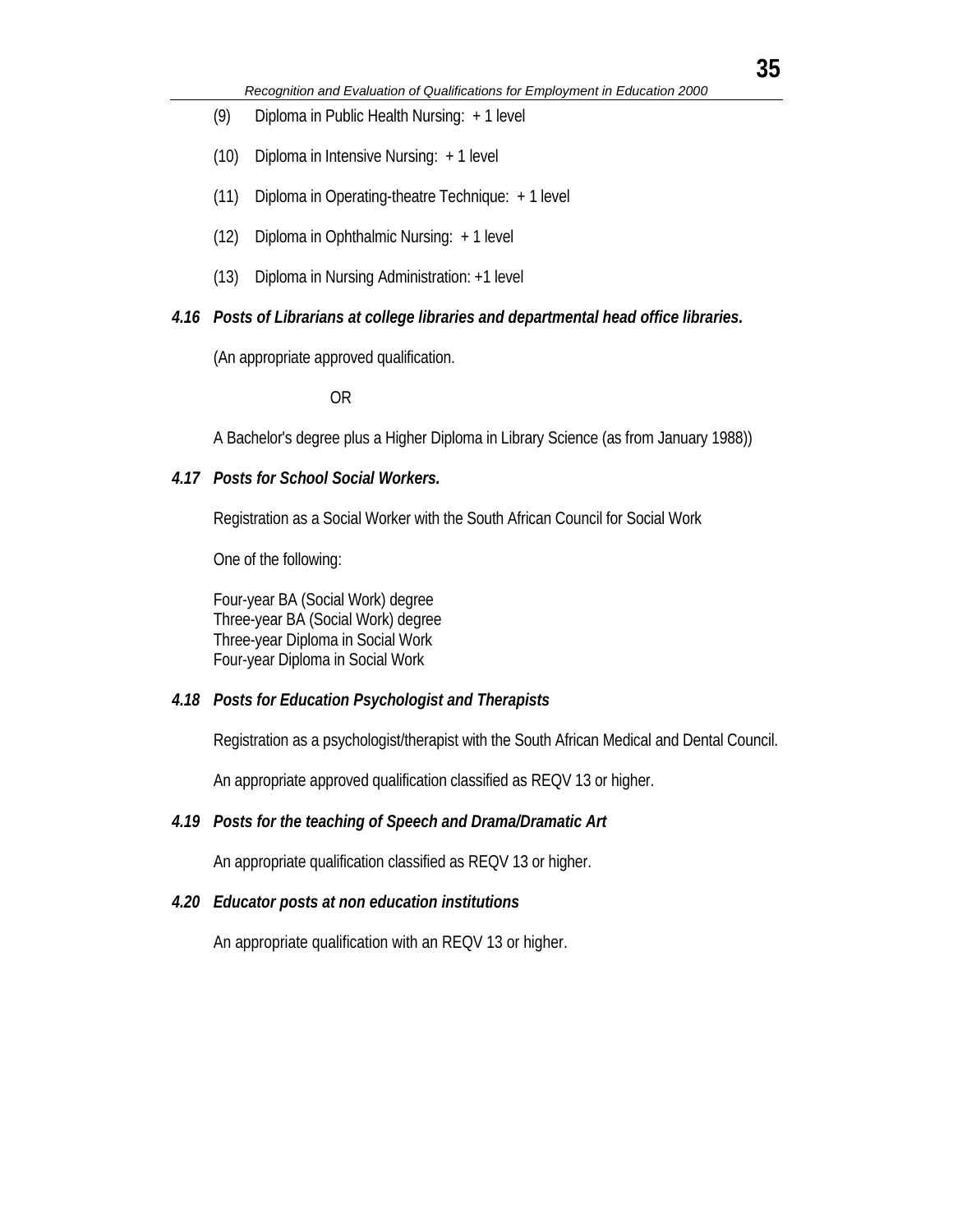## *8. Evaluation of qualifications for employment in teaching posts at technical colleges/Further Education and Training institutions*

### **1. Comments**

- An incumbent of a teaching post at a technical college must possess appropriate qualifications, which have been approved for employment in a teaching post at technical colleges.
- Appropriate fields of study/subjects offered for recognised academic or vocational qualifications for employment at technical colleges may be selected from both Appendices 1 and 3.

### **2. The recognition of approved diplomas or certificates**

2.1 No more than two appropriate diploma/certificates (diplomas in education excluded) on the same horizontal level will be recognised. The two approved diplomas/certificates are recognised provided that the overlapping is not more than 50% and the second diploma was offered in another suitable field of study.

 In the case of a second N diploma, six new instructional offerings must be included of which at least two must be on N5 level and at least two on N6 level.

2.2 In the case where two approved diplomas are a continuation of each other, and the previous diploma is an admission requirement for the subsequent diploma, the two diplomas will be evaluated together as one diploma, and the REQV allocated to the highest diploma is recognised.

**Example:** A National Diploma and a National Higher Diploma will be regarded as one diploma for evaluation purposes.

2.3 A maximum of three diplomas will be recognised provided that one of them is a diploma in education.

### **3. The recognition of diplomas in education**

- 3.1 Only one of the diplomas in education indicated in paragraph 6.2 (excluding Further Diplomas in Education) is recognised.
	- In addition to the general diplomas in education that are approved for general education as well as for post-school education, including the Higher Diploma in Education (Technical) and the National Diploma in Education (Technical), the following diplomas are approved for specific utilization in education at technical colleges: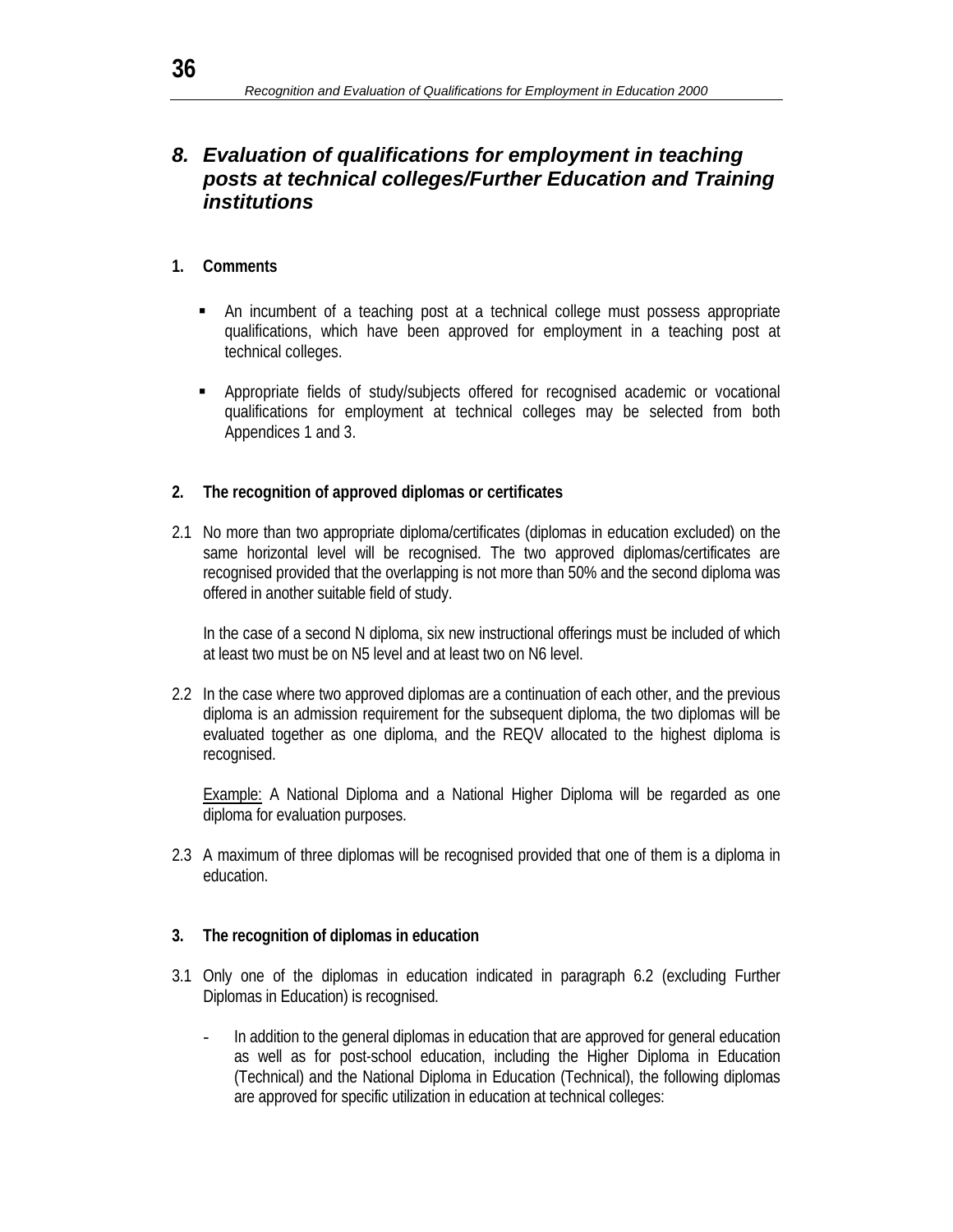- National Higher Diploma: Post-school education
- Postgraduate Diploma in Tertiary Education (University of South Africa).
- 3.2 Only one Further Diploma in Education (FDE), which does not overlap with other qualifications that have already been recognised for, will be recognised. (NB. FDE's in the fields of study Technika Mechanical, Technika Electrical, Technika Electronic and Technika (Civil obtained after 1 January 1995 will not be considered for REQV improvement).
- 3.3 Minimum requirements for one year diplomas in education (National Higher Diploma: Postschool Education and Postgraduate Diploma in Tertiary Education).
- 3.3.1 Admission requirements
- 3.3.1.1 National Higher Diploma: Post-school education

 At least a Senior Certificate (school education or vocational education) or an equivalent qualification, e.g. a National Technical Certificate III, plus the two required languages (see paragraph 1.16 of the Criteria) at a Senior Certificate level, with the proviso that provisional admission can be granted to immigrants who have resided for fewer than four years in the Republic of South Africa and who do not yet comply with the language requirements.

 For the National Higher Diploma: Post-school Education, Sake-afrikaans and Business English on Senior Certificate level may replace the two required languages, provided that a minimum pass mark of 50 % is attained in the instruction language and 40 % is attained in the second required language.

#### AND

 approved qualifications evaluated as REQV 13 (e.g. a National Technical Diploma or a National N Diploma);

#### **OR** STREET STREET AND THE STREET STREET STREET AND THE STREET STREET STREET AND THE STREET STREET STREET AND THE STREET AND THE STREET AND THE STREET AND THE STREET AND THE STREET AND THE STREET AND THE STREET AND THE STR

an approved degree.

3.3.1.2 Postgraduate Diploma in Tertiary Education

A Bachelor's degree

### 3.3.2 Science of Teaching

Five modules, of which at least one module in each of the following is offered:

 Empirical Andragogics **Didactics**  Educational Management Media Science.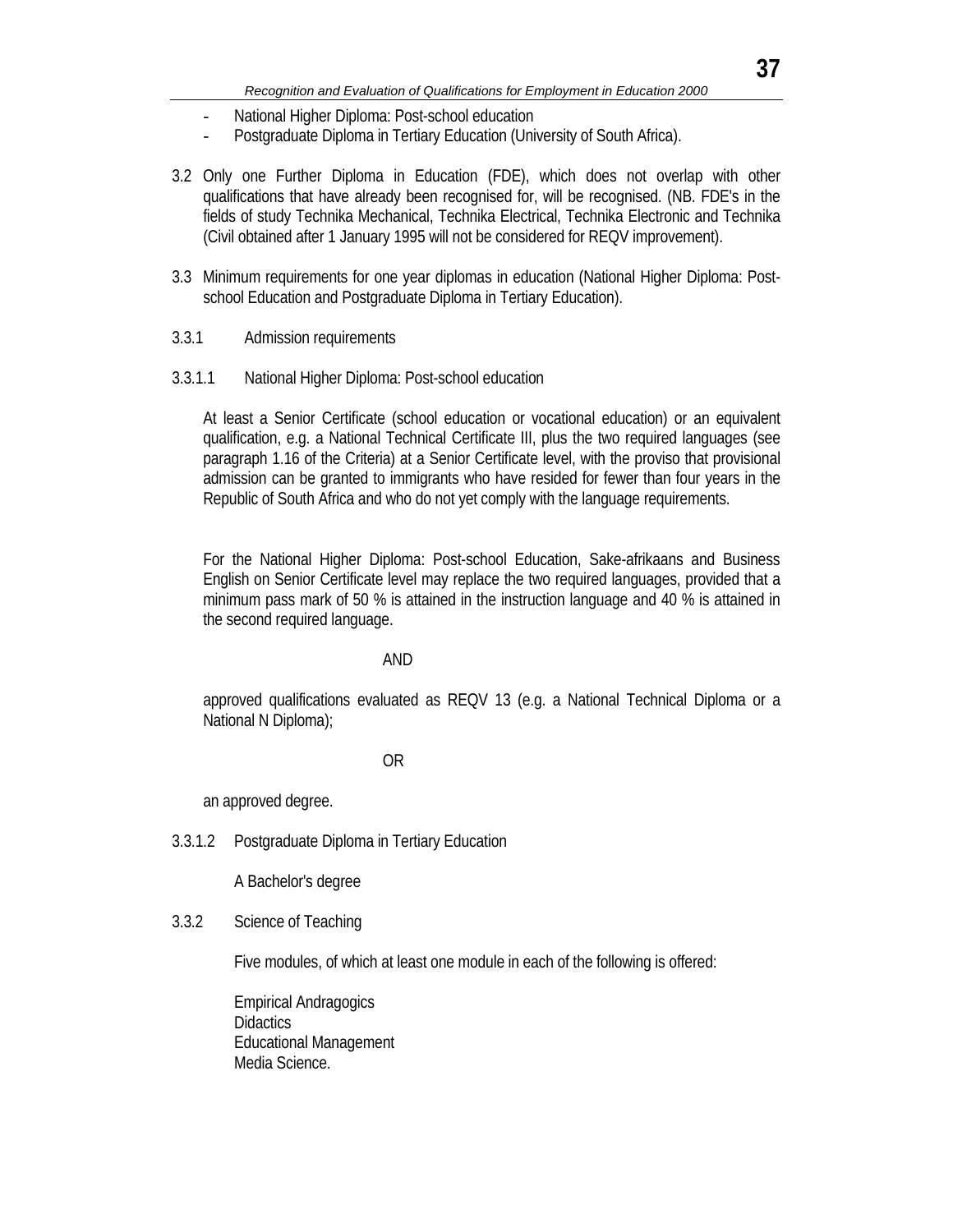**NB** The fifth module is elective and Research Methodology could, for example, be included here.

- 3.3.3 A Course in Computer Literacy.
- 3.3.4.1 Subject didactics for the National Diploma: Post-school education.

 At least one subject methodology in a field of study as offered at technical colleges14 is required.

- (a) Where a candidate possesses an approved degree, the methodology that is envisaged for offering at technical colleges must be in a subject offered in the degree at least at second year level.
- (b) Where a candidate possesses an approved technical college and/or technikon qualification, the methodology that is envisaged for offering at technical colleges must be in a suitable subject at N6 or T3 level or their equivalent. For a methodology course in Technical Drawing, Machine Design, Building Construction, Electrical Design, Structural Design, Technical Drawing or another appropriate drawing-related subject must be taken at T2 or N4 level.
- 3.3.4.2 Subject didactics for the Postgraduate Diploma in Tertiary Education.

 The methodology must be in a subject offered in the academic qualification at least at second year level

- 3.3.5 The duration of the prescribed practical education must be a minimum of six weeks.
- 3.3.6 Language endorsement on diplomas in education
- 3.3.6.1 The competence of the student who wants to enter employment at a technical colleges in using the prescribed languages as mediums of instruction is judged in a way agreed upon by the department of education concerned and the training institution concerned and indicated by means of an endorsement on the diploma by the institution that issued the diploma.
- **4**. **List of posts at technical colleges**
- 4.1 Posts for instructional programmes on the N1 to N3 levels or NIC to NSC levels.
- 4.2 Posts for instructional programmes at the post-senior secondary level to REQV 13 level.

### **5**. **Minimum qualification requirements for a permanent appointment**

5.1 Posts for offering of instructional programmes in the Engineering field of study

l 14 Refer Appendix 1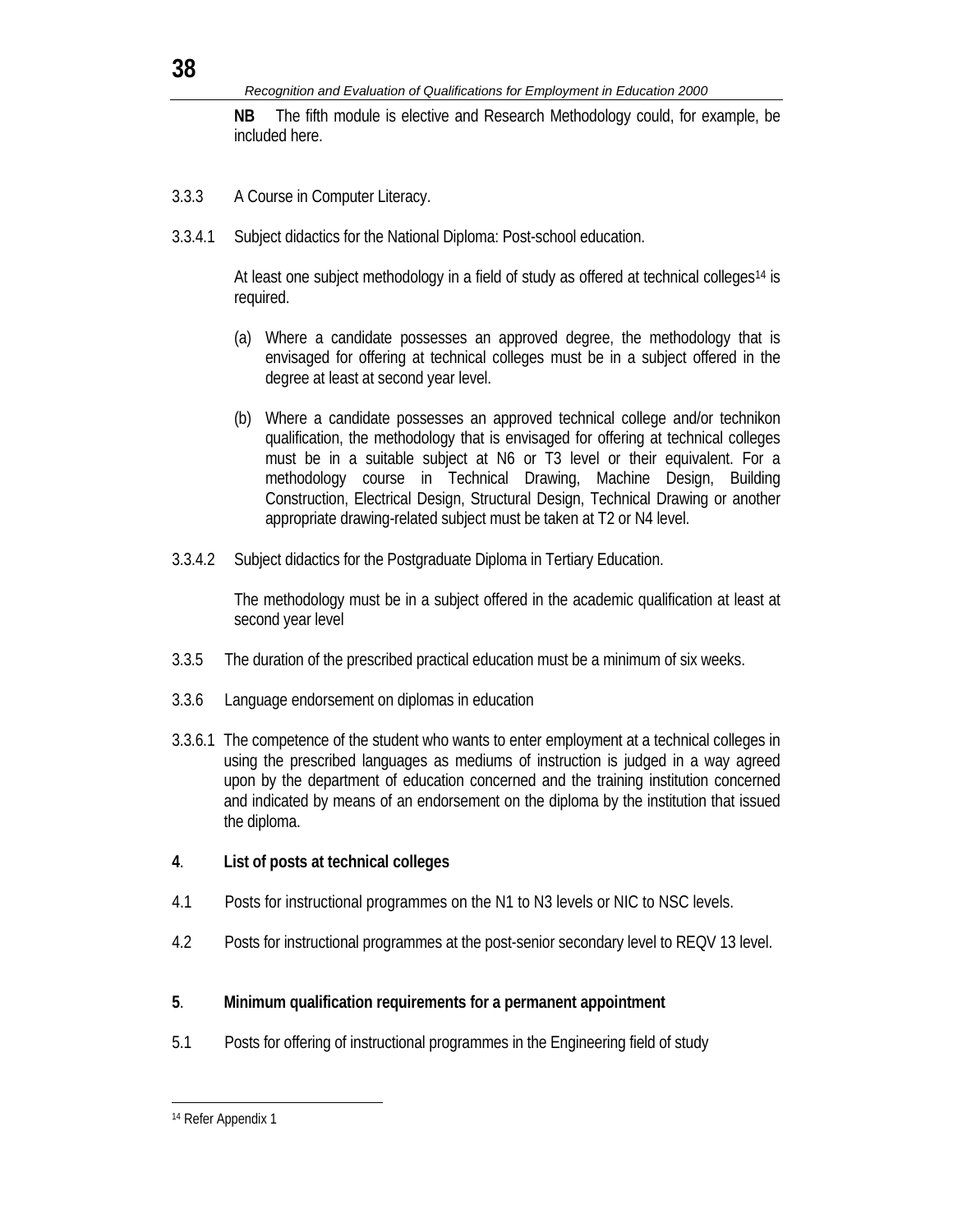A three-subject National N3 Certificate of which Trade Theory, that is an appropriate subject theory or technology should be one subject, plus the two required languages passed on Senior Certificate level or its equivalent, plus a completed apprenticeship\*\* or a successful trade test plus two years' appropriate trade experience. Sake-Afrikaans and Business English at Senior Certificate level will be regarded as equivalent to Afrikaans and English respectively at Senior Certificate level.).

#### OR

 a four subject National N3 Certificate of which Trade Theory, that is, an appropriate subject theory or technology, should be one of the subjects, plus a completed apprenticeship or a successful trade test plus two years appropriate trade experience.

 Persons complying with the above-mentioned requirements will be classified and remunerated as REQV 13(s)\* Should they possess or obtain further appropriate qualifications, these qualifications will be considered for a higher REQV level , provided that this will place them at least on REQV 13.

- (s) Indicates that these persons receive a personal salary onan REQV 13 salary range
- Apprenticeships of the following South African bodies will be recognised:
	- Department of Manpower
	- South African Defence Force
	- SASOL
	- South African Transport Services/Transnet
	- An accredited Training Board.
- 5.2 Posts for offering instructional programmes in the fields of study of Business Studies, Art, Agriculture, Utility Services and Social Services.

An approved qualification that is evaluated as REQV 13

 For the utility services field of study Haircare, the requirements are as stated in paragraph 4.1.

5.3 Posts for Instrumental Music

Refer Section 7 of the main document.

5.4 Posts for instruction in Practical Ballet, National and Greek Dances, History of Ballet, Anatomy

Refer Section 7 of the main document.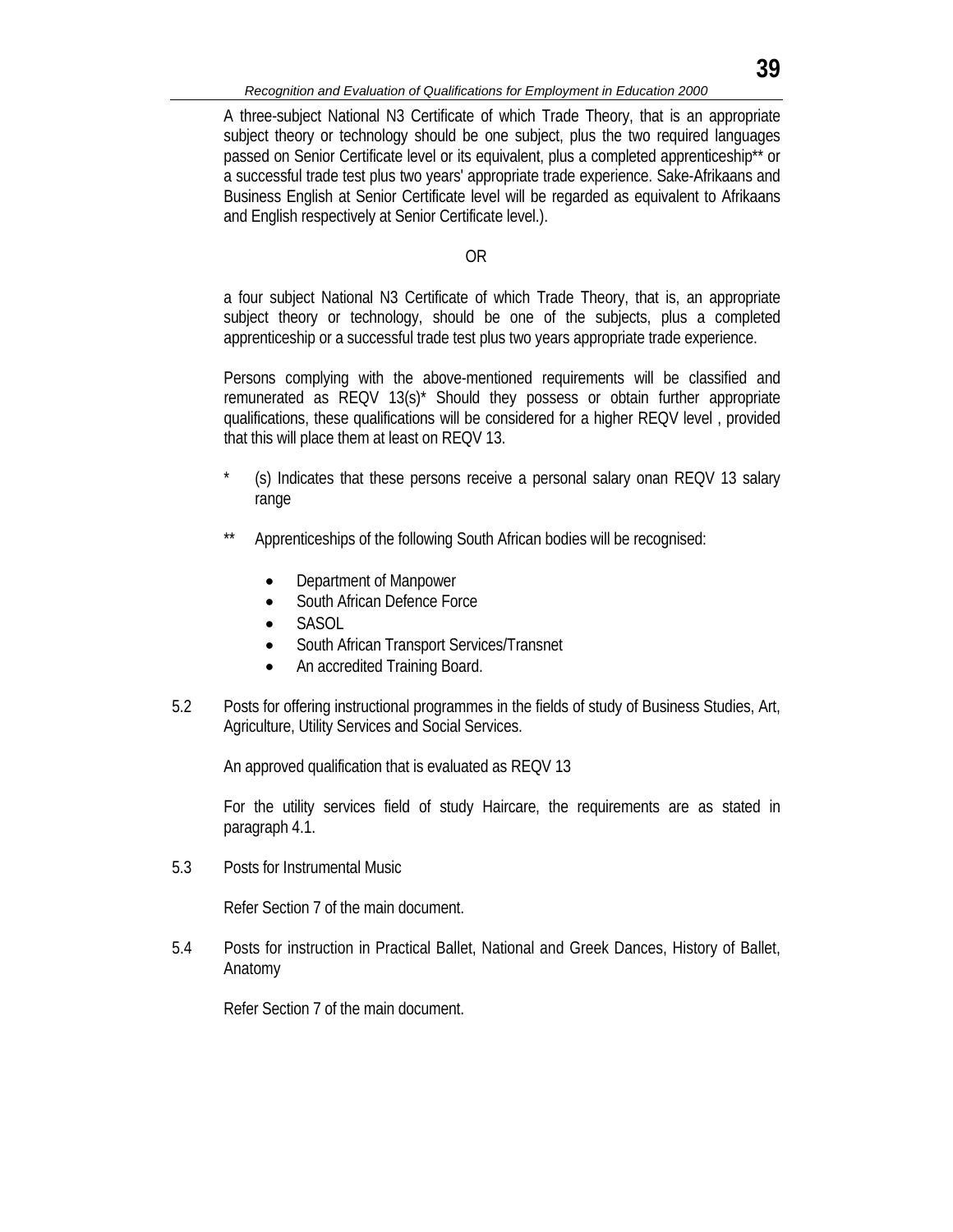### **6. Evaluation of qualifications for a temporary appointment**

- 6.1 Possessors of approved N6 qualifications can be appointed in a temporary capacity in teaching posts for the vocational education programmes (Fields of study in Business Studies, Art, Agriculture, Utility Services and Social Studies). (Two years of certified experience in the field is a prerequisite). Such persons are remunerated according to the REQV 13(s)\*
- 6.2 Possessors of approved N3 to N5 qualifications in the Business Studies, Art, Agriculture, Utility Services and Social Studies fields of study for which apprenticeships or trade tests do not exist, and where the qualification concerned is the highest N qualification that is issued in the field of study concerned, can be appointed in a temporary capacity in teaching posts for the vocational eduction programmes. (Fields of Study in Business Studies, Art, Agriculture, Utility Services and Social Studies.) (Two years of certified experience in the field is a prerequisite). Such persons are remunerated according to the REQV 13(s)\* salary range.
- 6.3 Persons who possess qualifications and/or suitable experience in a field of study for which an instructional programme does not already exist at a technical college, can be appointed in a temporary capacity on provided that the experience in the field is equivalent to the level of an N3 qualification. (The equivalence of this experience in the field to an N3 level must be certified by a principal of a technical college). Such persons are remunerated according to the REQV 13(s)\* salary range.

 \*(s) Indicates that these persons receive a personal salary according to the REQV 13 salary range.

- 6.4 A Head of Education can, according to his own discretion and on the recommendation of a principal of a technical college, consider persons who were appointed in a temporary capacity according to paragraphs 6.1 or 6.2 for a permanent appointment after two years of satisfactory service.
- **7. Further recognition for approved qualifications in particular fields of study**
- 7.1 Persons who are in possession of approved academic and/or professional teaching qualifications and who obtain further approved qualifications which comply with all the requirements for appointment to particular posts at technical colleges as laid down in paragraphs 5.1, 5.2, 5.3, 5.4, 6.1 or 6.2 will be awarded one additional REQV level.
- 7.2 In the cases where an additional level has been awarded to an approved N3 to N6 qualification which complies with paragraphs 5.1, 6.1 or 6.2, a further additional level will only be awarded on completion of a approved National Diploma.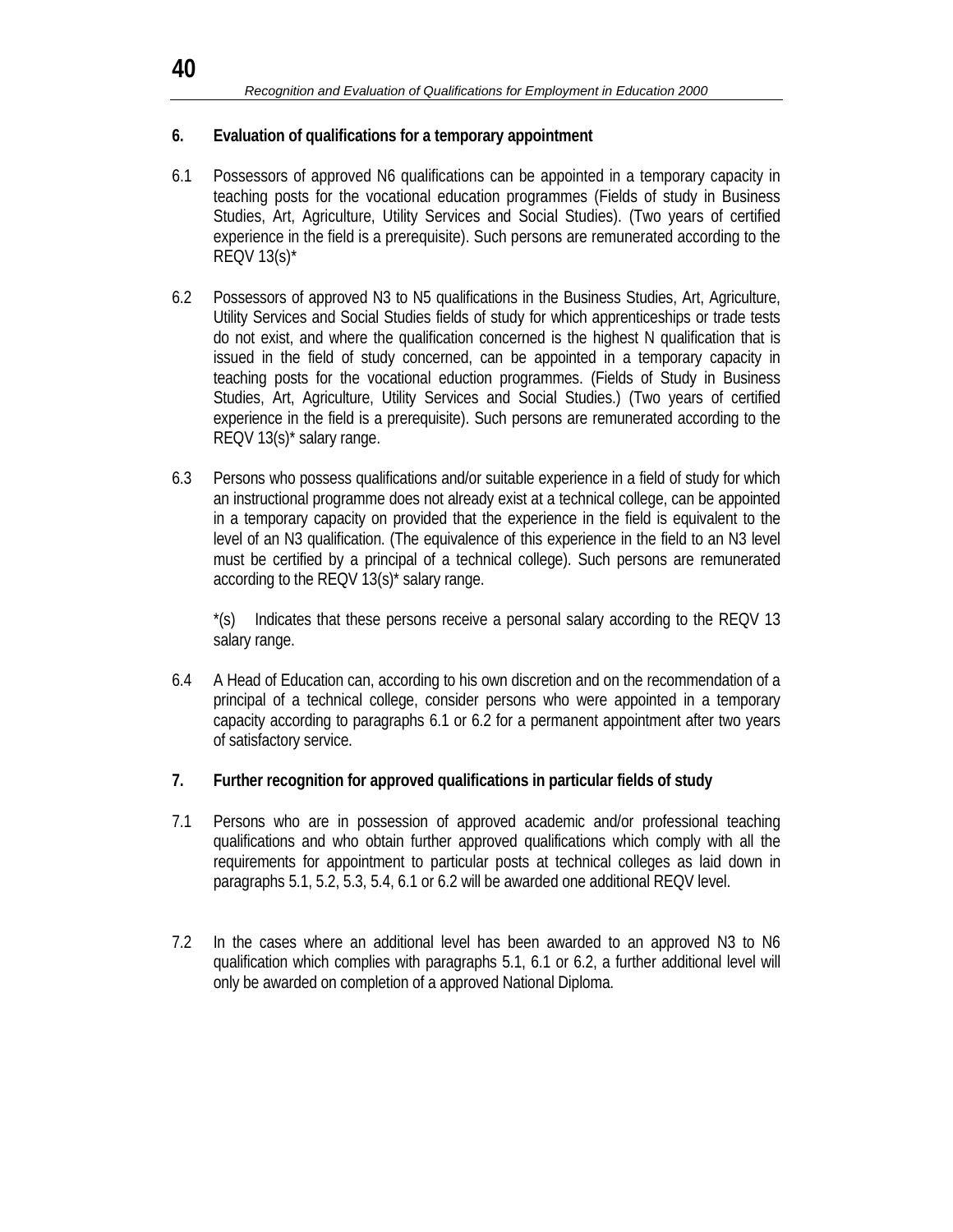#### **8. Evaluation of specific approved qualifications at technical colleges**

- 8.1 Evaluation of vocationally related qualifications.
	- (1) National Technical Diploma: REQV 13
	- (2) National N Diploma: REQV 13
	- (3) National Certificate for Technicians: REQV 13
	- (4) National Higher Certificate for Technicians: REQV 13
	- (5) National Diploma: REQV 13
	- (6) National Diploma for Technicians: REQV 14
	- (7) National Higher Diploma: REQV 14
	- (8) National Diploma in Technology/Masters Diploma: REQV 15
	- (9) National Laureatus: REQV 15 (only professionally qualified persons can be classified as REQV 16).
- 8.2 Examples which may serve as guidelines for the evaluations of appropriate qualifications and for the REQV classification of such qualifications.
- 8.2.1 A vocationally related qualification evaluated as REQV 13 (see paragraph 8.1(1) to (5)) plus
	- (1) an approved degree: REQV 15;
	- (2) an approved partially completed degree: REQV 14;
	- (3) (1) above + National Diploma in Education or HDE (Technical) or HDE (Postgraduate) or another approved diploma in education for technical college education: REQV 16; or
	- (4) (2) above + NDE (Technical) or HDE (Technical) or an approved diploma in education for technical college education: REQV 15.
- 8.2.2 A vocationally related qualification evaluated as REQV 14 (see paragraph 8.1(6) and 8.1(7) plus
	- (1) an approved degree : REQV15 (not professionally qualified);
	- (2) an approved partially completed degree: REQV 15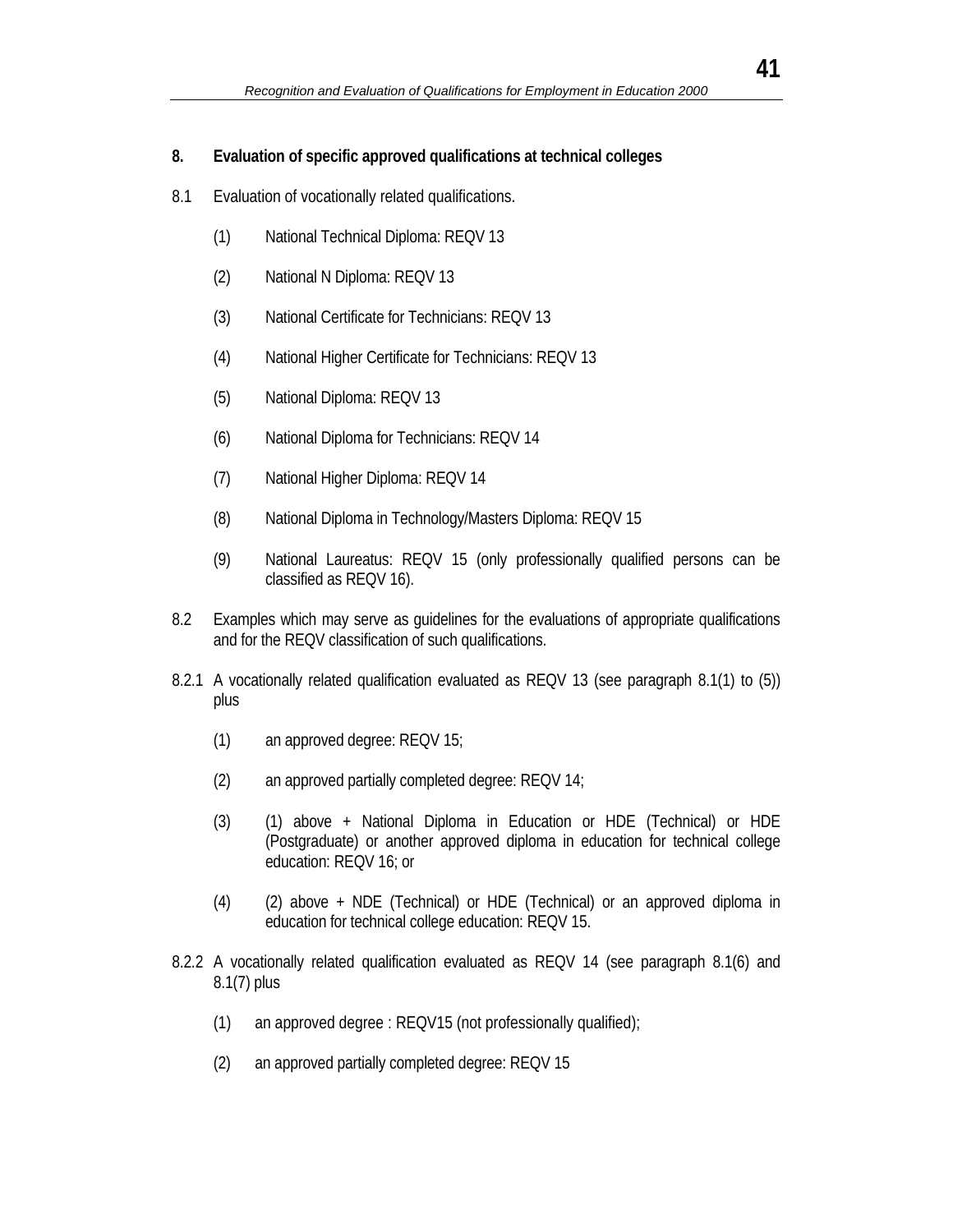- (3) (1) above + NDE (Technical) or HDE (Technical) or HDE (Postgraduate) or another approved diploma in education for technical college education: REQV 16 (can only be classified as REQV 17 provided that a Master's degree or a Diploma in Technology/Master's diploma is included; or
- (4) (2) above + NDE (Technical) or HDE (Technical) or an approved diploma in education for technical college education: REQV 16
- 8.2.3 A vocationally related qualification evaluated as REQV 15 for appointment in technical college education (see paragraph 8.1(8)) plus
	- (1) an approved or appropriate degree: REQV 15 (an approved diploma in education is required for classification as REQV 16).
	- (2) an approved partially completed degree: REQV 15 (an approved diploma in education is required for as REQV 16)
	- (3) (1) or (2) above + NDE (Technical) or HDE (Technical) or an approved diploma in education: REQV 16
- 8.2.4 A vocationally related qualification evaluated as REQV 16 (see paragraph 8.1(9) plus
	- (1) an approved degree or an approved partially completed degree: REQV 15 (an approved diploma in education is required for classification as REQV 16 ) or
	- (2) an NDE (Technical) or a HDE (Technical) or an approved diploma in education for technical college education: REQV 17
- 8.2.5 An apprenticeship and/or a pssed trade test plus N3 plus -
	- (1) N4 or N5 + NDE (Technical): REQV 13
	- (2) 4T1 + 4T2 subjects + NDE (Technical): REQV 13
	- (3) an approved degree: REQV 14
	- (4) an approved degree + an NDE (Technical) or a HDE (Technical) or a HDE (Postgraduate) or an approved diploma in education for technical college education: REQV 15
- 8.2.6 The following qualifications will each be granted one additional REQV level, for appointment in a teaching post at technical colleges:
	- (1) Certificate of Competency as Engineer
	- (2) Certificate of Registration as Professional Engineer
	- (3) Certificate of Registration as an Architect
	- (4) Certificate of Registration as a Land Surveyor.

**42**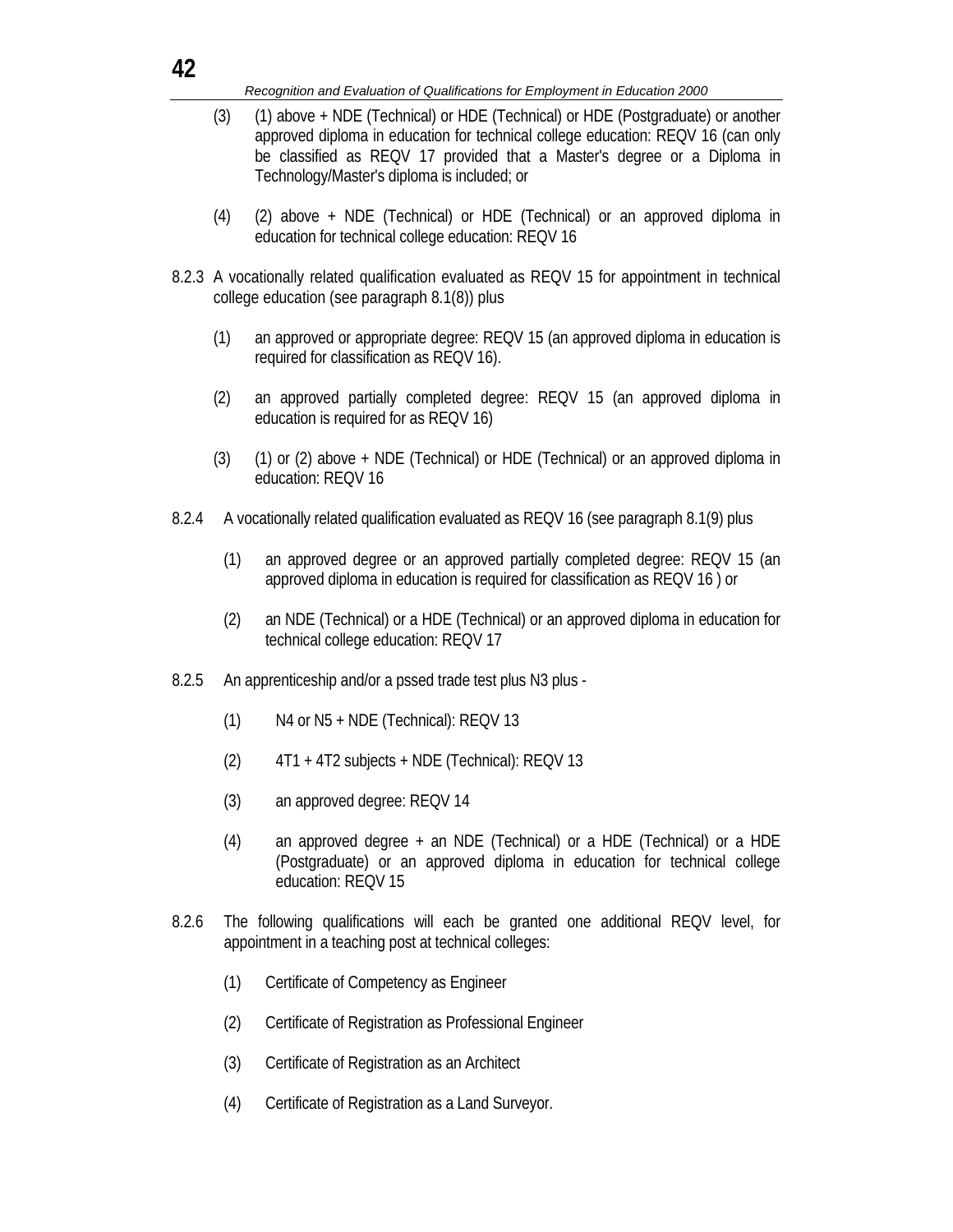#### *ALPHABETICAL LIST OF NATIONAL INSTRUCTIONAL OFFERINGS AT TECHNICAL COLLEGES*

**(Report 191, 97-07, as revised June 2000)**

Abattoir Hygiene Accounting for Butchers **Accounting** Administration and Management Advertising Management Aerial Application (Pest Control) Aerodynamics Aesthetics Theory and Practical African Dance Afro Hair Care Aircraft Electrical Theory Aircraft Electronics Theory Aircraft Instrument Trade Theory Aircraft Maintenance Theory Aircraft Metalwork Theory Aircraft Technology Aluminium Manufacture Aluminium Smelter Technique Aluminium Technology Animal Production Applied Accounting Applied Business Economics Applied Hare Care Applied General Science Applied Management Applied Physiology Armature Winding Arranging and Production (Music) Art of Africa Art of Drawing Art of Entertainment Aural and Ensemble Aural Training and Assemble Work: Popular Music Aviation Electronics Ballet: Practical and Theory Ballroom: Latin American and Free Style Basic Classical and Contemporary Dance Basic Mining and Regulations Beef Cattle Production Bharatha Natyam: Dance Bharatha Natyam and Indian Folk Dance Body Conditioning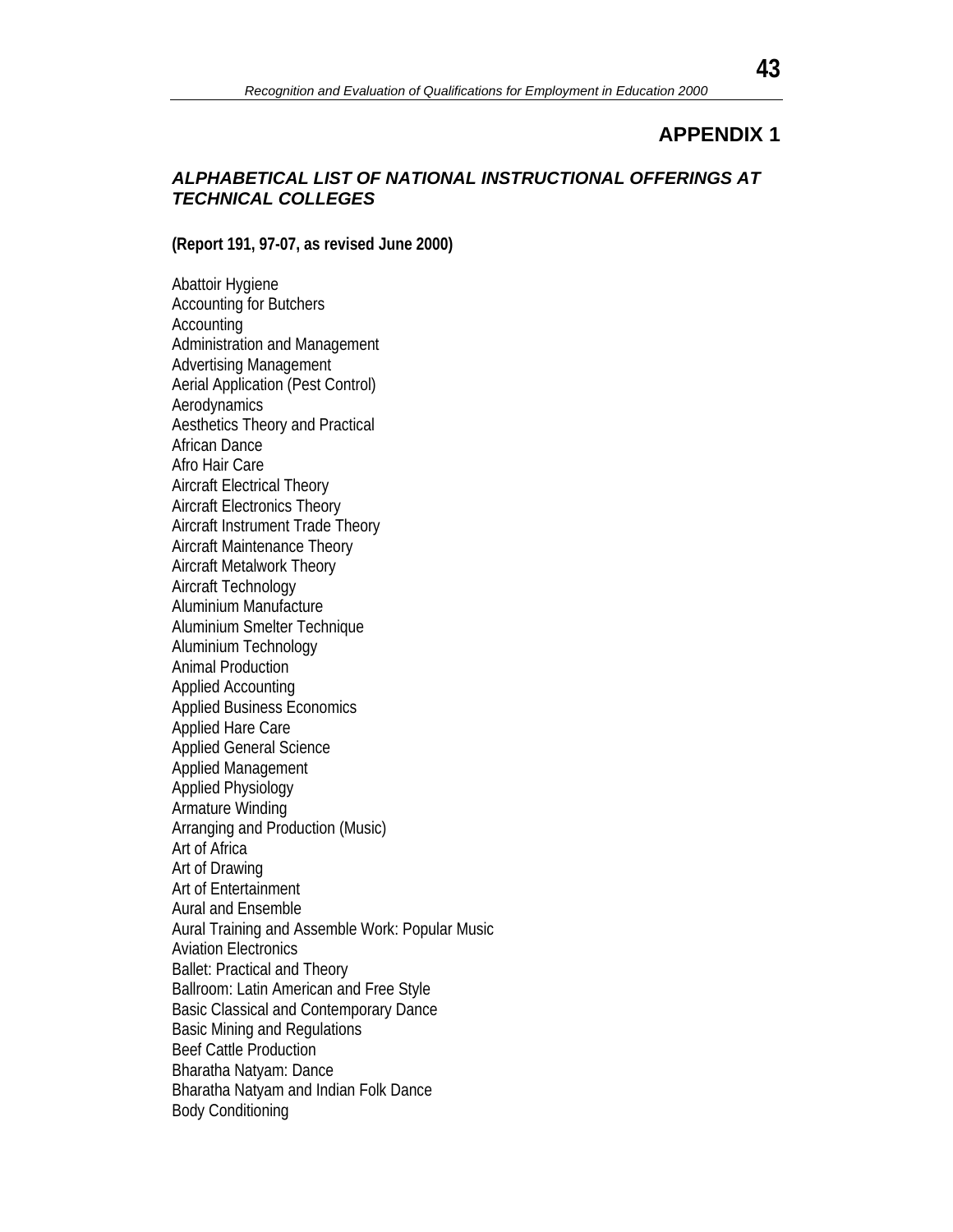Botany: Horticulture Bricklaying and Plastering Building Administration Building and Civil Technology Building and Structural Construction Building and Structural Surveying Building Drafting Building Drawing Building Science Business Economics Business English Business Practice Butchers' Theory and Practice Care of Children Care of the Aged Care of the Handicapped Carpentry and Roofing Caterer Client Relations Catering Theory and Practical **Ceramics** Cereal Production Chemical Laboratory Technology Chemical Plant Operation Chemical Technology **Chemistry** Child Care Child Health Classical Dance Clinical Hair Study Clothing Construction **Clothing** Coal Mining Coal Mining Economics Coal Mining Technology and Practice Coke and By-Product Process Colour (Art) Communication and Deportment Communication and Human Relations Communication Electronics Communication Computer Graphics Computer Practice and Typing Techniques Computer Practice Computer Principles Computer Aided Drafting Computerised Financial Statements Computerised Financial Systems Construction Plant Theory Contemporary Dance Control Systems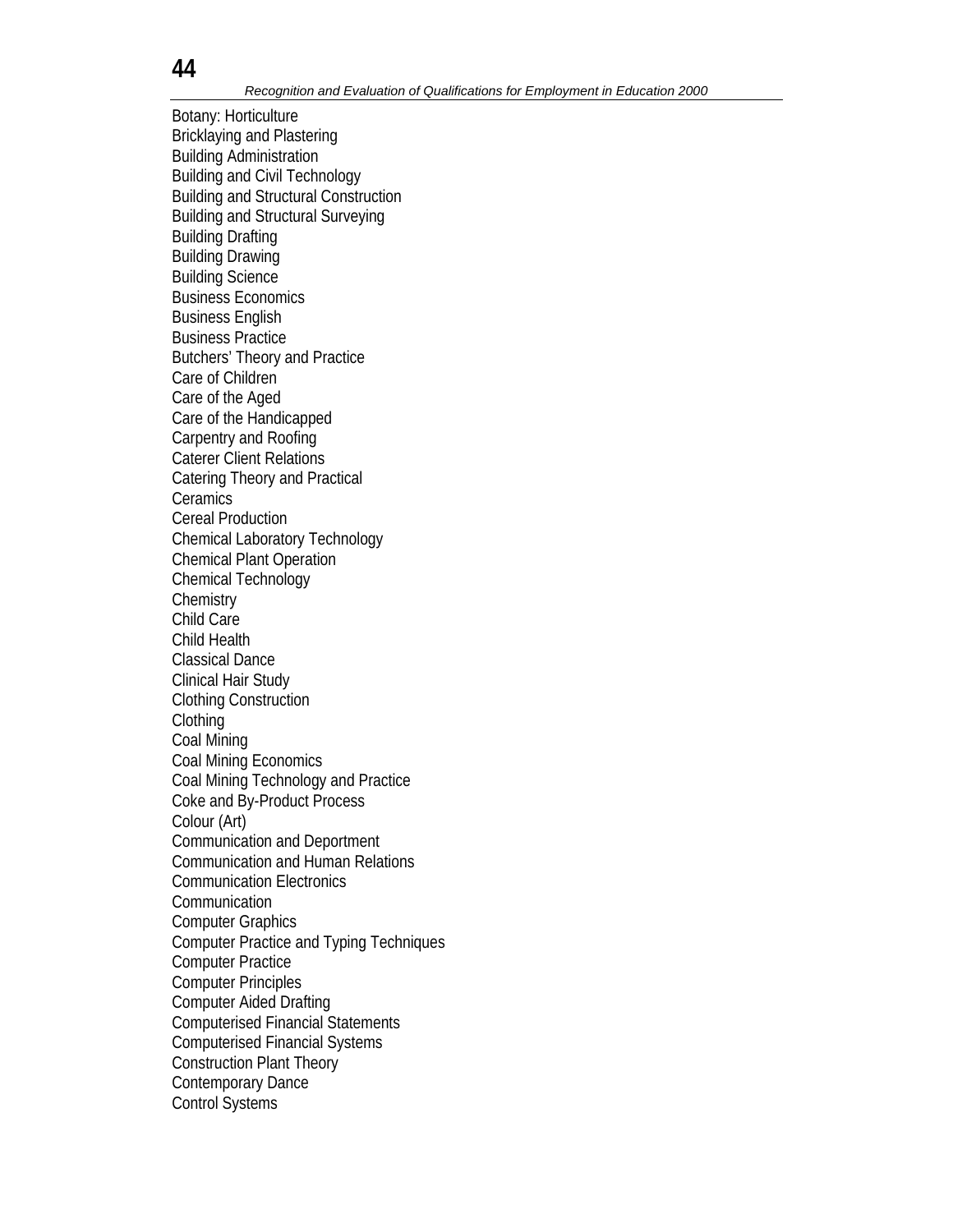Cosmetic Make-up Cosmetics: Practical and Theory Cost and Management Accounting Crop Production Dairy Production Data Management: Farming Day Care Administration Day Care Communication Day Care Didactics Day Care Entrepreneurship Day Care Management Day Care Personnel Development Diesel Earthmoving Mechanics Diesel-Electric Theory Diesel Trade Theory Digital Electronics **Draughting** Drawing Dyeing and Fibre Technology Economic and Legal Environment **Economics** Educare Didactics Educare Theory and Practical Education Educational Psychology Electrical Drafting Electrical Installation Codes Electrical Trade Theory Electro-Mechanics Electrology Electronic Music Keyboard Technique Electro-Technology **Electrotechnics** Engineering Drawing Engineering Physics Engineering Science Engineering Technology Entrepreneurship and Business Management Environmental Engineering Environmental Pest Control Fabric Construction and Testing Facial Machine Treatment Facial Skin Care Factory Organisation Farming Business Management Farming Business Practice Farming Communication Farming Mechanics Fashion Drawing Fault Finding and Protective Devices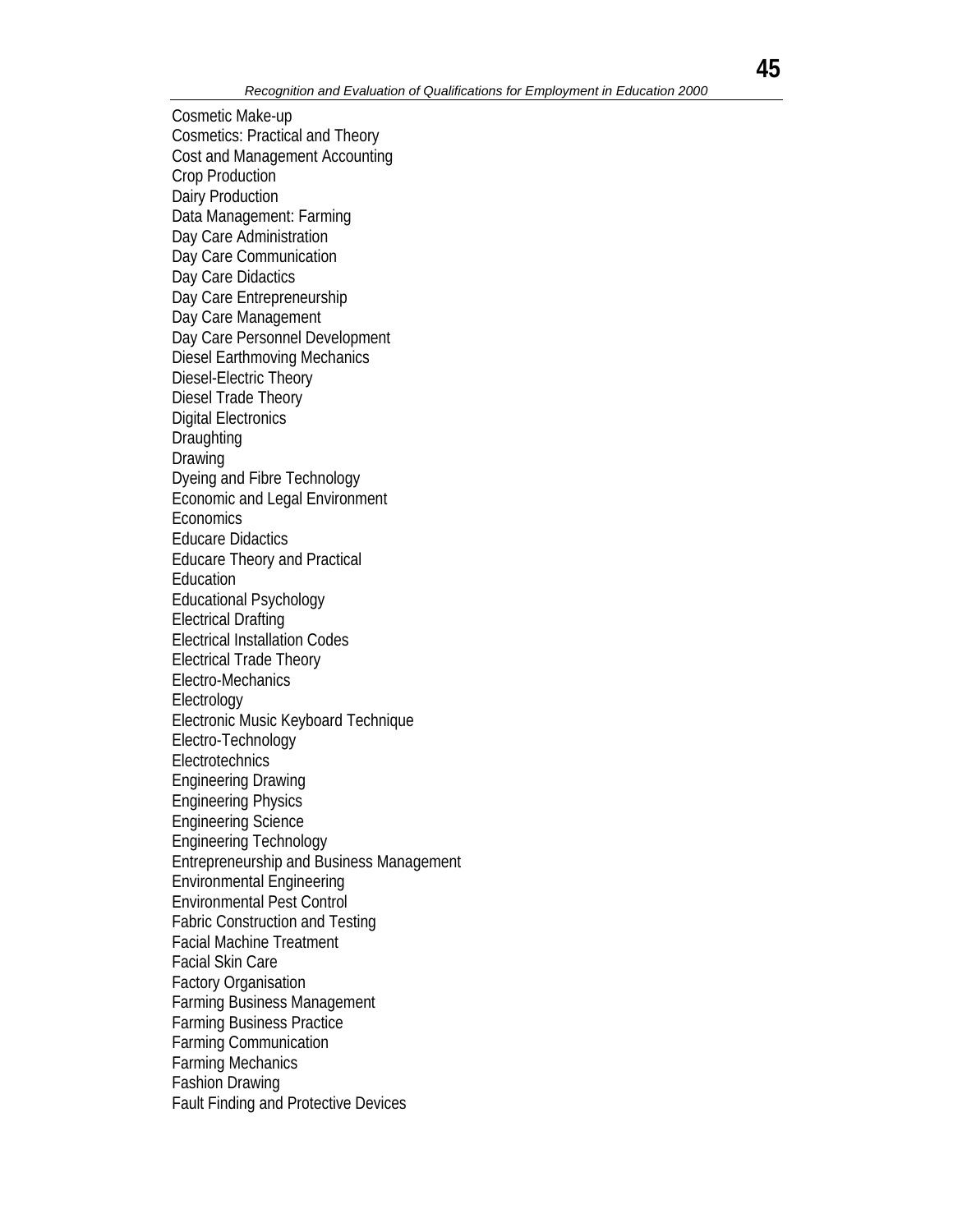Ferro Alloy Technology Fertilizer Manufacturing Fibre and Yarn Characteristics and Testing Financial Accounting Financial Management: Farming Fitting and Machining Theory Flower Production Fluid Mechanics Food Administration Food and Beverage Service Food and Nutrition Form and Colour Studies Foundry Theory Fruit Production Fumigation Funeral Practice Furniture Design Furniture Makers' Theory General Drafting General Music Knowledge, Harmony and Composition General Textile Technology Gents' Hairdressing Graphic Design Graphic Interpretation Graphic Processes Gunsmith Trade Theory Hair Care History of Art History of Music and Form Horticulture Science Hotel Reception Human Relations Human Resource Management: Farming Hygiene and Safety Improvisation (Music) Income Tax Industrial Affairs Industrial Chemistry Industrial Communication Industrial Confectionary Manufacture Industrial Crop Production Industrial Electronics Industrial Instruments Industrial Organisation and Planning Industrial Orientation Industrial Science Information Processing Installation Rules Instrument Mechanic Theory Instrument Trade Theory

**46**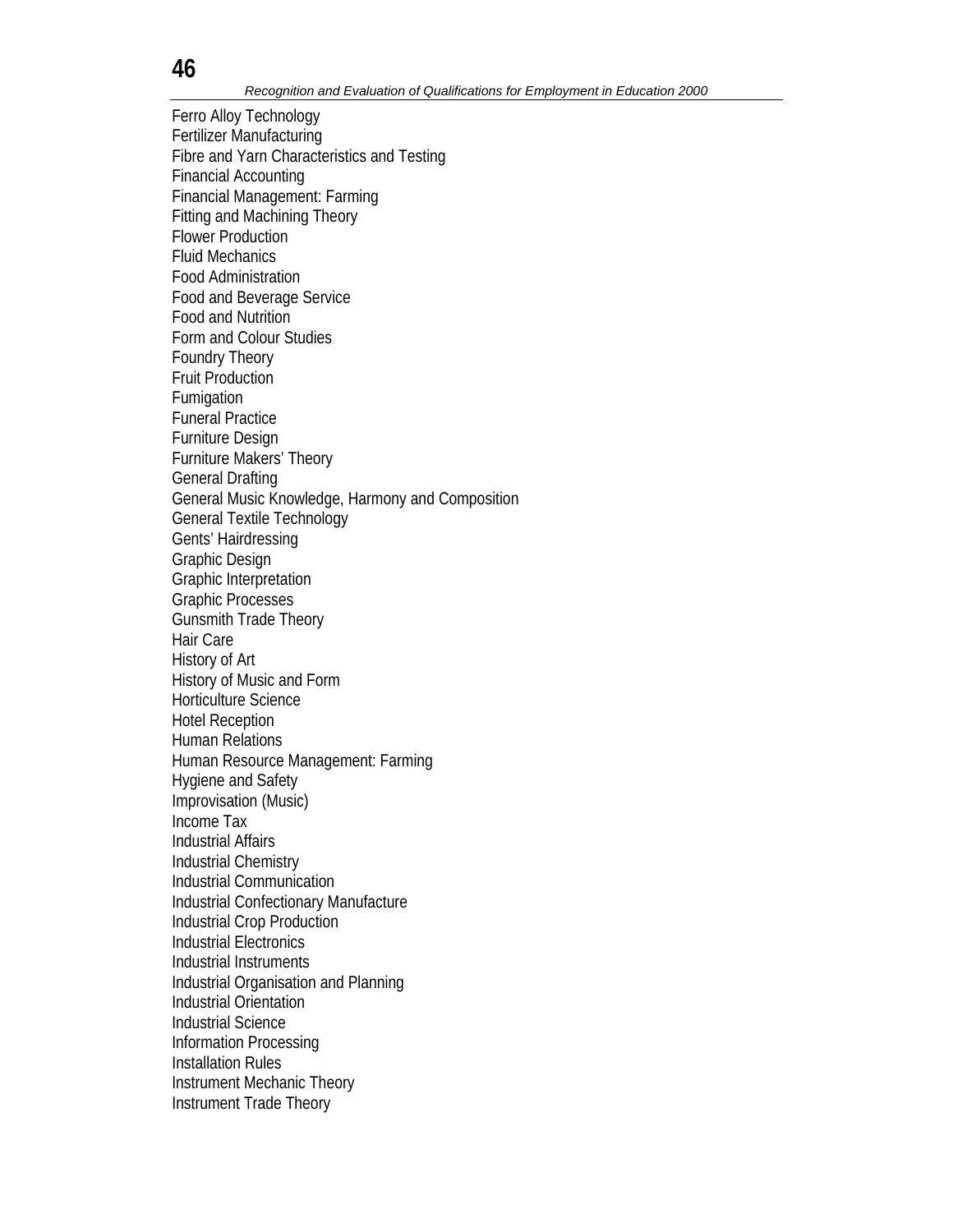Interior Principles: Theory and Practice Interior Styles and Studies Internal Combustion Engines Introduction to Interior Introductory Space and Volume Studies Iron Production and Casting Iron, Steel and Ferro Alloy Process Theory Jewellery Design Jewellery Manufacturing Kathak (Dance) Kathak and Indian Folk Dance Kinesiology and Health Life Skills Knitted Fabric Analysis and Testing Knitting Theory Labour Relations Ladies (Caucation) Hair Care Landscape Planning Legal Knowledge: Mines Legal Practice Life Skills Line (Art) Logic Systems Long Staple Spinning Theory Loss Control Machines and Properties of Metals Maintenance Management Management Communication Management Management: Farming Management: Mining Manicure and Pedicure Manual Massage Marketing Communication Marketing Management Marketing Research **Mathematics** Meat Inspection Mechanical Drawing and Design **Mechanotechnics** Mechanotechnology Medical Practice Mercantile Law Metal Workers' Theory **Metallurgy** Metalliferous Mining Mine Planning Mining Economics Mining Engineering Mining Geology Mining Machinery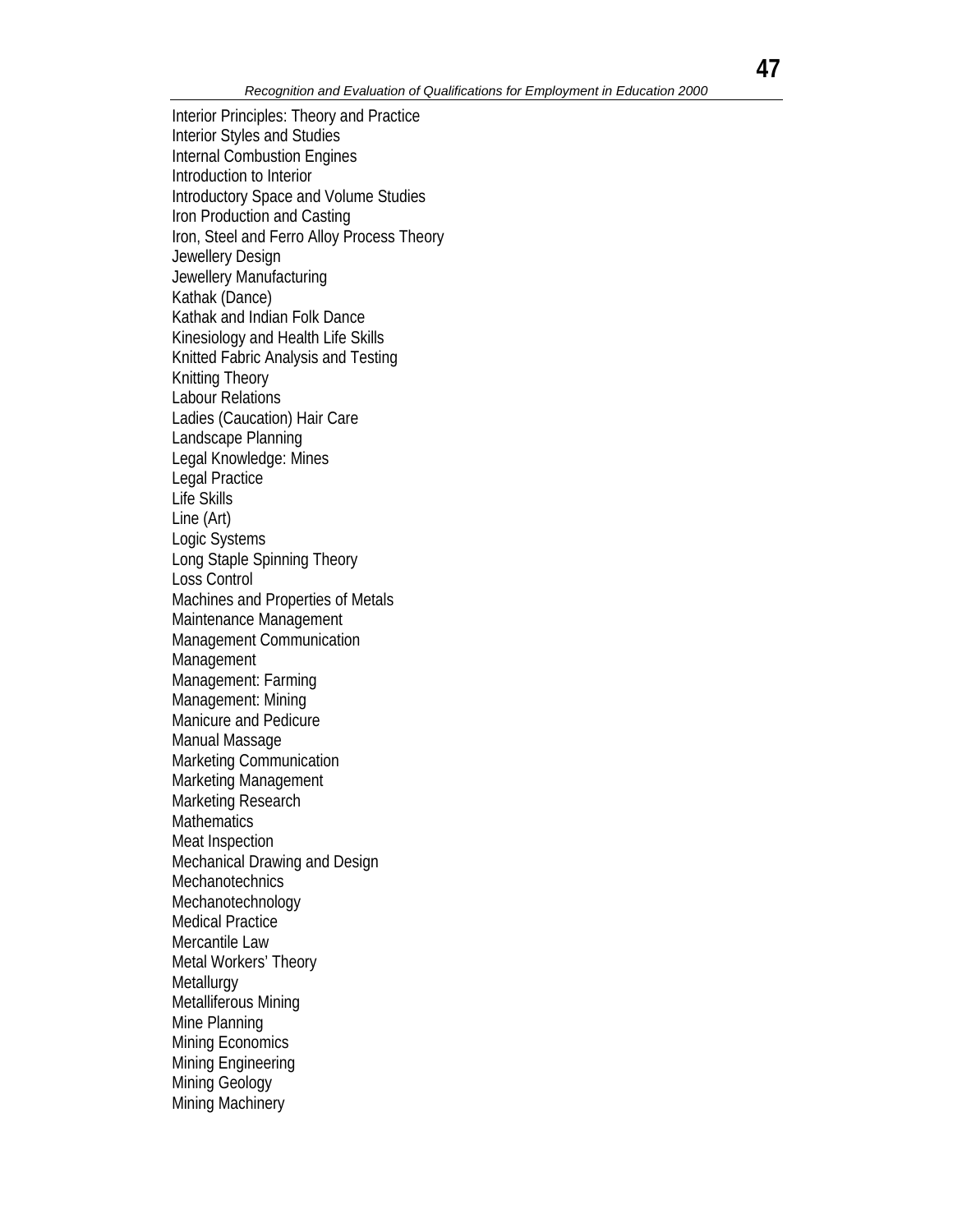Mining Science Mining Shafts Missiles Motor Body Repairing Motor Body Work Theory Motor Electrical Theory Motor Machining Theory Motor Trade Theory Motor Vehicle Science Motor Vehicle Technology Motor Workshop Organisation and Administration Motor, Diesel and Tractor Mechanics Moulders' Theory Municipal Administration Music Business and Styles Music: Practical: Brass, Woodwind, Drums, Bass Guitar, Guitar, Piano, Keyboard, Vocal Mutton Production Nail Technology Nutrition and Menu Planning Nutrition and Residential Care Occupational Health and Safety Act Office Practice Paint Application and Testing Paint Chemistry Paint Manufacturing Paint Raw Materials Paint Technology Paint Types and Systems Painting and Decorating **Painting** Paper Making Pattern Construction Pattern Makers' Theory Personnel Management Personnel Training Pest Biology Pesticide Marketing Photo Technology Photography Photography Trade Theory Pictorial Drafting Pig Production Plant Engineering: Mines, Works and Factories Plant Operation Theory Plant Pests and Diseases Plastic Technology Platers' and Structural Steelworkers' Theory Platers' Theory Plating and Structural Steel Drawing Plumbing Theory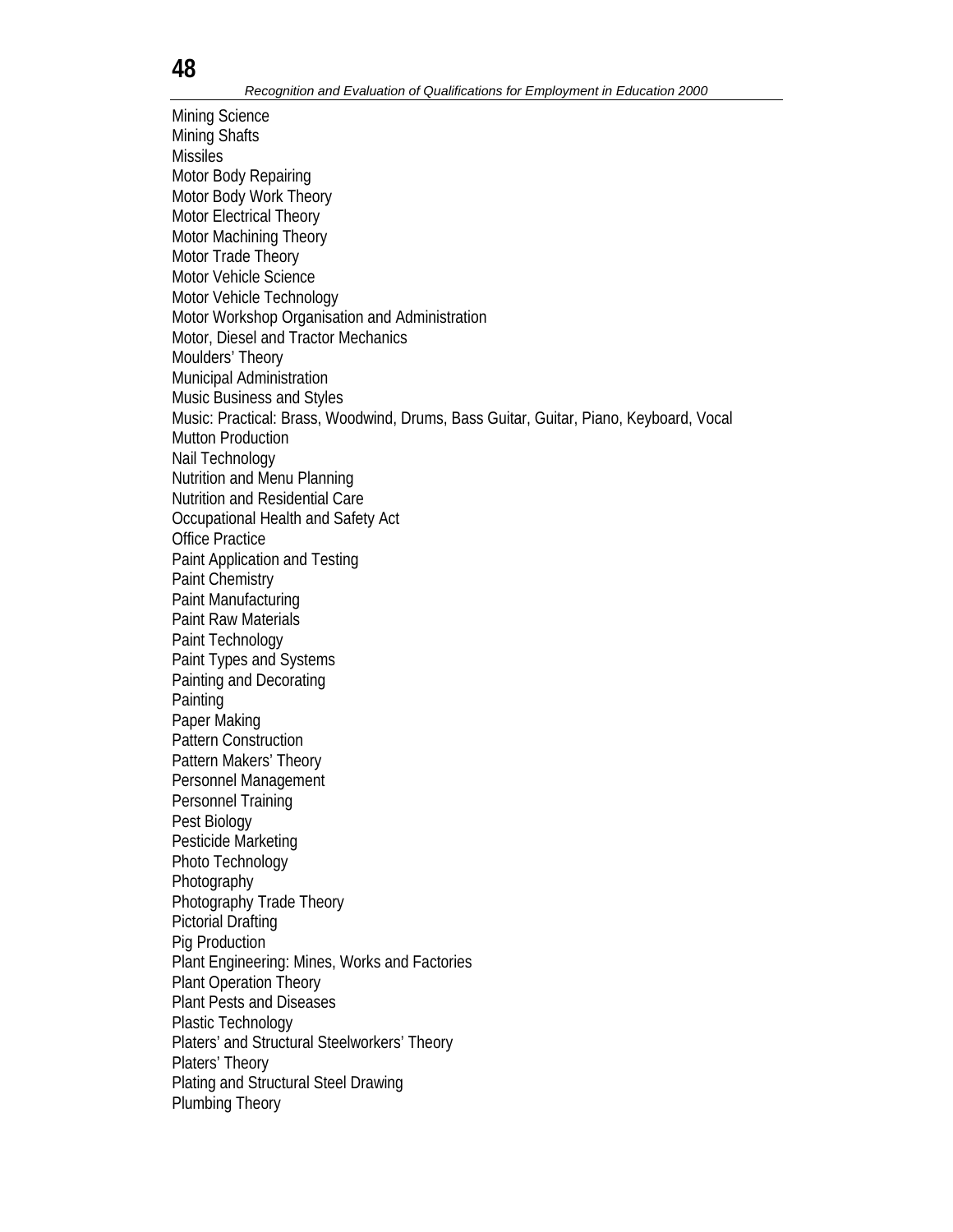Popular Music Practical: Bass Guitar, Drums, Piano/Keyboard, Vocal Poultry Meat Inspection **Poultry** Power Machines Power Station Electricity Power Station Science Power Station Theory Preparation and Preservation Theory: Funeral Principles of Pest Control Printing and Fibre Technology Production and Quality Control Promotion Methodology: Theory and Practical Public Administration Public Finance Public Law Public Relations Pulp and Paper Making Theory Psychology: Funeral Quantity Surveying Radar Systems Radar Technology Radar Trade Theory Radio and Television Theory Radio Theory Refrigeration Technology Refrigeration Trade Theory Refrigeration, Air Conditioning and Ventilation Repertoire Rigging Theory Road Construction Drawing Road Construction Theory Rock Engineering Sake Afrikaans Sales Management Sanitation and Housekeeping Sanitation and Safety Sculpture: Art Secretarial Catering Semi-Worsted Spinning Theory Servicing Techniques Shape and Form: Art Sheet Metal Workers' Theory Short Staple Spinning **Shorthand** Small Business Management and Entrepreneurship Smithing Theory Snelskrif Social Care Soft Furnishing Theory and Practice Sound Engineering (Music)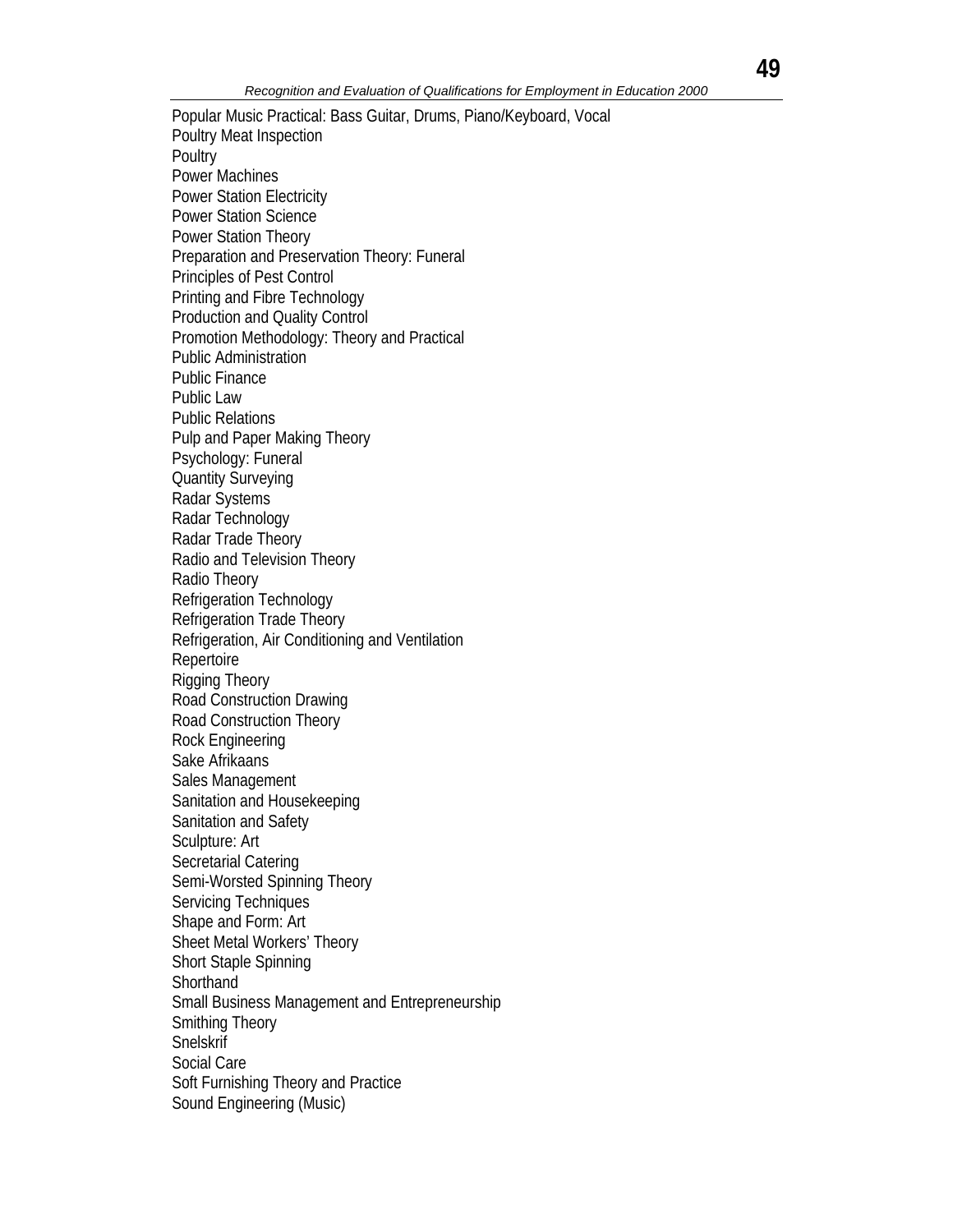Spanish Dance Spatial Planning Theory and Practical Spinning Theory Steel Production and Casting Theory Strength of Materials and Structures Structural Steel Detailing Supervision in Industry Supervisory Management Surface Elements Theory and Practical Surface Mining Surface Mining Economics Surface Mining Geology Surface Mining Machinery Surface Mining Surveying Survival Equipment Theory Table Service Tailors' Theory Tap Dance Technical Illustration Telecom Trade Theory Television Techniques Textile Chemistry Textile Design/Fibre Art Textile Engineering Science Textile Technology Textile Testing Texture: Art Theory of Dance Theory of Music, Harmony and Composition: Popular Music Three Dimensional Design Three Dimensional Studies Timber Production Tone: Art Toolmakers' Theory Tourism Communication Tourist Destinations Travel Office Procedures Travel Services Two Dimensional Design Typing Upholstery and Trimming Theory Upholstery Theory and Practical Vegetable Production Ventilation, Gases and Dust and Regulations Vine Production Vocational Orientation Warp and Weft Knitting Warp Knitting Theory Waste Water Treatment Practice Water Treatment Practice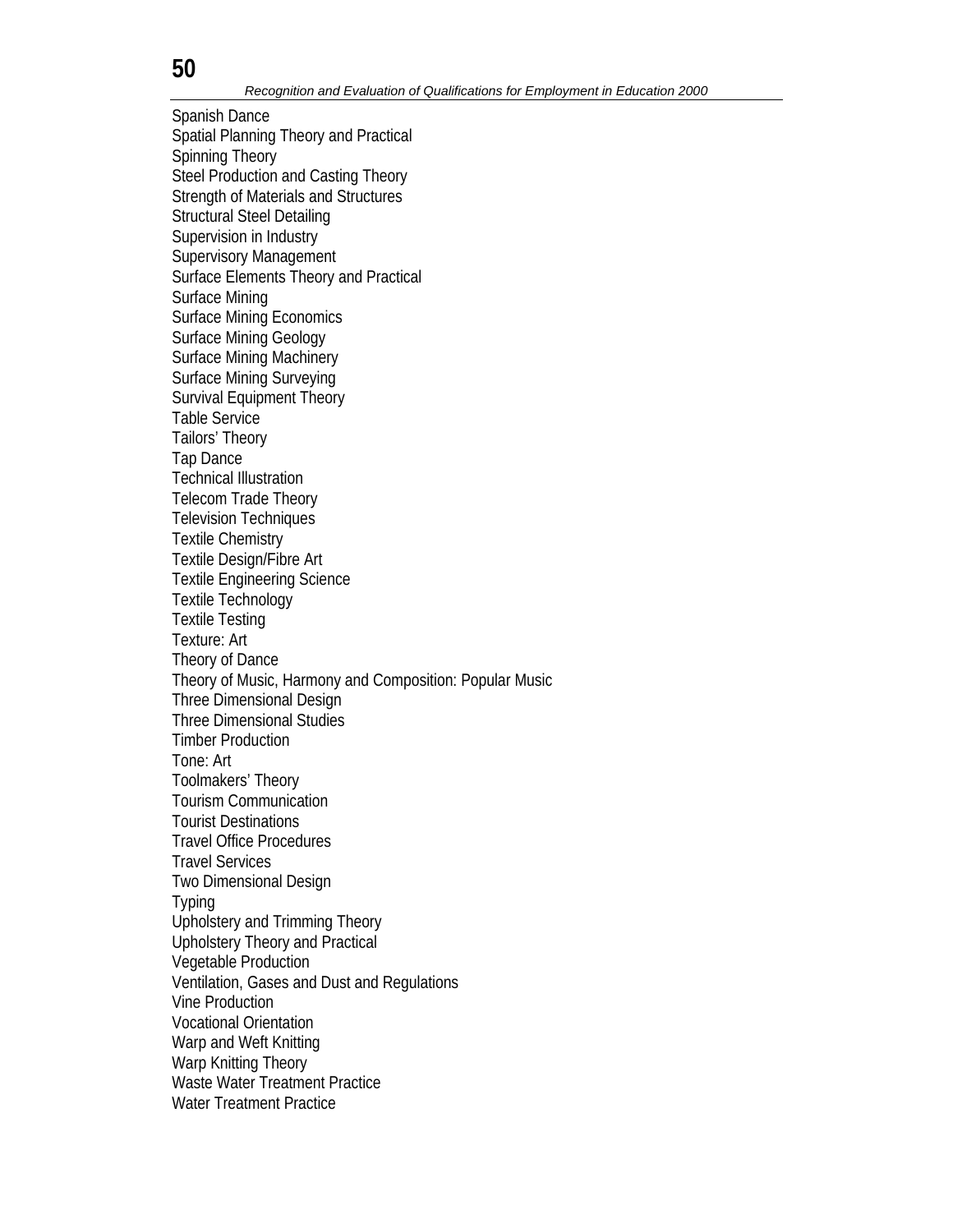Waxing **Weaving** Weed Control Welders' Theory Window Covering Theory and Practice Wood Preservation Wood Machinery/Joinery and Shopfitting Theory Woodworkers' Theory Wool Production Wool Spinning Theory Woolen and Semi-Worsted Spinning Worsted Spinning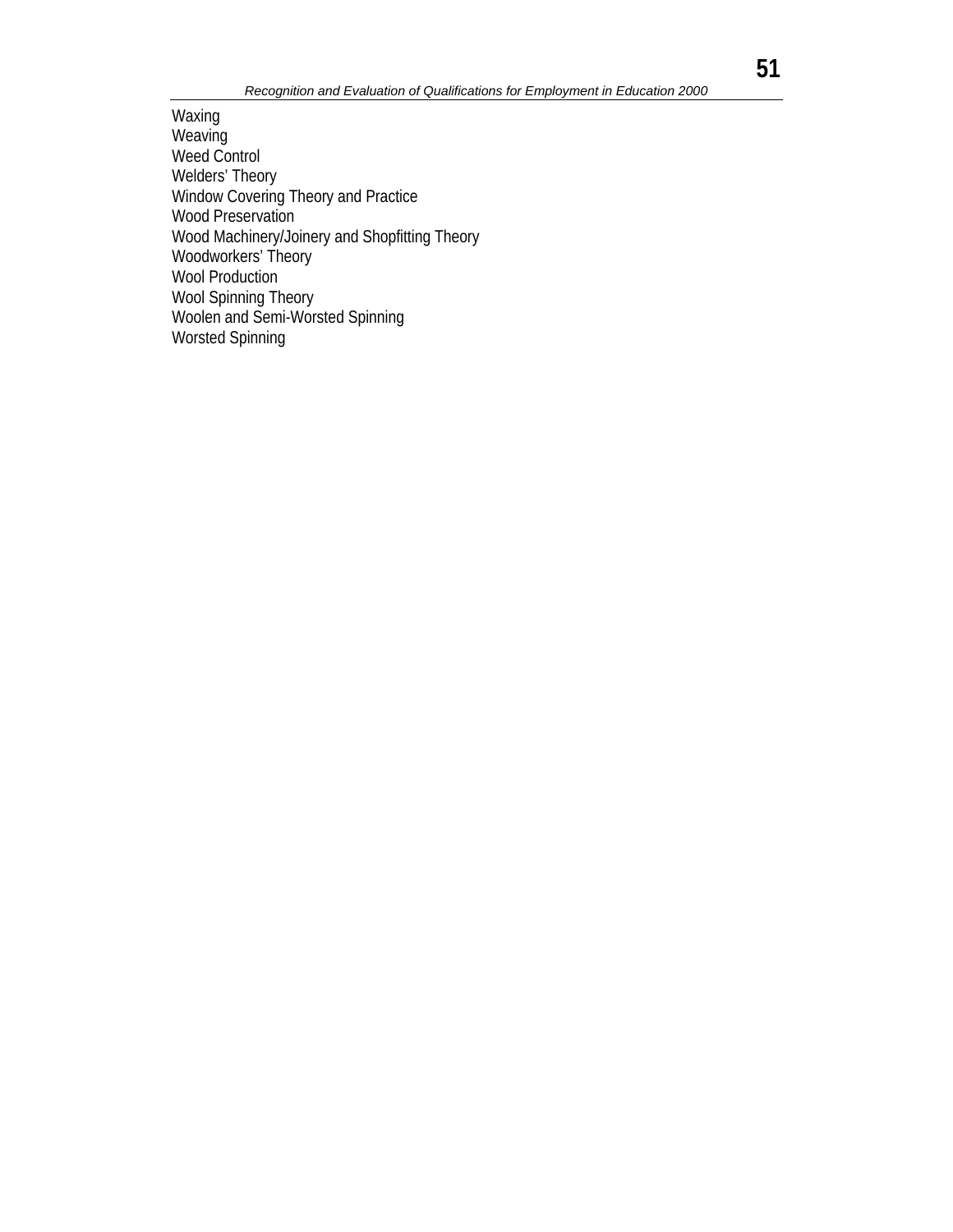## *9. Recognition of Qualifications for Employment in Adult Basic Education and Training Centers*

#### *Evaluation of approved qualifications for appointment at ABET-centers*

#### **9.1 Qualifications evaluated as REQV 11**

- 9.1.1 Certificate in Adult Education, Training and Development, University of Cape Town
- 9.1.2 Certificate for Educators of Adults, University of the Western Cape (this qualification was provided until the end of 1999)
- 9.1.3 Higher Certificate for Educators, Trainers and Developers: Adult Learning, University of the Western Cape
- 9.1.4 Practitioner's Certificate in Adult Basic Education and Training, University of South Africa

#### **9.2 Qualifications evaluated as REQV 12**

- 9.2.1 A qualification as in 9.1.2 or 9.1.3 together with the Higher Diploma for Education, Training and Development Practitioners: Adult Learning, University of the Western Cape
- 9.2.2 A qualification as in 9.1.4 together with the Practitioner's Diploma in Adult Basic Education and Training, University of South Africa

#### **9.3 Qualifications evaluated as REQV 13**

9.3.1 National Diploma in Adult Basic Education and Training (obtained at a South African technikon and certified by SERTEC)

#### **9.4 Qualifications evaluated as REQV 14**

- 9.4.1 An approved qualification evaluated as REQV 13 together with the Advanced Diploma for Educators of Adults, University of Cape Town
- 9.4.2 An approved qualification evaluated as REQV 13 together with the Advanced Diploma for Educators of Adults, University of the Western Cape
- 9.4.3 An approved qualification evaluated as REQV 13 together with the Bachelor of Education degree (specialisation in ABET), University of South Africa
- 9.4.4 A B.TECH degree (Adult Basic Education and Training) (obtained at a South African technikon and certified by SERTEC)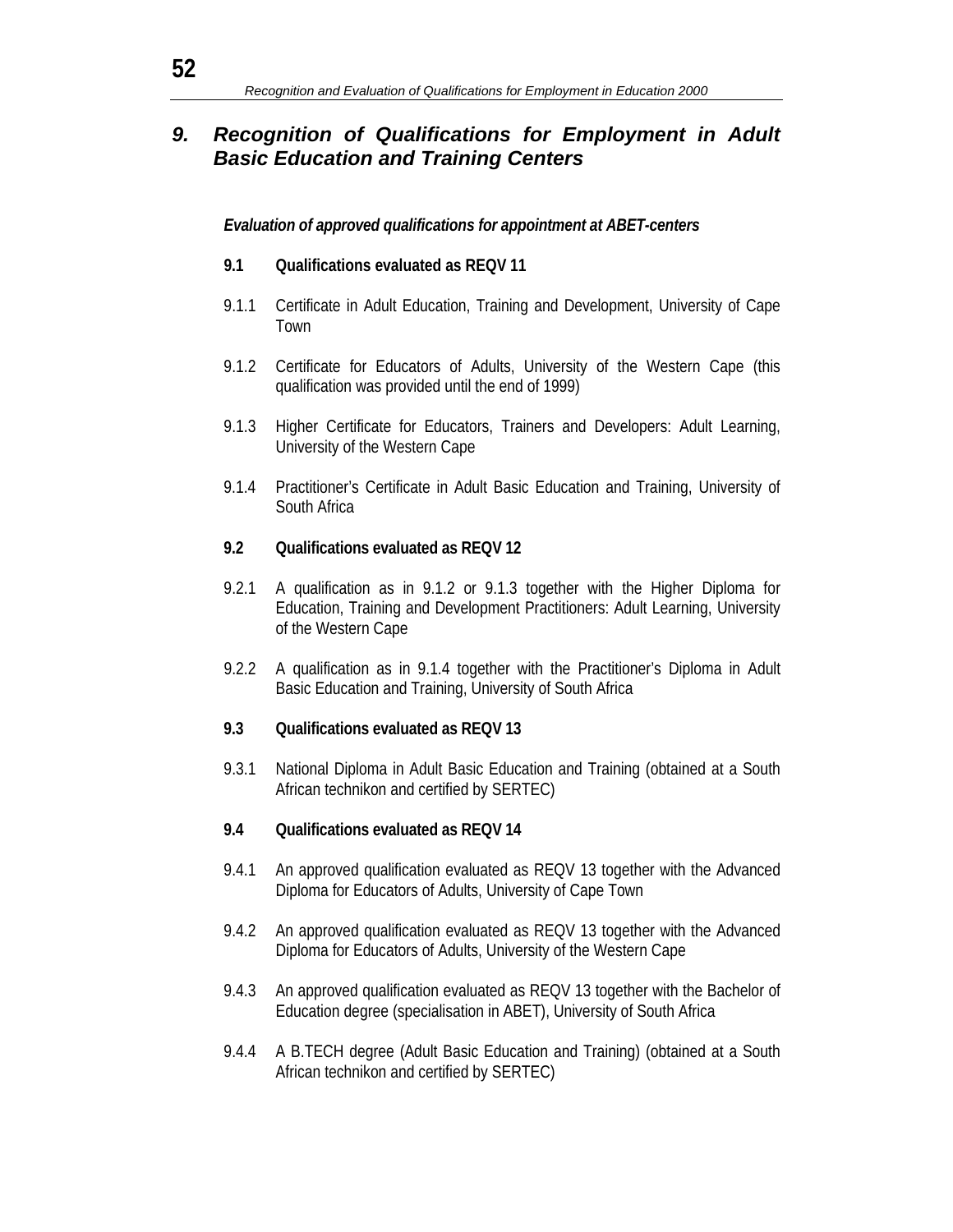- 9.4.5 An approved professional teachers' qualification evaluated as REQV 13 plus a Further Diploma in Education (ABET),offered by Potchefstroom College of Education
- 9.4.6 An approved professional teachers' qualification evaluated as REQV 13 plus a National Higher Diploma: Adult Basic Education, offered by technikons

#### **9.5 Qualifications evaluated as REQV 15**

- 9.5.1 An approved qualification evaluated as REQV 14 together with a Postgraduate Diploma in Literacy Studies, University of Cape Town
- 9.5.2 An approved qualification evaluated as REQV 14 together with the Bachelor of Education degree (specialisation in ABET), University of South Africa

#### **9.6 Qualifications evaluated as REQV 16**

- 9.6.1 An approved qualification evaluated as REQV 15 together with the Masters in Literacy Studies, University of Cape Town
- 9.6.2 An approved qualification evaluated as REQV 15 together with the Masters in Education: Adult Education, Training and Development, University of the Western Cape
- 9.6.3 An approved qualification evaluated as REQV 15 together with the Masters in Philosophy: Adult Education, Training and Development, University of the Western Cape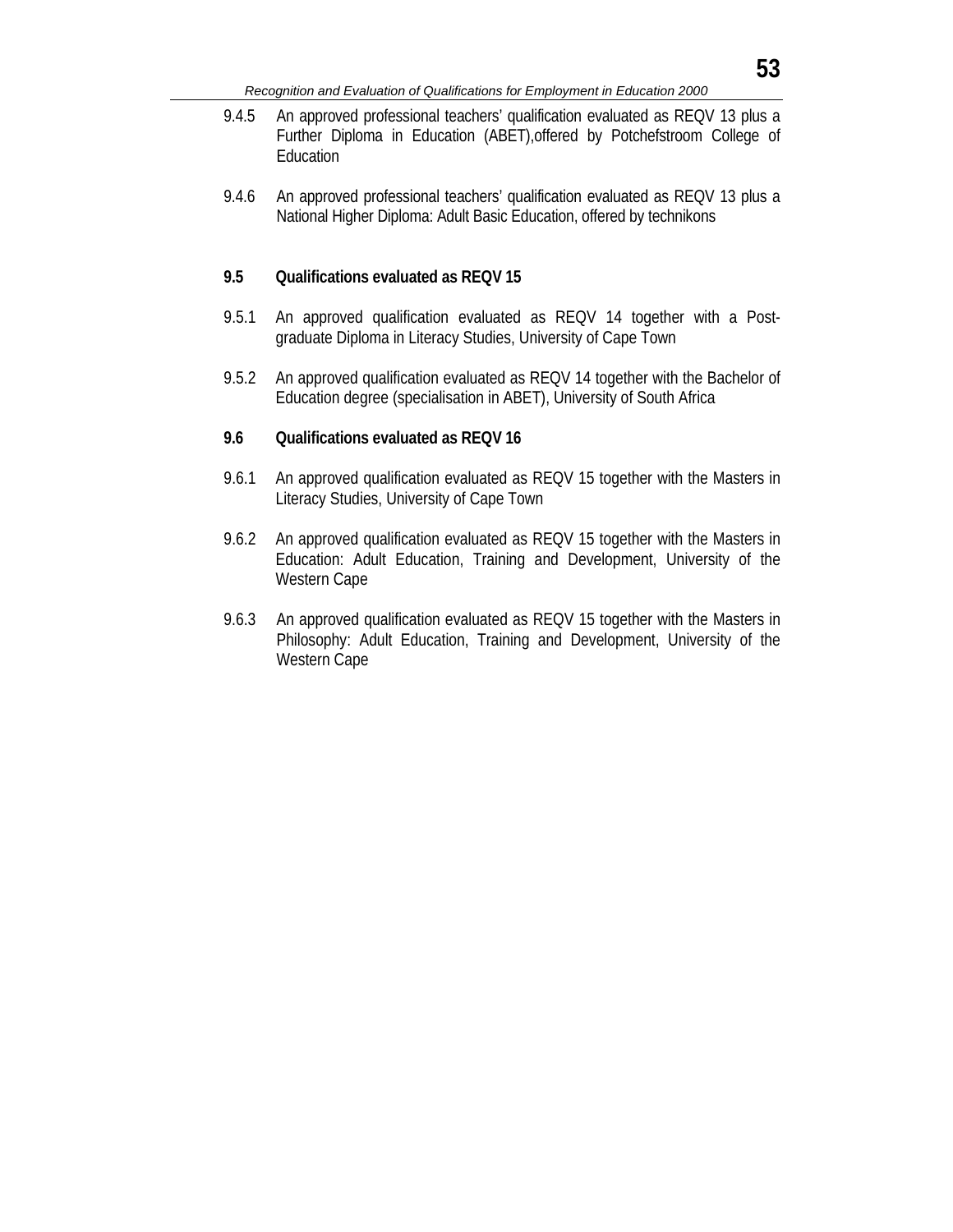# *ROLES FOR EDUCATORS IN SCHOOLING*

### **1. Learning mediator**

The educator will mediate learning in a manner which is sensitive to the diverse needs of learners, including those with barriers to learning; construct learning environments that are appropriately contextualised and inspirational; communicate effectively showing recognition of and respect for the differences of others. In addition an educator will demonstrate sound knowledge of subject content and various principles, strategies and resources appropriate to teaching in a South African context.

### **2. Interpreter and designer of learning programmes and materials**

The educator will understand and interpret provided learning programmes, design original learning programmes, identify the requirements for a specific context of learning and select and prepare suitable textual and visual resources for learning. The educator will also select, sequence and pace the learning in a manner sensitive to the differing needs of the subject/learning area and learners.

#### **3. Leader, administrator and manager**

The educator will make decisions appropriate to the level, manage learning in the classroom, carry out classroom administrative duties efficiently and participate in school decision making structures. These competences will be performed in ways which are democratic, which support learners and colleagues, and which demonstrate responsiveness to changing circumstances and needs.

### **4. Scholar, researcher and lifelong learner**

The educator will achieve ongoing personal, academic, occupational and professional growth through pursuing reflective study and research in their learning area, in broader professional and educational matters, and in other related fields.

### **5. Community, citizenship and pastoral role**

The educator will practice and promote a critical, committed and ethical attitude towards developing a sense of respect and responsibility towards others. The educator will uphold the constitution and promote democratic values and practices in schools and society. Within the school, the educator will demonstrate an ability to develop a supportive and empowering environment for the learner and respond to the educational and other needs of learners and fellow educators.

Furthermore, the educator will develop supportive relations with parents and other key persons and organisations based on a critical understanding of community and environmental development issues. One critical dimension of this role is HIV/AIDS education.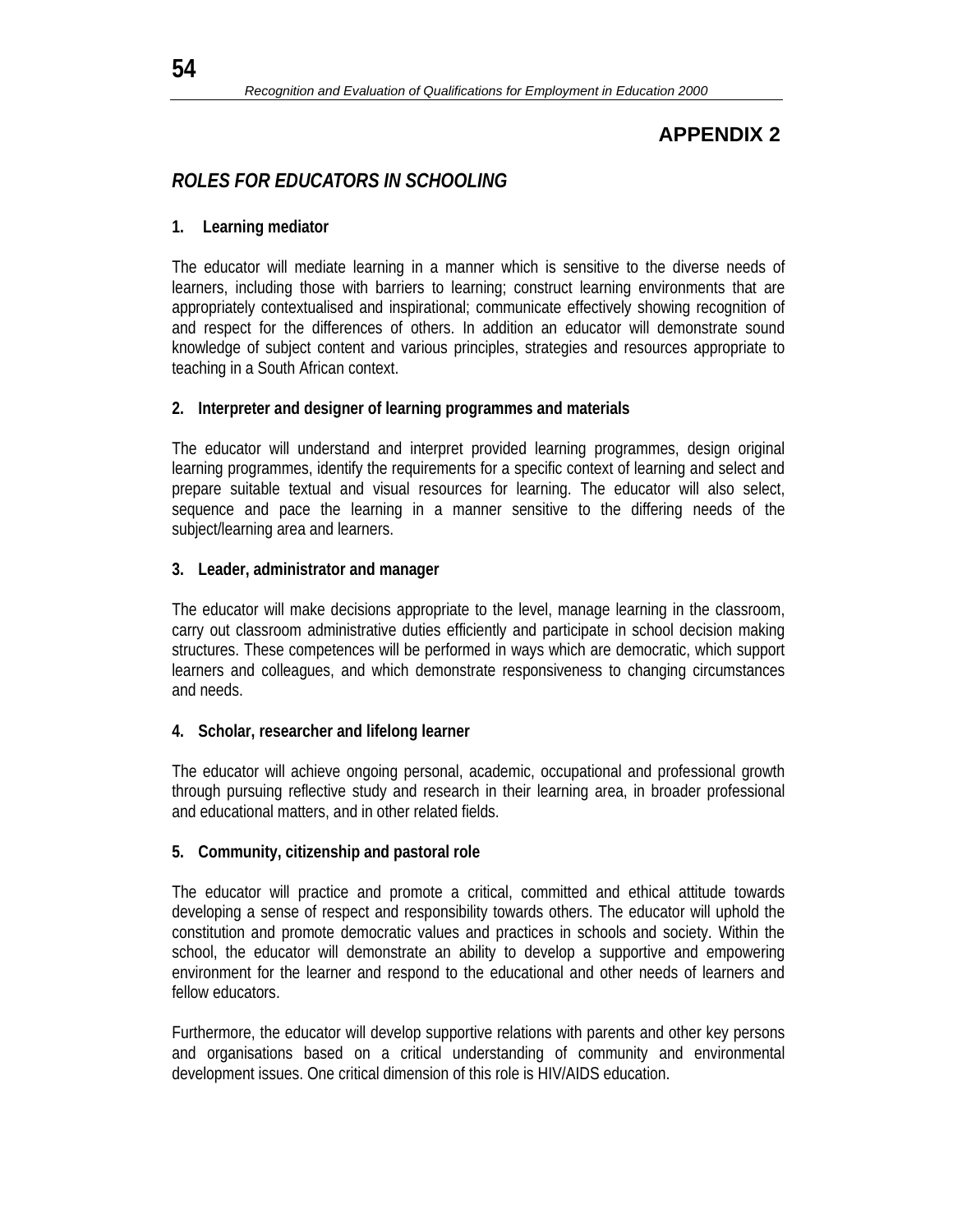#### **6. Assessor**

The educator will understand that assessment is an essential feature of the teaching and learning process and know how to integrate it into this process. The educator will have an understanding of the purposes, methods and effects of assessment and be able to provide helpful feedback to learners. The educator will design and manage both formative and summative assessment in ways that are appropriate to the level and purpose of the learning and meet the requirements of accrediting bodies. The educator will keep detailed and diagnostic records of assessment. The educator will understand how to interpret and use assessment results to feed into processes for the improvement of learning programmes.

### **7. Learning area/subject/discipline/phase specialist**

The educator will be well grounded in the knowledge, skills, values, principles, methods, and procedures relevant to the discipline, subject, learning area, phase of study, or professional or occupational practice. The educator will know about different approaches to teaching and learning (and, where appropriate, research and management), and how these may be used in ways which are appropriate to the learners and the context. The educator will have a welldeveloped understanding of the knowledge appropriate to the specialism.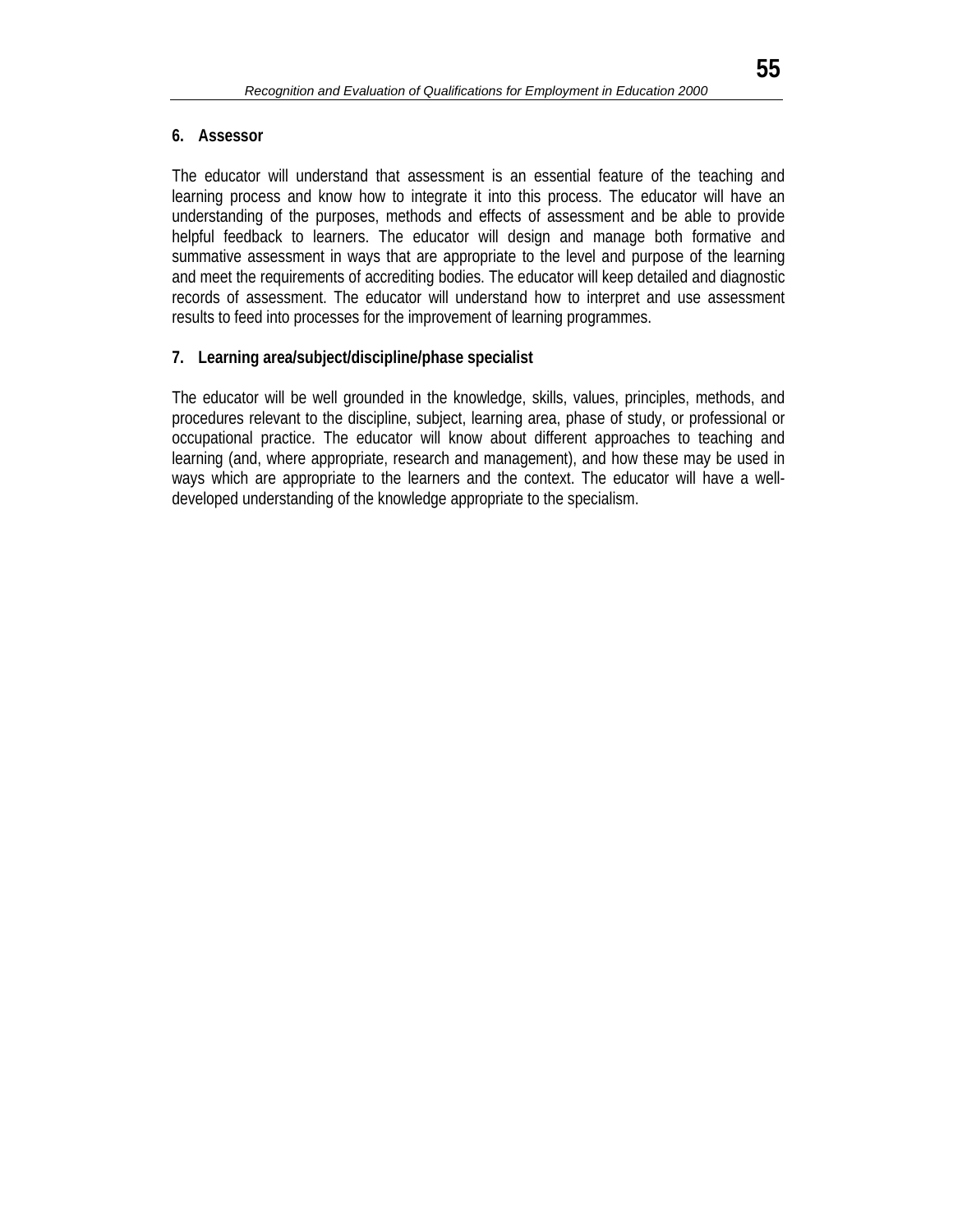## *LIST OF APPROPRIATE SUBJECTS/FIELDS OF STUDY FOR TEACHER EDUCATION PROGRAMMES*

*Note: The following list is meant to serve as a guideline to providers of teacher education programmes, educators who wish to improve their academic competence and evaluators of teacher qualifications. The list will be amended from time to time.* 

Accounting/Accountancy/Financial Accountancy

African Literature

African Studies

Afrikaans/Afrikaans-Nederlands

Agricultural Biochemistry

Agricultural Economics

Agronomy/Agricultural Science

Animal Husbandry/Animal Production

Anthropology/Ethnology

Applied English Language Studies

Applied Language Studies

Applied Mathematics/Mathematical Statistics

Applied Psychology

Arabic

Art/Art Education/Art and Handwork/Arts and Crafts

Art Practical: Painting/Graphic Art/ Sculpture/ Photography/ Ceramics/ Textiles/ Fibre Arts/ Jewellery/ Puppetry/ Communication Design/ Information Design/ Industrial Design/ Art Documentation and Research

Assessment of Learning

Biblical Studies/Hindu Studies/Islamic Studies/Jewish Studies/ Religious Studies

**Biokinetics**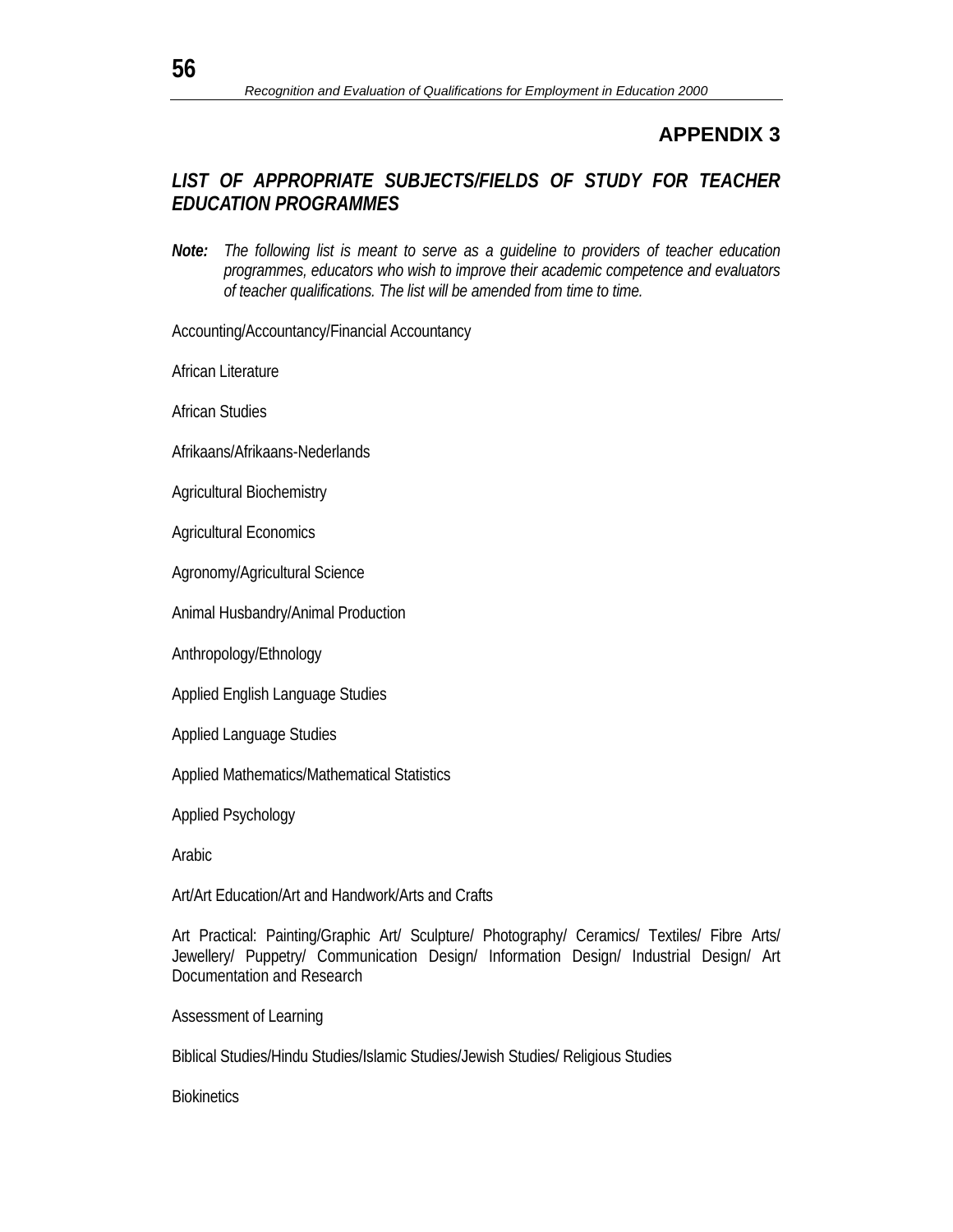**Biochemistry** Biology/Biological Science Botany Building Business Economics/Business Administration/Business Management Business Law/Company Law/Commercial Law/Mercantile Law **Chemistry** Class Music/Music Education/School Music Clothing/ (Protection/Needlework and Dressmaking) **Commerce** Commercial Law/Mercantile Law/Company Law/Business Law Comparative Religion Computer Science/Computer Education Science/Informatics/Information Systems Cookery (Food and Nutrition) **Criminology** Curriculum Design/Development Development Studies **Dietetics** Design (Art) Economics/(Mathematical Economics)/Economic Education/Entrepreneurship Engineering Science (Technika) English Ethics/Comparative Ethics/Applied Ethics Ethnology/Anthropology Environmental Science/Environmental Studies/Environmental Education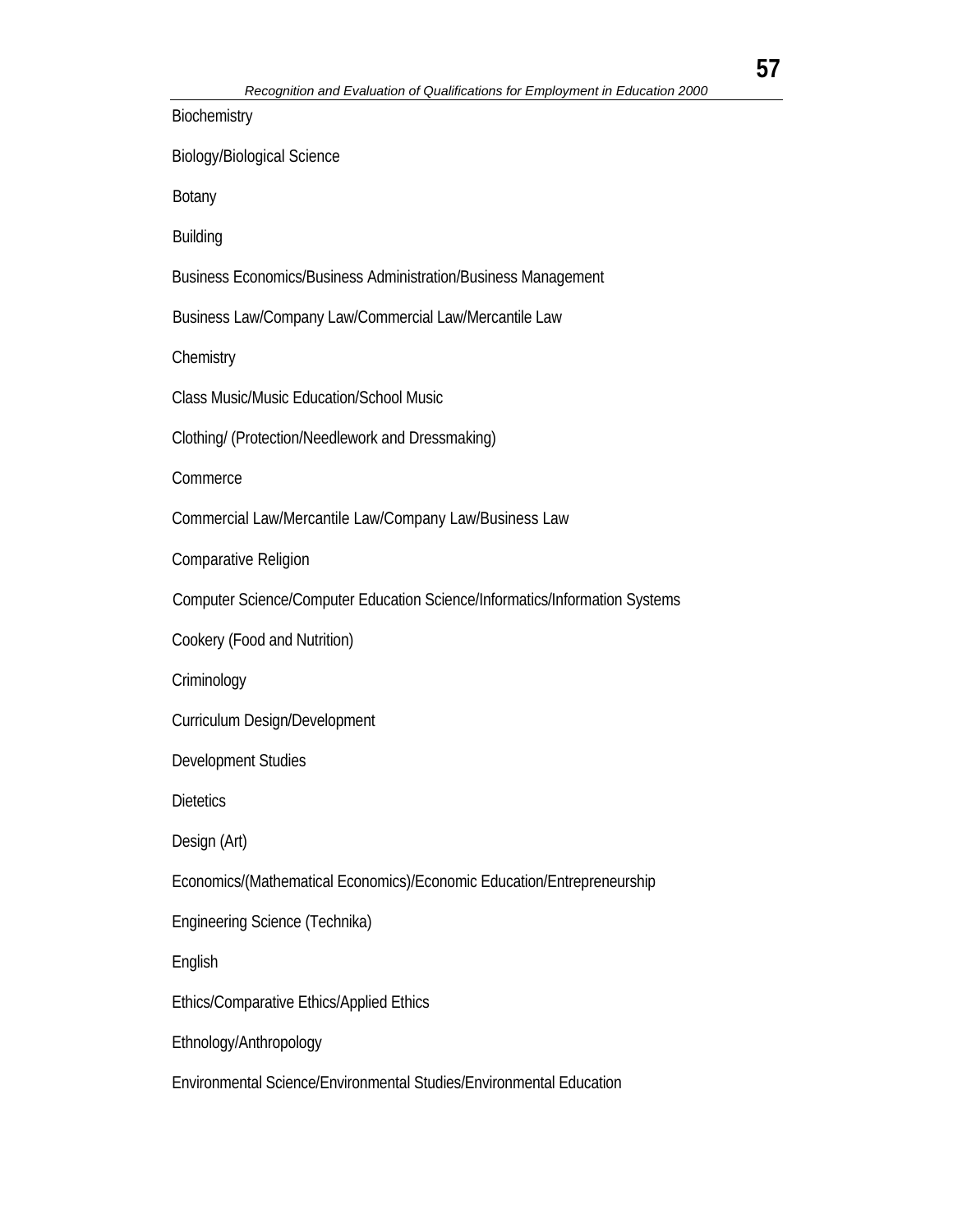# **58**

Field Husbandry/Pasture Science/Pasture Management

Fluid Mechanics (Technica)

Food Science (Science of Nutrition)

French/French Studies

Guidance and Counseling

Genetics/Animal Production/Plant Production

Geography/Environmental and Geographical Science

German/German Studies

Greek

Guidance and Counseling Psychology/Psychology/Applied Psychology

Gujarati

Handwork/Handicrafts/Basic Techniques/Needlework/Woodwork

Harmony/Harmony and Counterpoint/Harmony, Counterpoint and Composition

Health Education

Hebrew

Hindi

Hindu Studies/Biblical Studies/Islamic Studies/Jewish Studies/Religious Studies

History/African History

History of Art

History of Music

Home Management

Hotel Keeping and Catering/Hotel and Tourism Management

Human Resources Development

Human Rights Education/Democracy Studies/Citizenship Studies

Industrial Art (Metal – and Woodwork)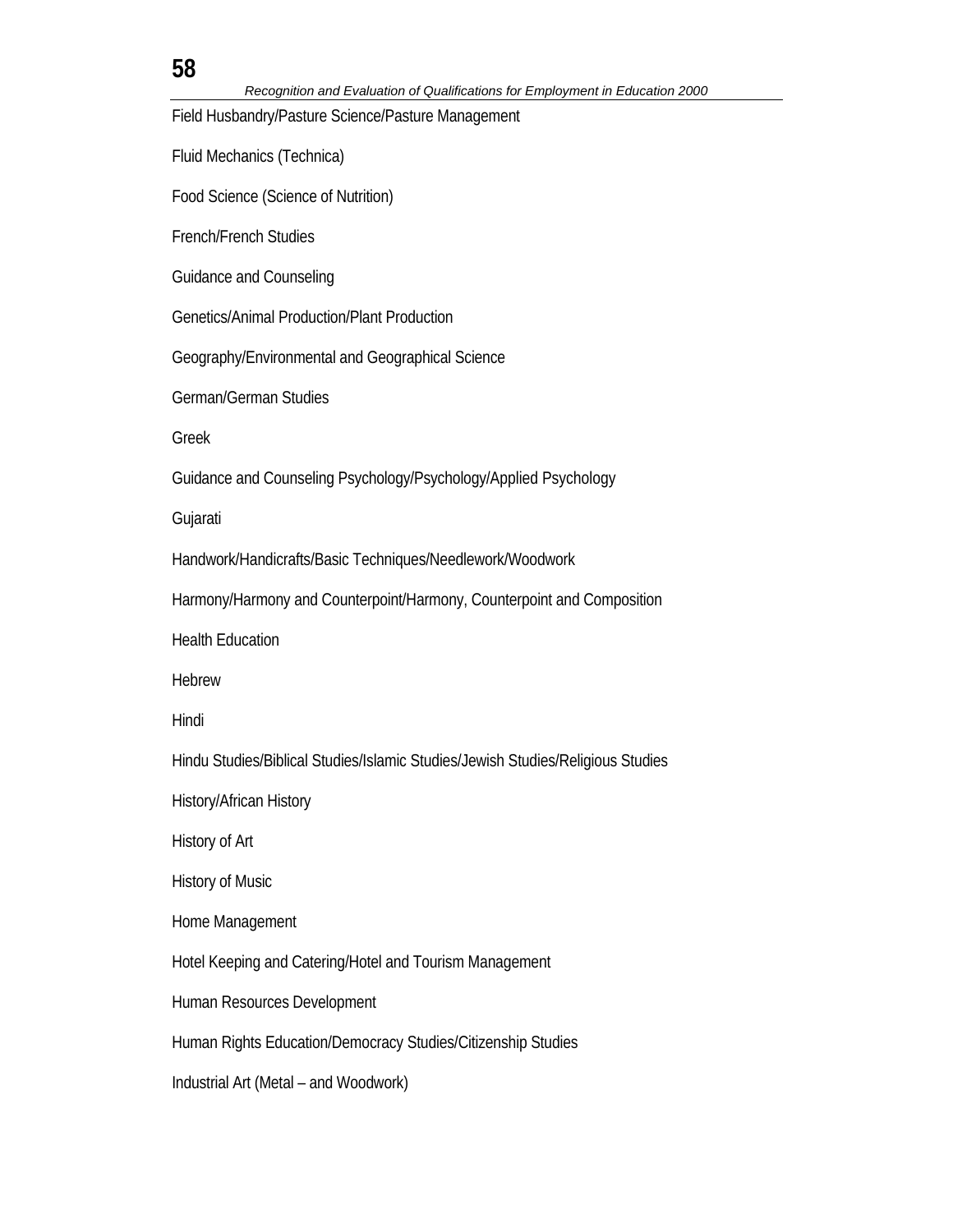Instrumental Music

Islamic Studies/Biblical Studies/Hindu Studies/Jewish Studies/Religious Studies

Italian

Jewish Studies/Biblical Studies/Hindu Studies/Islamic Studies/Religious Studies

Labour Relations

Learning Materials Development

Latin

Librarianship/Library Science/Information Science/Applied Information Science/Media Centre Science/Book Education

Linguistics/Linguistics and Literary Theory /Literary Theory/Linguistics and English Language/Applied Linguistics

Logic/Logic and Language/Critical Thinking

Machine Design/Technical Drawing

Mathematics/Mathematics Education

Mathematical Statistics/Applied Mathematics

Mercantile Law/Commercial Law/Business Law/Company Law

Microbiology

Music (Practical)

Natural Science/Biology/Botany/Zoology/Physical Science/Chemistry/Physics

Ndebele

Pasture Science

Philosophy/Applied Philosophy

Philosophy of Religion

Physical Education/Human Movement Studies

Physical Science/Physics or Chemistry

Physical Education/Human Movement Studies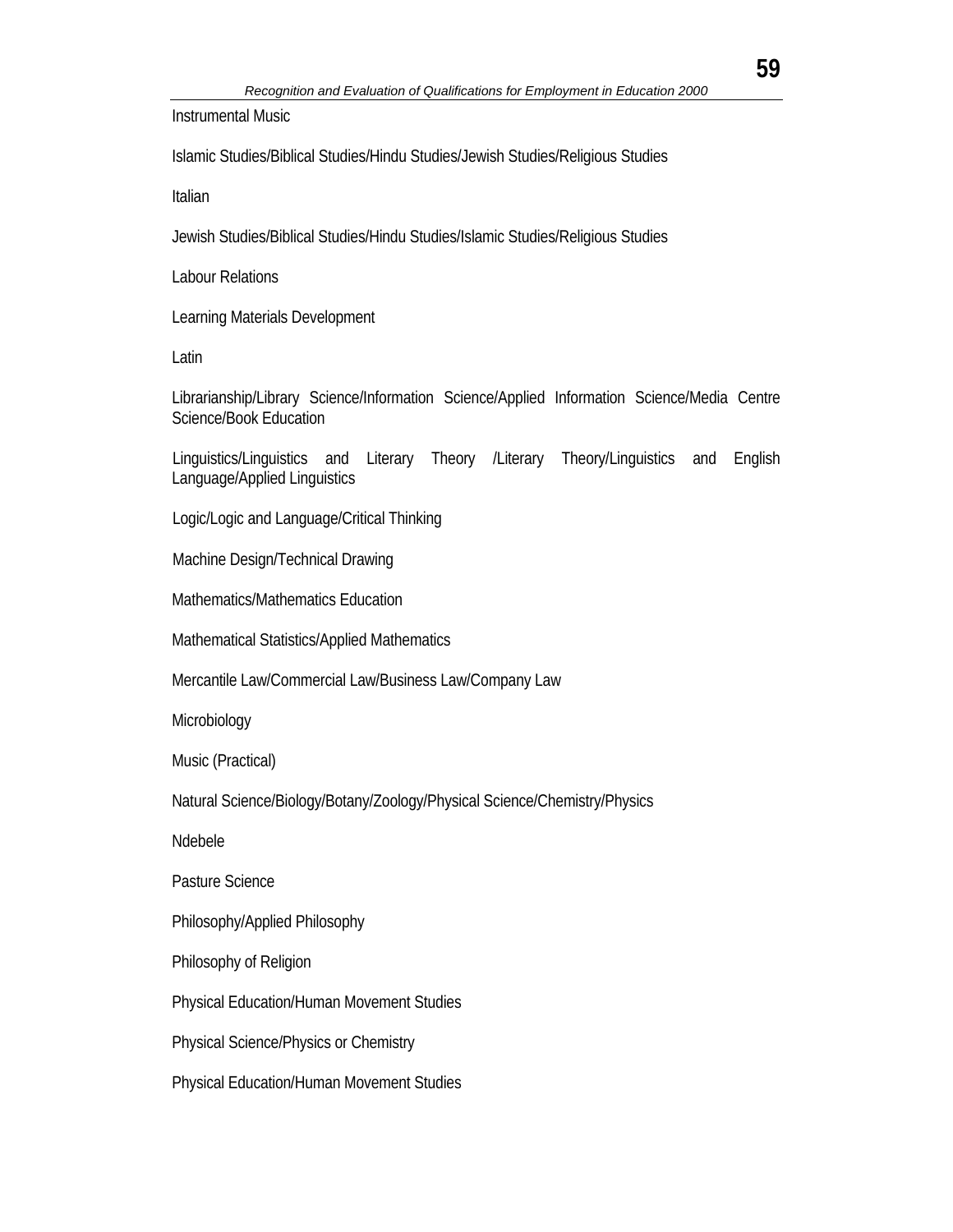## **60**

Physics/Physical Science

Physiology

Political Studies

Portuguese

Psychology/Guidance and Counseling Psychology/Applied Psychology

Public Administration/State Administration

Quantity Surveying (Technika)

Religious Studies/Biblical Studies/Hindu Studies/Islamic Studies/Jewish Studies

Science of Religion

Science Education/Natural Science/Physical Science/Physics or Chemistry

School Guidance and Counseling Psychology/Guidance

Sepedi

**Shorthand** 

Sociology

Social Work

Soil Science

Sesotho

Spanish

Special Education Needs<sup>15</sup>

Speech Training and Dramatic Art/Speech and Drama/Drama and Dramatic Art/Drama

Sport Science

Sport and Recreation

Swati

l

Systematic Theology

<sup>15</sup> Physical, sensory, intellectual, social or multiple impairments, for example mobility, fine motor skills, expresive and receptive communication, hearing, vision, cognitive skills, sign language, braille, HIV/AIDS, abuse, crime vandalism, gansterism, teenage pregnancy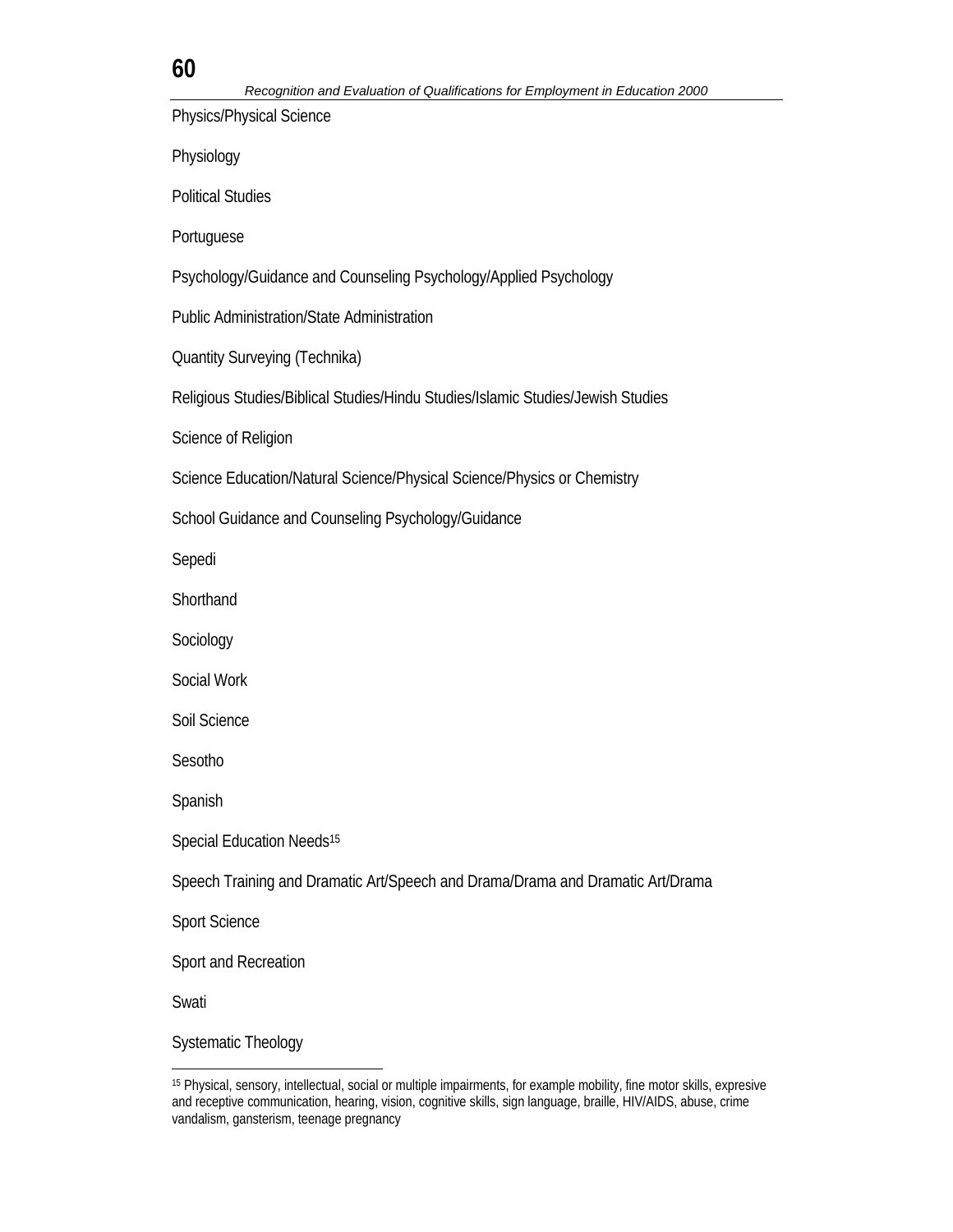**Statistics** Tamil Technika (Electrical) Technika (Electronical)/Digital Electronics/Industrial Electronics Technika (Mechanical)/Mechanotechnics/Power Machines Technika (Civil)/Strength of Materials and Structures/Building and Structure Construction **Technology** Technical Drawing/Machine Design/Mechanical Drawing and Design Telegu Theological Ethics Theory of Music Travel and Tourism Tsonga Tswana Typing/Computer Typing Urdu Venda Wild Life Management Xhosa

State Administration/Public Administration

Zoology

Zulu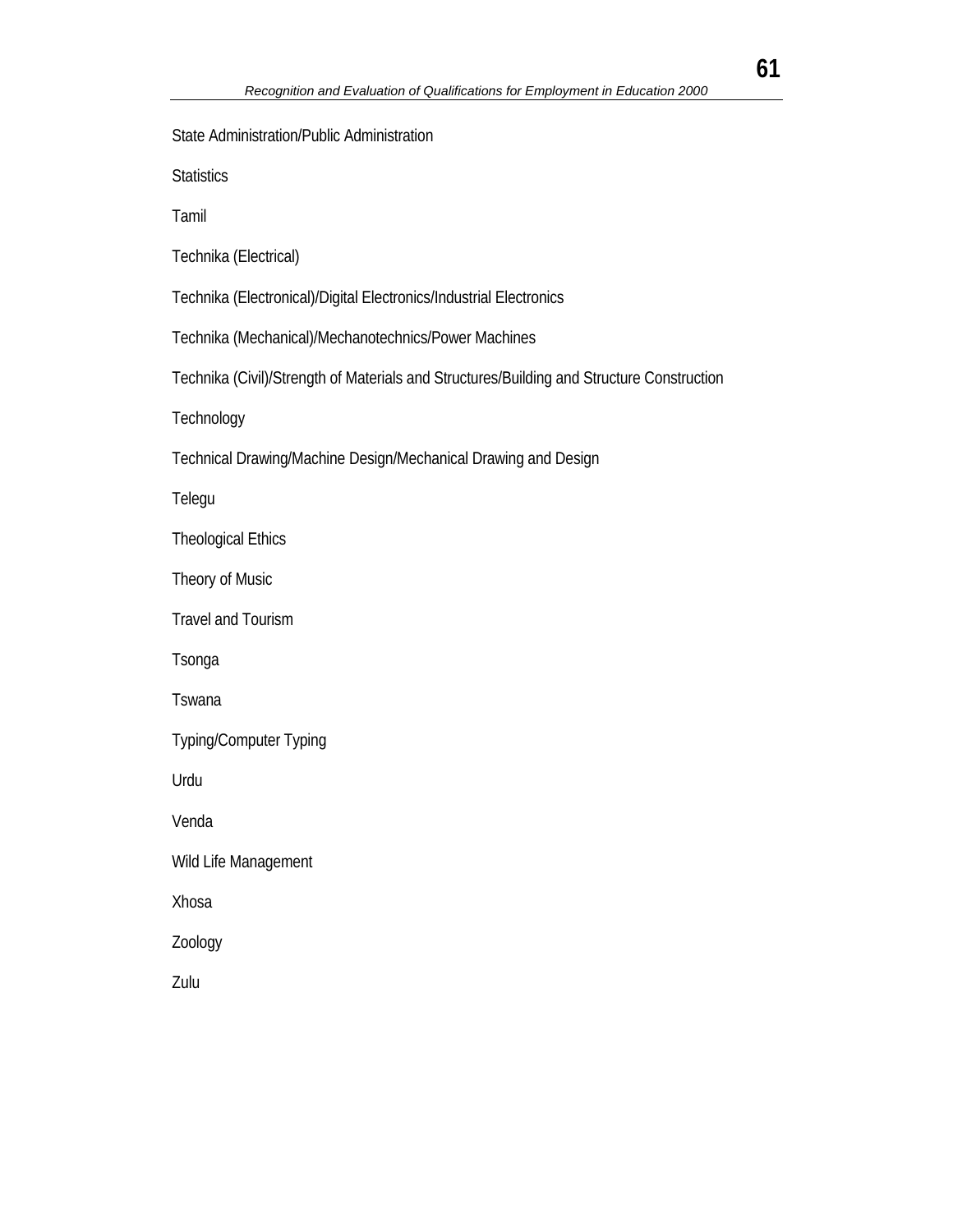# *THE 12 ORGANISING FIELDS OF THE NQF*

- Agriculture and Nature Conservation
- Culture and Arts
- Business, Commerce and Management Studies
- Communication Studies and Languages
- Education, Training and Development
- Manufacturing, Engineering and Technology
- Human and Social Studies
- 08 Law, Military Science and Security
- Health Sciences and Social Services
- Physical, Mathematical, Computer and Life Sciences
- Services
- Physical Planning and Construction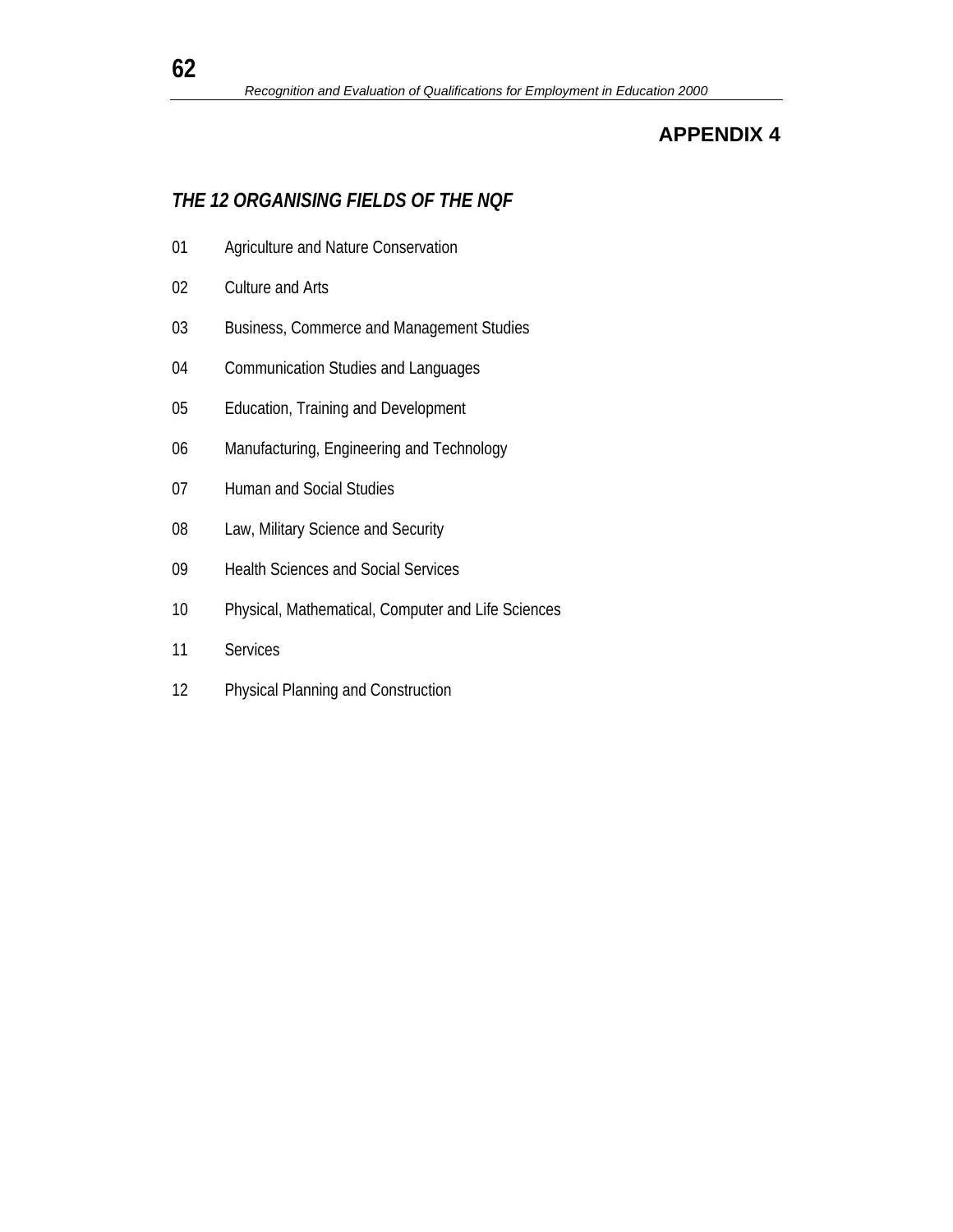## *THE EIGHT LEARNING AREAS FOR THE GENERAL EDUCATION AND TRAINING BAND*

- Language, Literacy and Communication
- Human and Social Sciences
- Technology
- Mathematical Literacy, Mathematics and Mathematical Sciences
- Natural Sciences
- Arts and Culture
- Economics and Management Science
- Life Orientation